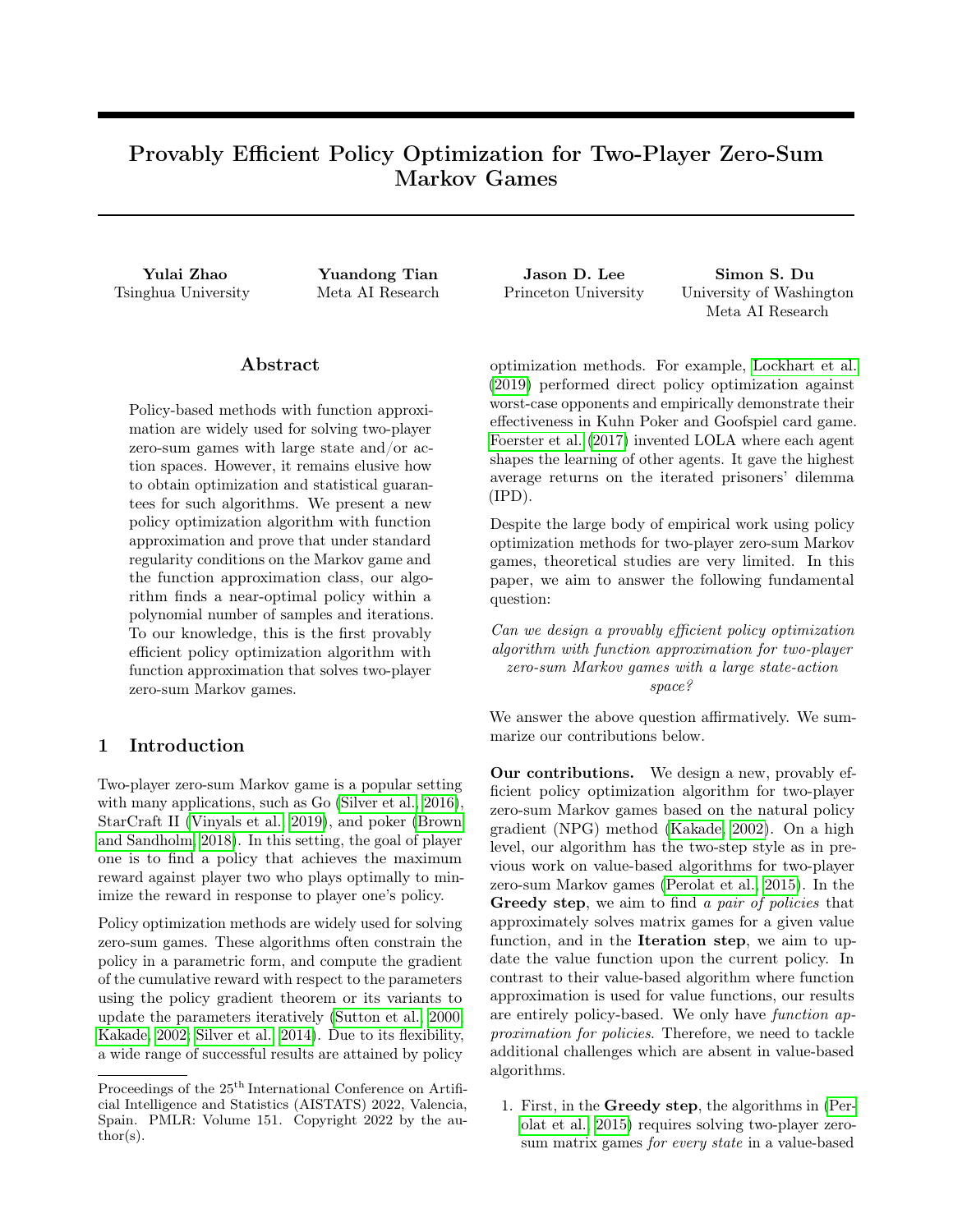manner. The computational complexity scales with the size of the state-action space, which can be infeasible. For finding the equilibria for statewise matrix games, we employ policy-based methods whose sample complexity only scales with the complexity of the function class (e.g., feature dimension for linear function approximation) instead of the size of state-action space. Specifically, we design a subroutine that combines two-player policy gradients with the optimistic mirror descent (OMD) updates [\(Rakhlin and Sridharan, 2013\)](#page-10-5) to solve the zero-sum matrix game in a computational and statistical efficient way.

- 2. Second, in the Iteration step, [Perolat et al.](#page-10-4) [\(2015\)](#page-10-4) used Generalized Policy Iteration to evaluate the value function while we only have function approximation for policies. We leverage recent developments on NPG in single-agent RL [\(Agarwal](#page-8-0) [et al., 2020\)](#page-8-0) to update policies in this step and represent the value function using policies instead of explicitly storing the value function.
- 3. Third, technically, we incorporates policy-based methods into value-based schemes, and develop new perturbation analyses for policy-based methods, both of which may be of independent interest.

Theoretically, first, to illustrate the main idea of our algorithm, in Section [4,](#page-4-0) we study an idealized "population" tabular Markov game setting where we can access the population quantities, including the true policy gradients and the Fisher information. We prove an  $\widetilde{O}\left(\frac{1}{T}\right)$  $\widetilde{O}\left(\frac{1}{T}\right)$  $\widetilde{O}\left(\frac{1}{T}\right)$  rate,<sup>1</sup> where T is the number of iterations. This result is interesting in its own right because this matches the rate in the single-agent RL setting [\(Agar](#page-8-0)[wal et al., 2020\)](#page-8-0). We further obtain an improved rate in the entropy-regularized setting [\(Cen et al., 2020\)](#page-9-4).

We present our main algorithm and theoretical results in Section [5](#page-6-0) where we study Markov games with a large state-action space, and log-linear policy parameterization is used for generalization. Instead of the idealized "population" setting, we study the realistic online setting, where we can only access the model through interactions. We prove an  $\widetilde{O}\left(\frac{1}{\sqrt{2}}\right)$  $\frac{1}{\overline{T}}+\frac{1}{N^{1/4}}\Big)$ rate where  $T$  is the number of iterations and  $N$  is the number of samples (interaction with the model). To our knowledge, this is the first quantitative analysis of online policy optimization methods with function approximation for two-player zero-sum Markov games.

### <span id="page-1-1"></span>2 Related Work

A large number of empirical works have proven the validity and efficiency of PG/NPG based methods in games and other applications [\(Silver et al., 2016,](#page-10-0) [2017;](#page-10-6) [Guo et al., 2016;](#page-9-5) [Mousavi et al., 2017;](#page-10-7) [Tian et al.,](#page-10-8) [2019\)](#page-10-8). Below we mostly focus on relevant algorithmic and theoretical papers.

There is a long line of work developing computationally efficient algorithms for multi-agent RL in Markov games. Value-based approaches [\(Shapley, 1953;](#page-10-9) [Patek,](#page-10-10) [1997;](#page-10-10) [Littman, 1994;](#page-9-6) [Bai and Jin, 2020;](#page-8-1) [Bai et al.,](#page-8-2) [2020\)](#page-8-2) try to find the optimal value function. When the size of the state-action space is large, Approximate Dynamic Programming (ADP) techniques are often incorporated into value-based methods. Extending the error propagation scheme of ADP developed by [Scher](#page-10-11)[rer et al.](#page-10-11) [\(2012\)](#page-10-11) to two-player zero-sum games, [Perolat](#page-10-4) [et al.](#page-10-4) [\(2015\)](#page-10-4) obtained a performance bound in general norms. Using this error propagation scheme on ADP, [Pérolat et al.](#page-10-12) [\(2016\)](#page-10-12) adapted three value-based algorithms (PSDP, NSVI, NSPI) to the two-player zerosum setting. Recently, [Yu et al.](#page-11-0) [\(2019\)](#page-11-0) replaced the policy evaluation step of Approximate Modified Policy Iteration (AMPI) introduced by [Scherrer et al.](#page-10-13) [\(2015\)](#page-10-13) with function approximation in a Reproducing Kernel Hilbert Space (RKHS) and proved linear convergence to  $l_{\infty}$ -norm up to a statistical error. While focusing on policy-based methods, our paper also leverages the error propagation analysis [\(Perolat et al., 2015\)](#page-10-4).

Another type of algorithms on two-player zero-sum Markov games is policy-based. One family of algorithms is based on fictitious play [\(Brown, 1951;](#page-9-7) [Robin](#page-10-14)[son, 1951\)](#page-10-14). Fictitious play is a classical strategy proposed by [Brown](#page-9-7) [\(1951\)](#page-9-7), where each player adopts a policy that best responds to the average policy of other agents inferred from historical data. For example, [Hein](#page-9-8)[rich et al.](#page-9-8) [\(2015\)](#page-9-8) introduced two variants of fictitious play: 1) an algorithm for extensive-form games which is realization-equivalent to its normal-form counterpart, 2) Fictitious Self-Play (FSP) which is a framework computing the best response via fitted Q-iteration. Our paper also aims to find the best response iteratively. Another family of policy-based methods is based on the idea of counterfactual regret minimization (CFR) [\(Zinkevich et al., 2008\)](#page-11-1). [Brown and Sandholm](#page-9-9) [\(2019\)](#page-9-9) invented a novel CFR variant which utilizes techniques such as reweighting iterations and leveraging optimistic regret matching. Although these two families of algorithms are similar to ours in spirit, they are quite different technically and their theoretical analysis does not apply to our setting.

The current paper focuses on using NPG techniques for solving two-player zero-sum Markov games. NPG is

<span id="page-1-0"></span> ${}^{1}\tilde{O}$  (·) hides logarithmic factors.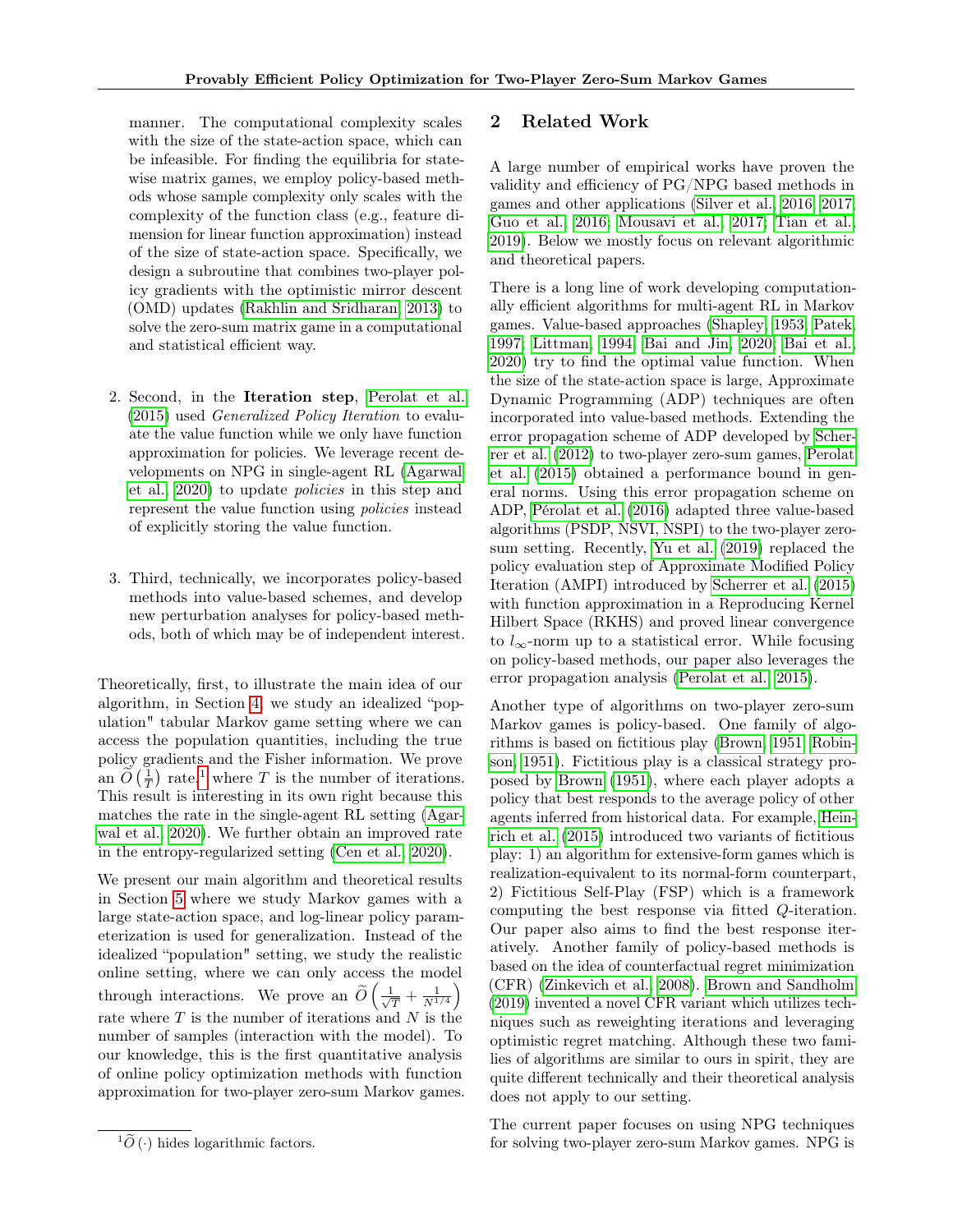first introduced by [Kakade](#page-9-1) [\(2002\)](#page-9-1) to better explore the underlying structure of the reinforcement learning (RL) problem instance. Extensions of NPG methods are also used to solve zero-sum games. [Zhang et al.](#page-11-2) [\(2019\)](#page-11-2); [Bu](#page-9-10) [et al.](#page-9-10) [\(2019\)](#page-9-10) applied projected natural nested gradient under a linear quadratic setting, a significant class of zero-sum Markov games. Extensions to imitation learning were also studied in [\(Song et al., 2018\)](#page-10-15).

In terms of theoretical analysis on PG/NPG methods, [Agarwal et al.](#page-8-0) [\(2020\)](#page-8-0) showed that tabular NPG could provide an  $\mathcal{O}(1/T)$  iteration complexity, as well as a sample complexity of  $\mathcal{O}(1/N^{\frac{1}{4}})$  for online NPG with function approximation. In contrast, we provide bounds for the two-player zero-sum case, which is significantly more challenging. In two-player zero-sum games, the non-stationary environment faced by each individual agent invalidates the stationary structure of the single-agent setting, and thus precludes the direct application of the convergence proof from the singleagent setting. Furthermore, each agent in two-player zero-sum games must adapt to the other agent's policy, which poses additional difficulties. [Zhang et al.](#page-11-3) [\(2020\)](#page-11-3) proposed a new variant of PG methods that yielded unbiased estimates of policy gradients, which enabled non-convex optimization tools to be applied in establishing global convergence. Despite being non-convex, [Agarwal et al.](#page-8-0) [\(2020\)](#page-8-0); [Bhandari and Russo](#page-8-3) [\(2019\)](#page-8-3) identified structural properties of finite Markov decision processes (MDPs): the objective function has no suboptimal local minimum. They further gave conditions under which any local minimum is near-optimal.

[Schulman et al.](#page-10-16) [\(2015\)](#page-10-16) developed a practical algorithm called TRPO which could be seen as a KL divergenceconstrained variant of NPG. They show monotonic improvements of the expected return during optimization. [Shani et al.](#page-10-17) [\(2020\)](#page-10-17) considered a sample-based TRPO [\(Schulman et al., 2015\)](#page-10-16) and proved an  $\tilde{\mathcal{O}}(1/\sqrt{N})$ convergence rate to the global optimum, which could be improved to  $\tilde{\mathcal{O}}(1/N)$  when regularized. [Cen et al.](#page-9-4) [\(2020\)](#page-9-4) showed that fast convergence rate of NPG methods can be obtained with entropy regularization. Applying NPG to linear quadratic games, [Zhang et al.](#page-11-2) [\(2019\)](#page-11-2) and [Bu et al.](#page-9-10) [\(2019\)](#page-9-10) proved that: for finding Nash equilibrium, NPG enjoys sublinear convergence rate. Both analyses rely on the linearity of the dynamics which does not hold in general Markov games considered in this paper.

Recently, [Daskalakis et al.](#page-9-11) [\(2020\)](#page-9-11) showed independent policy gradient methods converge to a min-max equilibrium. Compared to our work, they focused on the tabular case and did not study the function approximation. They also assumed that the probability of stopping at any state [\(Daskalakis et al., 2020,](#page-9-11) Section 2) is bounded below from a certain positive number, which is not a standard modelling approach and is hard to validate empirically. We instead use concentrability coefficients as a characterization of the game structure (cf. Definition [1\)](#page-4-1). In general, these two conditions do not imply each other. Comparing with their work, ours is cheap in sample complexity. To find an  $\epsilon$ -optimal solution, their sample complexity has an  $O(\epsilon^{-12.5})$ scaling whereas ours has an  $O(\epsilon^{-6})$  scaling.

Our work is related to Optimistic Mirror Descent (OMD) and its behavior in zero-sum games, which have received more attention lately. [Daskalakis et al.](#page-9-12) [\(2018\)](#page-9-12) proposed the use of optimistic mirror decent for training Wasserstein GANs to address the limit cycling problem in experiments. They also proved convergence to a equilibrium in bilinear zero-sum games. Generalizing [\(Daskalakis et al., 2018\)](#page-9-12), [Mertikopoulos](#page-9-13) [et al.](#page-9-13) [\(2019\)](#page-9-13) showed OMD converged in a class of nonmonotone problems satisfying *coherence*. Their work made concrete steps toward establishing convergence beyond convex-concave games.

### <span id="page-2-1"></span>3 Preliminaries

In this section, we introduce the material background on two-player zero-sum Markov games and specify several quantities which will be used to analyze our algorithms for different settings.

### 3.1 Two-Player zero-sum Markov Games.

In this paper, we consider the centralized setting where we can control both players in the training phase to learn good policies. we focus on infinite-horizon discounted two-player zero-sum Markov games, which can be described by a tuple  $\mathcal{M} = (\mathcal{S}, \mathcal{A}, \mathcal{P}, r, \gamma)$ : a set of states  $S$ , a set of actions  $A$ , a transition probability  $\mathcal{P}: \mathcal{S} \times \mathcal{A} \times \mathcal{A} \rightarrow \Delta(\mathcal{S})$ , a reward function  $r : \mathcal{S} \times \mathcal{A} \times \mathcal{A} \to [0, 1],$  and a discount factor  $\gamma \in [0, 1].$ We let  $\sigma$  to be the initial state distribution and define policies as probability distributions over the action space:  $x, f \in S \to \Delta(\mathcal{A})$ . <sup>[2](#page-2-0)</sup> The value function  $V^{x,f}: \mathcal{S} \to \mathbb{R}$  is defined as:

$$
V^{x,f}(s) = \mathop{\mathbb{E}}_{\substack{a_t \sim x(\cdot|s_t) \\ b_t \sim f(\cdot|s_t) \\ s_{t+1} \sim \mathcal{P}(\cdot|s_t, a_t, b_t)}} \left[ \sum_{t=0}^{\infty} \gamma^t r(s_t, a_t, b_t) \Big| s_0 = s \right].
$$

we use distribution  $\sigma$  as the optimization measure we use to train the policy and use distribution  $\rho$  as the performance measure of our interest. We remark that these two separate measures are widely used in analyzing approximate dynamic programming and policy

<span id="page-2-0"></span> $2^2$ For clarity we assume two players share the same set of actions, it is straight forward to generalize to the setting where two action sets are different. See Section [5.](#page-6-0)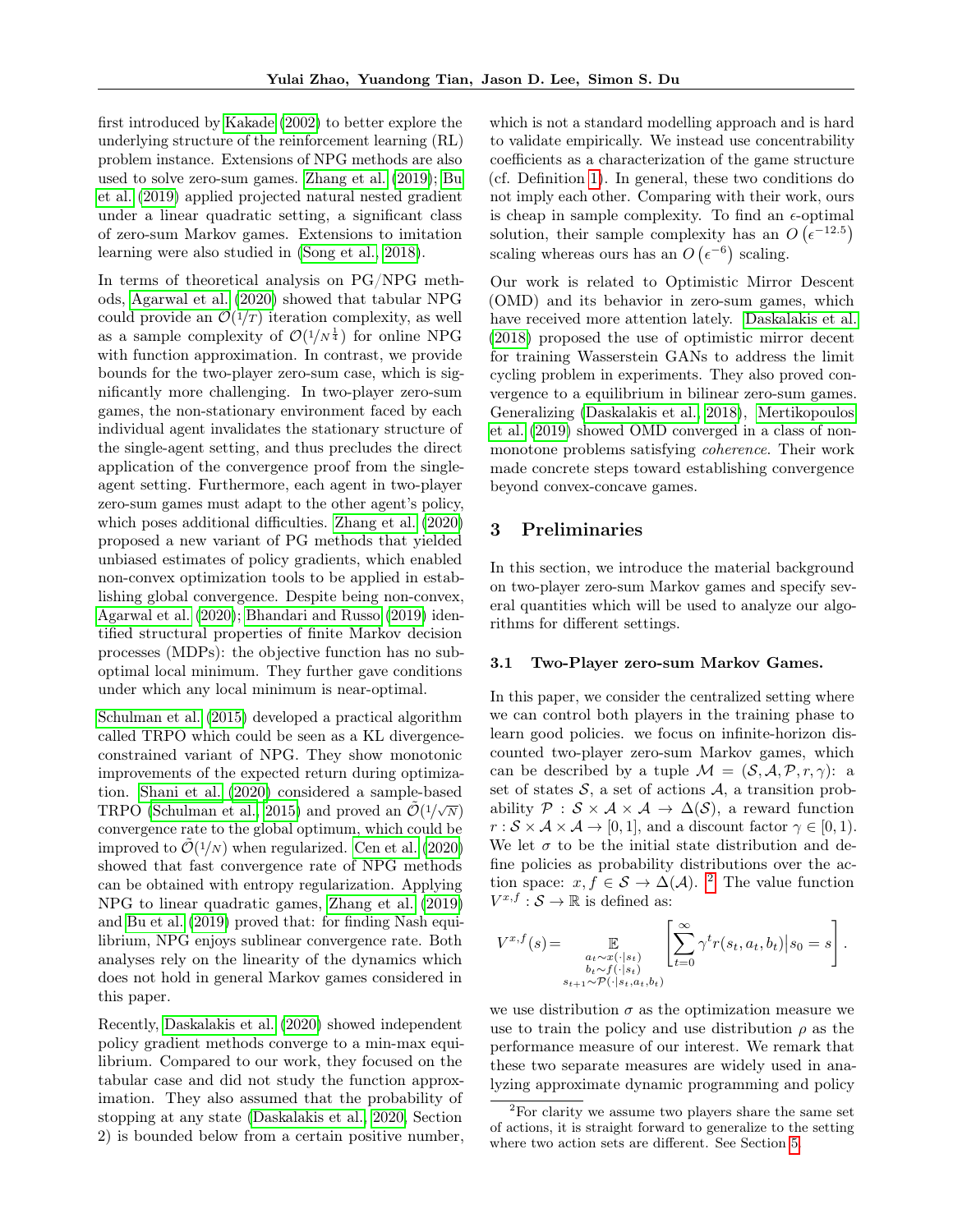gradient [\(Agarwal et al., 2020;](#page-8-0) [Perolat et al., 2015\)](#page-10-4). We overload notations and define  $V^{x,f}(\rho)$  as the expected value function of interest, i.e.  $V^{x,f}(\rho) \coloneqq \mathbb{E}_{s \sim \rho} V^{x,f}(s)$ .

In a two-player zero-sum Markov game, player one  $(x)$ wants to maximize the value function and the other player  $(f)$  wants to minimize it. We define the Markov game's state-action value function  $Q^{x,f}: \mathcal{S} \times \mathcal{A} \times \mathcal{A} \rightarrow$ R, the advantage function  $A^{x,f}: \mathcal{S} \times \mathcal{A} \times \mathcal{A} \rightarrow \mathbb{R}$ , and the state visitation function  $d_{s_0}^{x,f}: \mathcal{S} \to [0,1]$  as

$$
Q^{x,f}(s,a,b) = r(s,a,b) + \gamma \mathop{\mathbb{E}}_{s' \sim \mathcal{P}(\cdot | s,a,b)} V^{x,f}(s'),
$$
  

$$
A^{x,f}(s,a,b) = Q^{x,f}(s,a,b) - V^{x,f}(s),
$$
  

$$
d_{s_0}^{x,f}(s) = (1 - \gamma) \sum_{t=0}^{\infty} \gamma^t Pr(s_t = s | s_0, x, f)
$$

where  $s_0 \in \mathcal{S}$  is an initial state, respectively. With the state visitation function at hand, we are prepared to introduce NPG [\(Kakade, 2002\)](#page-9-1) for two-player zero-sum games which relies on the Fisher information matrix. Given player one's policy x, player two's policy  $f$  parameterized by  $\theta$ , and starting state distribution  $\sigma$ , we define the Fisher information matrix  $F_{\sigma}(\theta)$  as:

$$
F_{\sigma}(\theta) = \mathbb{E}_{s \sim d_{\sigma}^{x},f} \mathbb{E}_{b \sim f(\cdot | s)} \nabla_{\theta} \log f(b|s) \nabla_{\theta} \log f(b|s)^{\top},
$$

where we denote  $d_{\sigma}^{x,f} = \mathbb{E}_{s_0 \sim \sigma} d_{s_0}^{x,f}$  by the expectation form of the state visitation distribution.

One important concept in RL is the Bellman operator. For two-player zero-sum Markov games and two behavior policies x and f, we define  $\mathcal{P}_{x,f}(s'|s) =$  $\mathbb{E}_{a\sim x(\cdot|s),b\sim f(\cdot|s)}\mathcal{P}(s'|s,a,b)$  which performs as the transition kernel from s to any  $s' \in S$  and  $r_{x,f}(s) =$  $\mathbb{E}_{a \sim x(\cdot|s),b \sim f(\cdot|s)} r(s,a,b)$  which represents the reward each player can expect with policies  $(x, f)$ . Bellman operators  $\mathcal{T}_{x,f}, \mathcal{T}_x, \mathcal{T}$  act on any value function  $v : \mathcal{S} \to \mathbb{R}$ and update it

- $\mathcal{T}_{x,f} v := r_{x,f} + \gamma \mathcal{P}_{x,f} v$ , which generalizes the standard Bellman operator.
- $\mathcal{T}_x v := \inf_f \mathcal{T}_{x,f} v$ , which is an asymmetric operator by letting  $f$  to be optimal.  $3$
- $\mathcal{T}v \coloneqq \sup_x \mathcal{T}_x v = \sup_x \inf_f \mathcal{T}_{x,f} v$ , which generalizes the standard Bellman optimality operator. It reflects notions of minimax equilibrium in essence.

[Perolat et al.](#page-10-4) [\(2015\)](#page-10-4) introduced these operators as generalized counterparts of single agent RL. We are able to adopt the dynamic programming scheme only once the Bellman operators are introduced.

Since we are considering a learning problem, we need to collect samples from the environment. We assume we can stop and restart at any time. With this, we can have the following sampling oracle.

Episodic Sampling Oracle For a fixed state-action distribution  $\nu_0$ , we can start from  $s_0, a_0, b_0 \sim \nu_0$ , act according to any policy pair  $(x, f)$ , and terminate when desired. We obtain unbiased estimates of the on policy state-action distribution

$$
\nu_{\nu_0}^{x,f}(s, a, b) = (1 - \gamma) \cdot \mathbb{E}_{s_0, a_0, b_0 \sim \nu_0} \sum_{t=0}^{\infty} \gamma^t \Pr(s_t = s, a_t = a, b_t = b | s_0, a_0, b_0)
$$
\n(1)

which can be used for acquiring an unbiased  $Q^{x,f}(s, a, b)$ where  $s, a, b \sim \nu_{\nu_0}^{x,f}$ . See [\(Agarwal et al., 2020,](#page-8-0) Algorithm 1) for a sampler.

This oracle essentially requires that we can terminate at any time and restart, therefore many real-world applications including games and physics simulation (e.g., OpenFOAM [\(Weller et al., 1998\)](#page-11-4)) admit this oracle. This oracle is also used in the analysis [\(Agarwal](#page-8-0) [et al., 2020\)](#page-8-0) (see Algorithm 1,3 and Assumption 6.3 therein).

The oracle is essential in analysis, technically because policy gradient methods need to estimate the values. This is the same reason as in the single-agent setting [\(Agarwal et al., 2020\)](#page-8-0). Moreover, we believe this sampling oracle is not a strong assumption: it only requires that we can terminate at any time and restart. This is much weaker than the generative model assumption. The generative model assumes that one can query any state-action pair where we only require we can restart from a fixed initial distribution.

[Shapley](#page-10-9) [\(1953\)](#page-10-9) show that  $(x^*, f^*)$  is a pair of Nash equilibrium (NE) if the following inequalities hold for any state distribution  $\rho$  and policy pair  $(x, f)$ :

$$
V^{x,f^*}(\rho) \le V^{x^*,f^*}(\rho) = V^*(\rho) \le V^{x^*,f}(\rho). \tag{2}
$$

NE always exists for discounted two-player zero-sum Markov Games [\(Filar and Vrieze, 2012\)](#page-9-14). In practice, we seek to find an approximate pair of NE instead of an exact solution. The goal of this paper is to output a policy  $x$  that makes the metric

<span id="page-3-1"></span>
$$
V^*(\rho) - \inf_r V^{x,f}(\rho) \tag{3}
$$

small where  $\rho$  is some state distribution of interest. This metric measures the performance of  $x$  against the worst-case f. If it is less than  $\epsilon$ , we call x an one-sided  $\epsilon$ -approximate NE, <sup>[4](#page-3-2)</sup> it has been used by [\(Daskalakis](#page-9-15)

<span id="page-3-0"></span><sup>&</sup>lt;sup>3</sup>Here we focus on max player x (see Eq. [3\)](#page-3-1). If we replace  $x$  by  $f$ , we will have an analogous notation for min player.

<span id="page-3-2"></span><sup>4</sup>[From an optimization perspective, the sampling com-](#page-9-15)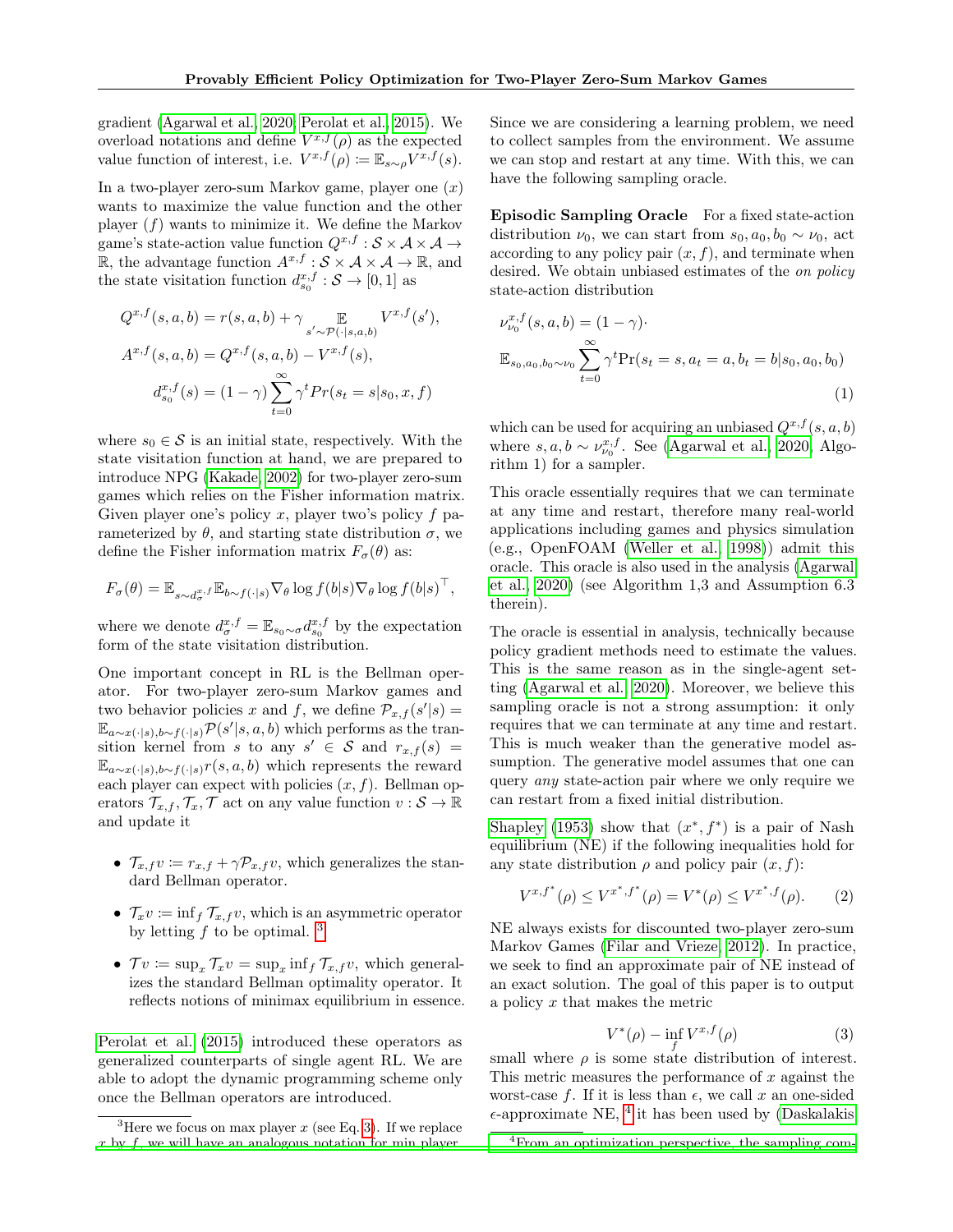[et al., 2007;](#page-9-15) [Göös and Rubinstein, 2018;](#page-9-16) [Deligkas et al.,](#page-9-17) [2017;](#page-9-17) [Babichenko and Rubinstein, 2020;](#page-8-4) [Daskalakis](#page-9-11) [et al., 2020\)](#page-9-11).

#### <span id="page-4-3"></span>3.2 Function Approximation

This paper studies function approximation to generalize across a large state space in Section [5.](#page-6-0) To represent both behavior policies  $x$  and  $f$ , we adopt a log-linear parameterization: for a coefficient vector  $\theta \in \mathbb{R}^d$ , the associated probability of choosing action a under state s,  $\pi_{\theta}(a|s)$ , is given by  $\frac{\exp{(\theta^{\top})}}{\sum_{s \in \theta} \exp(s^{\top})}$  $\frac{\exp{(\theta^{\top} \phi_{s,a})}}{\sum_{a' \in \mathcal{A}} \exp{(\theta^{\top} \phi_{s,a'})}}$  where  $\phi_{s,a}$ is a feature vector representation of  $s$  and  $a$ . This parameterization has been used in [\(Branavan et al.,](#page-9-18) [2009;](#page-9-18) [Gimpel and Smith, 2010;](#page-9-19) [Heess et al., 2013\)](#page-9-20). We impose a regularity condition such that every  $\|\phi_{s,a}\|_2 \leq$ D. Note that log-linear parameterization is  $D^2$ -smooth in terms of  $\theta$  [\(Agarwal et al., 2020\)](#page-8-0). <sup>[5](#page-4-2)</sup> This term is also known as Policy Smoothness when analyzing PG methods.

#### 3.3 Problem-Dependent Quantities.

Our analysis relies on several problem-dependent quantities. We denote weighted  $L_p$ -norm of function f on state space S as  $||f||_{p,\rho} = (\sum_{s \in \mathcal{S}} \rho(s) |f(s)|^p)^{\frac{1}{p}}$ .

The first problem-dependent quantity is used to measure the inherent dynamics of Markov games.

<span id="page-4-1"></span>Definition 1 (Concentrability Coefficients). Given two distributions over states:  $\rho$  and  $\sigma$ . When  $\sigma$  is element-wise positive, define

$$
c_{\rho,\sigma}(j) = \sup_{x^1, f^1, \dots, x^j, f^j \in \mathcal{S} \to \Delta(\mathcal{A})} \left\| \frac{\rho \mathcal{P}_{x^1, f^1} \cdots \mathcal{P}_{x^j, f^j}}{\sigma} \right\|_{\infty},
$$
  

$$
C'_{\rho,\sigma} = (1 - \gamma)^2 \sum_{m \ge 1} m \gamma^{m-1} c_{\rho,\sigma}(m-1),
$$
  

$$
C^{l,k,d}_{\rho,\sigma} = \frac{(1 - \gamma)^2}{\gamma^l - \gamma^k} \sum_{i=l}^{k-1} \sum_{j=i}^{\infty} \gamma^j c_{\rho,\sigma}(j+d).
$$

Here,  $x^1, f^1, \cdots x^j, f^j$  are j pairs of policies. Intuitively, the first term quantifies the distribution shift after taking j pairs of steps starting from  $\rho$ . The second term describes the accumulative effect of discounted distribution shifts. Finally, the last term represents the additive performance of  $(k - l)$  accumulative distribution shift and thus it is often considered as stricter condition. See [\(Scherrer, 2014\)](#page-10-18) for a thorough comparison on

these coefficients. Generally speaking, if  $\sigma$  is sufficiently diverse across states, then these quantities are bounded from above. [\(Chen and Jiang, 2019\)](#page-9-21) pointed out that small concentrability coefficients reflect a restriction on the MDPs dynamics. Concentrability coefficients are widely used in analyzing the convergence of approximate dynamic programming algorithms [\(Munos,](#page-10-19) [2005;](#page-10-19) [Antos et al., 2008;](#page-8-5) [Scherrer, 2014;](#page-10-18) [Perolat et al.,](#page-10-4) [2015\)](#page-10-4) and recently in analyzing PG methods [\(Agarwal](#page-8-0) [et al., 2020\)](#page-8-0). In particular, [\(Agarwal et al., 2020\)](#page-8-0) gave an example to show the dependency on concentrability coefficients is necessary. In these papers, their upper bounds all depend on the concentrability coefficients. For our two-player setting, we use the same definition of concentrability coefficients as [\(Perolat et al., 2015\)](#page-10-4).

The second quantity measures how well a parameterized class can approximate in terms of a metric.

<span id="page-4-4"></span>Definition 2 (Approximation Error). Given a space W and a loss function  $L: W \to R$ , we define  $\epsilon_{approx}$  $\min_{w \in \mathcal{W}} L(w)$  as the approximation error of W.

This concept is widely used for analyzing function approximation [\(Menache et al., 2005;](#page-9-22) [Jiang et al., 2015\)](#page-9-23), state abstractions schemes [\(Jiang et al., 2015\)](#page-9-23) and representation learning in RL [\(Bellemare et al., 2019\)](#page-8-6). It explicitly describes the capacity of a parameter set.

## <span id="page-4-0"></span>4 Warm-up: Population Algorithm for Tabular Case

We first introduce the population version algorithm for the tabular case with the exact Fisher information matrix and policy gradients. The algorithm is spiritually similar to fictitious play. We enforce  $x, f$  to be tabular softmax parameterized by  $\xi, \theta \in \mathbb{R}^{|\mathcal{S}| \times |\mathcal{A}|}$ 

**Parameterization** For vector  $\theta \in \mathbb{R}^{|S| \times |A|}$ , the probability associates to choosing action a under state s,  $\pi_{\theta}(a|s)$ , equals  $\frac{\exp{(\theta_{s,a})}}{\sum_{a' \in A} \exp{(\theta_{a,a})}}$  $\frac{\exp{(\theta_{s,a})}}{a' \in \mathcal{A}^{\exp{(\theta_{s,a'})}}}.$  One can verify that  $\pi_{\theta}$  is 1-smooth in terms of  $\theta$ .

This algorithm can be viewed as a prototypical algorithm and in the subsequent section, we will generalize to the online setting. The pseudo-code is listed in Algorithm [1.](#page-5-0)

In Algorithm [1,](#page-5-0) we perform  $K$  outer loops and obtain a near-optimal x and value function  $V_K$ . We note that this algorithm is asymmetric since our metric (Eq. [3\)](#page-3-1) is only considering max player  $x$  while taking the best response of min player f.

Each outer iteration begins with a Greedy Step. For current  $V_{k-1}$ , we aim to find approximate equilibrium  $(x, f)$  with which  $\mathcal{T}_{x,f}V \approx \mathcal{T}V_{k-1}$ . This step is spiritually equivalent to finding minimax equilibrium of

plexity of finding a solution so that both the min and max player are approximate NE scales only twice as large as that in one-sided case, since we may apply algorithms with the roles switched.

<span id="page-4-2"></span><sup>5</sup>We follow standard smoothness definition. A function f is said to be  $\beta$ -smooth if for all  $x, x' \in \mathbb{R}^d$ :  $\|\nabla f(x) \nabla f(x') \|_2 \leq \beta \|x - x'\|_2.$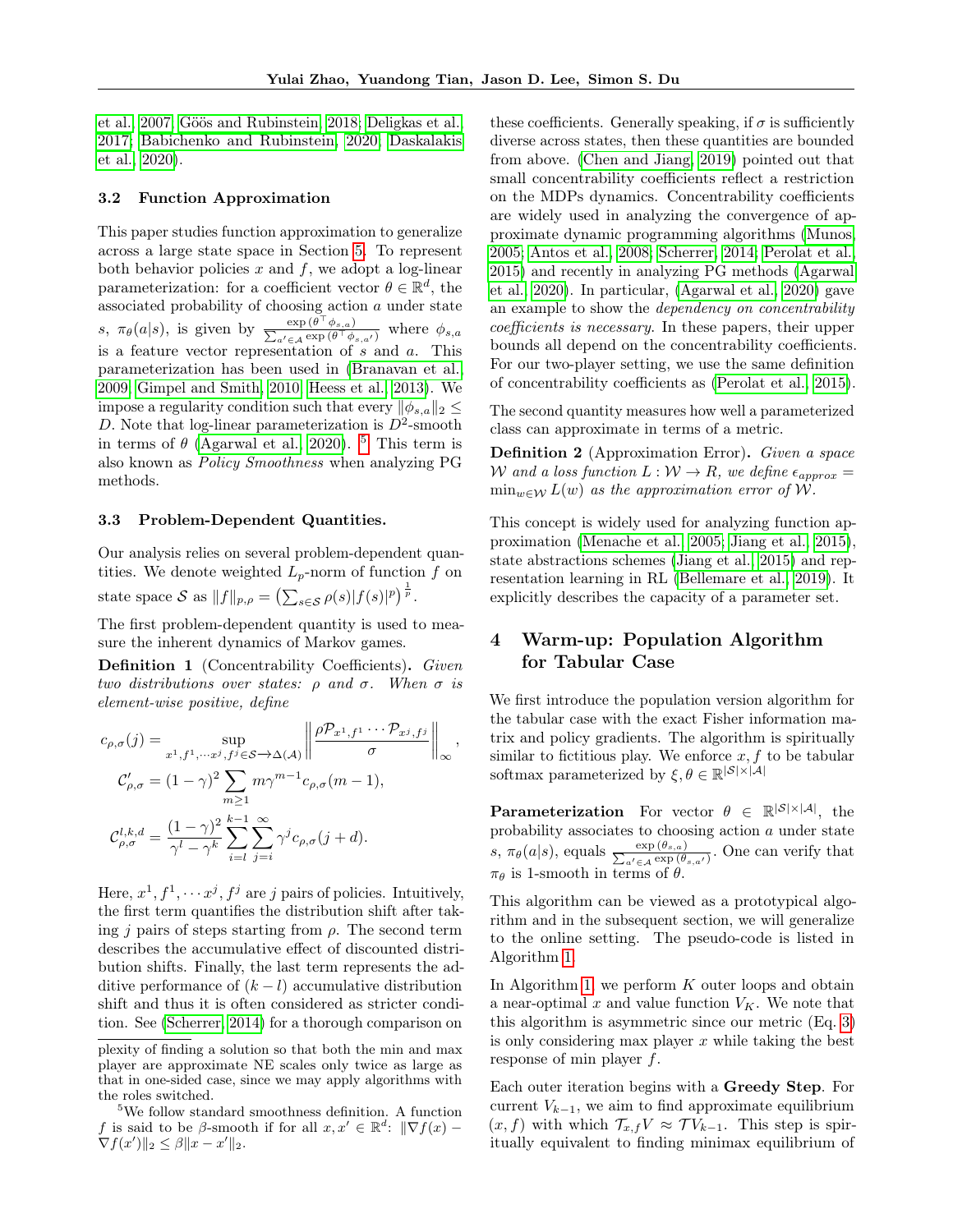## Algorithm 1 Population Two-Player NPG.

<span id="page-5-0"></span>**Input:**  $V_0 = 0$  a value function. **Output:** Approximate policy  $x^K$  at Nash equilibrium for  $k = 1, 2, \cdots, K$  do Greedy Step: Run Algorithm [2](#page-5-1) with  $A_s$  defined in Eq. [4](#page-5-2) and returns  $x^k(\cdot|s)$  for every state s. Iteration Step: Fix  $x = x^k$ , initialize  $\theta = 0$ . for  $t = 0, 1, \cdots, T - 1$  do  $\theta^{t+1} = \theta^t - \eta F_\sigma(\theta^t)^\dagger \nabla_\theta V^{x,f^t}(\sigma)$ . end for  $V_k = V^{x, f^T}.$ end for

## <span id="page-5-4"></span>Algorithm 2 Subroutine: OMD for tabular case

<span id="page-5-1"></span>**Input:**  $f_0, g'_0, x_0, y'_0 \in \text{Unif}(\mathcal{A}), \ \beta = \frac{1}{T'^2}$ , and  $A_s$  for  $s \in \mathcal{S}$ .

**Output:** Approximate optimal  $\bar{x}_{T}$  for max player for  $t = 1, 2, \cdots, T'$  do

min player:

play 
$$
f_t(\cdot|s)
$$
, observe  $A_s^{\top} x_t(\cdot|s)$ . Update:  
\n $g_t(i) \propto g'_{t-1}(i)e^{-\eta_t[x_t^{\top}A]_i}$ ,  $g'_t = (1 - \beta)g_t + \frac{\beta}{|\mathcal{A}|}\mathbf{I}$ ,  
\n $f_{t+1}(i) \propto g'_t(i)e^{-\eta_{t+1}[x_t^{\top}A]_i}$ 

max player:

play  $x_t(\cdot|s)$ , observe  $A_s f_t(\cdot|s)$ . Update:  $y_t(i) \propto y'_{t-1}(i)e^{-\eta'_t [Af_t]_i}, \ y'_t = (1-\beta)y_t + \frac{\beta}{|\mathcal{A}|}I,$  $x_{t+1}(i) \propto y'_t(i) e^{-\eta'_{t+1}[Af_t]_i}$ 

end for

a matrix game for every state s. In intuition, this step helps to update  $V_{k-1}$  towards  $V^*$  (cf. contraction Lemma).

Let us take a closer look at Greedy Step. Consider an approximate two-player zero-sum matrix game: for every state  $s \in \mathcal{S}$ , we try to solve

$$
\max_{x(\cdot|s)\in\Delta(\mathcal{A})} \min_{f(\cdot|s)\in\Delta(\mathcal{A})} x^{\top} A_s f, \tag{4}
$$

$$
A_s(a,b) = r(s,a,b) + \sum_{s'} \mathcal{P}(s' \mid s,a,b) V_{k-1}(s').
$$

Here  $A_s$  represents a set of matrices related to current value function  $V_{k-1}$ . Instead of value-based approaches (PI [\(Patek, 1997\)](#page-10-10), VI [\(Shapley, 1953\)](#page-10-9)) which are often inefficient, we solve these matrix games by policy-based methods for efficiency and sub-optimality guarantee. We adopt the *Optimistic Mirror Descent* [\(Rakhlin and](#page-10-5) [Sridharan, 2013\)](#page-10-5) for two players by assuming access to population quantities, e.g.,  $A_s \pi$  in Eq. [4.](#page-5-2) Note that each  $A_s(a, b) \in [0, \frac{1}{1-\gamma}]$  because  $V_{k-1} \in [0, \frac{1}{1-\gamma})$ .

For clarity, we follow notations in [\(Rakhlin and Sridha](#page-10-5)[ran, 2013\)](#page-10-5). Denote  $\phi(f, x) = x^\top A_s f$  which is convex w.r.t. f when fixing x and concave w.r.t. x when fixing f, and the domains for x, f are  $\mathcal{X}, \mathcal{F}$  respectively. Thus  $\mathcal{T} V_{k-1}(s) := \sup_{x \in \mathcal{X}} \inf_{f \in \mathcal{F}} \phi(f, x)$ . we denote  ${y_t}$  and  ${g_t}$  as secondary sequences of  ${x_t}$  and  ${f_t}$ respectively. We refer readers to Appendix [B](#page-15-0) for how we set the adaptive stepsizes  $\eta_t$  and  $\eta'_t$ .

We perform simultaneous updates for  $T'$  iterations in Algorithm [2](#page-5-1) to minimize the following terms,

<span id="page-5-5"></span>
$$
\frac{1}{T'}\sum_{t=1}^{T'} \phi(f_t, x_t) - \inf_f \sum_{t=1}^{T'} \frac{1}{T'} \phi(f, x_t),\tag{5}
$$

$$
\frac{1}{T'}\sum_{t=1}^{T'}(-\phi(f_t, x_t)) - \inf_x \frac{1}{T'}\sum_{t=1}^{T'}(-\phi(f_t, x)).
$$
 (6)

Suppose two infs are achieved at  $f^*$  and  $x^*$  respectively. With these two inequalities, we can derive an upper bound of Greedy Step:

$$
\sup_{x \in \mathcal{X}} \inf_{f \in \mathcal{F}} \phi(f, x) - \inf_{f \in \mathcal{F}} \phi(f, x_{T'}^-)
$$

to guarantee  $x^k$  is near-optimal with respect to  $V_{k-1}$ .

After obtaining  $x^k$  from Greedy Step, the Iteration Step aims to evaluate the value function while fixing  $x = x^k$ . We run T updates to find  $f^* = \arg \min_f V^{x,f}$ . In the competitive multi-agent RL literature, this step is equivalent to finding the best response of min player (namely,  $f^*$ ) when fixing  $x = x^k$ . The intuition is that when the max player's policy is very close to its optimal policy at NE and  $f$  takes  $f^*$ , their accumulative value function is also close to  $V^*$  at NE. This step can be viewed as running NPG for a single-agent RL problem.

The following theorem gives the performance guarantee for Algorithm [1.](#page-5-0)

<span id="page-5-3"></span>**Theorem 1.** For Algorithm [1,](#page-5-0) set  $\eta \geq (1 - \gamma)^2 \log |\mathcal{A}|$ . After K outer loops we have  $V^*(\rho) - \inf_f V^{x^K, f}(\rho)$ upper bounded by

<span id="page-5-2"></span>
$$
\widetilde{O}\left(\frac{\mathcal{C}^{1,K,0}_{\rho,\sigma}}{(1-\gamma)^4T} \hspace{-0.5mm}+\hspace{-0.5mm} \frac{\mathcal{C}^{0,K,0}_{\rho,\sigma}}{(1-\gamma)^4T'} \log T' \hspace{-0.5mm}+\hspace{-0.5mm} \frac{\gamma^K}{1-\gamma} \hspace{-0.5mm} \mathcal{C}^{K,K+1,0}_{\rho,\sigma} \right).
$$

We remind that  $\sigma$  is the optimization measure we use to train the policy and  $\rho$  is the performance measure of our interest.

Theorem [1](#page-5-3) explicitly characterizes the performance of the output  $x^K$  in terms of the number of iterations and the concentrability coefficients. Viewing concentrability coefficients to be constants (which is the case when  $\sigma$ is sufficiently diverse) and looking at the dependency on  $T$  and  $K$ , we find the dependency on  $T$  is a fast  $1/T$  rate, matching the same rate in the single agent NPG analysis [\(Agarwal et al., 2020\)](#page-8-0). The dependency on K is exponential  $(\gamma^K)$  which means we only need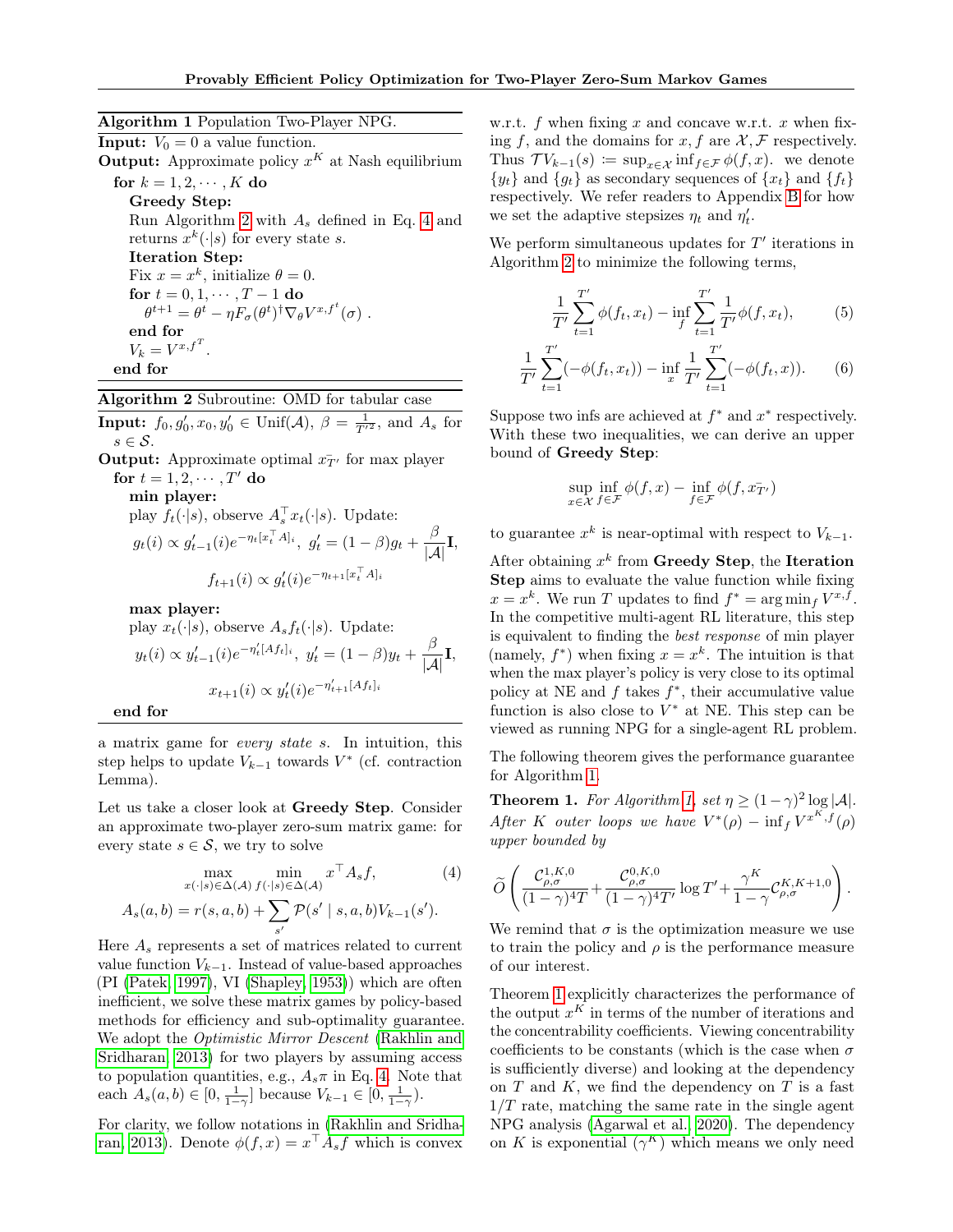a few outer loops. The first term has an  $(1 - \gamma)^{-4}$ dependency on the discount factor, which may not be tight and we leave it as a future work to improve. In Theorem [1](#page-5-3) and [2,](#page-6-1) we set  $\eta$  to have a lower bound to simplify the convergence bounds. We can also derive η-dependent bounds. Note that the "large step size" phenomenon is also consistent with the single-agent setting (see Theorem 5.3 in [\(Agarwal et al., 2020\)](#page-8-0) and discussion therein).

The proof of Theorem [1](#page-5-3) further requires the following parts: mirror-descent type analysis of NPG used in [\(Agarwal et al., 2020\)](#page-8-0) and simultaneous mirror descent for matrix games proposed in [\(Rakhlin and Srid](#page-10-5)[haran, 2013\)](#page-10-5). The full proof is deferred to Appendix [B.](#page-17-0)

### 4.1 Extension: Entropy regularization

Following [\(Cen et al., 2020\)](#page-9-4), we give an extension of entropy-regularized NPG in the Iteration Step for Algorithm [1.](#page-5-0) Denote  $\tau$  as the regularization term, the entropy regularized value function is formulated as

$$
V_{\tau}^{x,f}(\sigma) = V^{x,f}(\sigma) - \tau \mathcal{H}(\sigma, f) \tag{7}
$$

where  $\mathcal{H}(\sigma, f) = \frac{1}{1-\gamma} \mathbb{E}_{s \sim d_{\sigma}^{x}, f} \mathbb{E}_{b \sim f} \log \frac{1}{f(b|s)}$  is the entropy term w.r.t. min player f. Note that  $V^{x,f}_\tau(s) \in$  $\big[-\tau \log |\mathcal{A}|, 1\big], \forall s \in \mathcal{S}.$ 

Entropy regularization requires us to minimize  $V_{\tau}$  instead of original value function V. Denote  $V^*_{\tau}(\sigma) =$  $\min_f V^{x,f}_{\tau}(\sigma) = V^{x,f^*_{\tau}}(\sigma) - \tau \mathcal{H}(\sigma, f^*_{\tau}),$  the following sandwich bound holds

$$
V^{x, f^*_\tau}(\sigma) \geq V^{x, f^*(x)}(\sigma) \geq V^{x, f^*(x)}_\tau(\sigma)
$$
  
 
$$
\geq V^*_\tau(\sigma) \geq V^{x, f^*_\tau}(\sigma) - \frac{\tau}{1 - \gamma} \log |\mathcal{A}|.
$$

Therefore, the regularized problem and the original problem are close when  $\tau$  is small.

NPG methods with entropy regularization. Let  $\eta = \frac{1-\gamma}{\tau}$ , we have the NPG update rule

$$
\theta^{t+1} \leftarrow \theta^t - \eta F_\sigma(\theta^t)^\dagger \nabla_\theta V_\tau^{x,f^t}(\sigma),
$$
  

$$
f^{t+1}(b|s) \propto \exp\left(-\frac{1}{\tau} \sum_a x(a|s) Q_\tau^{x,f^t}(s,a,b)\right).
$$

The following theorem shows the performance improvement over Theorem [1.](#page-5-3)

<span id="page-6-1"></span>Theorem 2. For entropy regularized Algorithm [1,](#page-5-0) after K outer loops, one-sided measure  $V^*(\rho)$  –  $\inf_{f} V^{x^K, f}(\rho)$  is bounded by

$$
\widetilde{O}\left(\frac{\gamma^T\mathcal{C}_{\rho,\sigma}^{1,K,0}}{(1-\gamma)^2}\left\|\frac{\sigma}{\mu_\tau^*}\right\|_\infty + \frac{\mathcal{C}_{\rho,\sigma}^{0,K,0}\log T'}{(1-\gamma)^4T'} + \frac{\gamma^K\mathcal{C}_{\rho,\sigma}^{K,K+1,0}}{1-\gamma}\right)
$$

.

Here,  $\mu^*$  is the one-sided *stationary distribution* w.r.t. x which satisfies:  $\mu_{\tau}^* = d_{\mu_{\tau}}^{x, f_{\tau}^*}$ . This argument indicates that the state visitation distribution remains unchanged if the initial state is already in a steady state. See Appendix [B.1](#page-17-1) for the full proof.

Recently, [Perolat et al.](#page-10-20) [\(2021\)](#page-10-20) studied learning algorithms for extensive-form zero-sum games and they also used entropy regularization. Compared with their work, the differences include 1) we use policy optimization instead of value-based methods used in their paper. 2) our entropy regularization is a simple extension whereas the entropy regularization is crucial in [\(Perolat et al.,](#page-10-20) [2021\)](#page-10-20): the regularization term gives strong convergence guarantees in monotone games.

## <span id="page-6-0"></span>5 Online Algorithm with Function Approximation

In this section, we extend Algorithm [1](#page-5-0) to the realistic online setting with function approximation, in which the parameterization we adopt is defined in Section [3.2.](#page-4-3) In this setting, we only observe samples (instead of the population quantities in Section [4\)](#page-4-0). The pseudo-code is listed in Algorithm [3.](#page-7-0)

To obtain estimates of quantities, we adopt the episodic sampling oracle (cf. Section [3\)](#page-2-1) to provide transition tuples for estimating  $A_s(a, b)$  in **Greedy Step** (cf. Eq. [4\)](#page-5-2). This sampling oracle is also used in the Iteration Step to estimate value functions and gradients. See Appendix [C](#page-20-0) for more details about how we use the sampling oracle.

In Section [2,](#page-1-1) we have pointed out that our algorithm has a smaller sample complexity of  $O(\epsilon^{-6})$  comparing to  $O(\epsilon^{-12.5})$  [\(Daskalakis et al., 2020\)](#page-9-11). As for the computational complexity, we remark that we only need projecting onto an  $L_2$ -norm ball in Algorithm [3,](#page-7-0) [4,](#page-8-7) which has the same time complexity as computing the gradient (linear in the dimension of  $\theta$ ), so our algorithms are computationally efficient.

Now we describe our algorithm. Specifically, we let  $\xi$ and  $\theta$  be parameters of x and f, respectively. <sup>[6](#page-6-2)</sup> The output and motivation of the Greedy Step and the Iteration Step are analogous to those in Algorithm [1.](#page-5-0) In both steps, we need to take sample-based NPG updates which are forced to be constrained in a convex set  $W = \{w : ||w||_2 \leq W\}$  for analysis. From now,

<span id="page-6-2"></span><sup>6</sup>We assume that the two players share the same parameter set only for clarity. We only need some minor modifications in the analysis to extend our results to the setting where two opposing players have different capabilities. Specifically, we only need to treat  $W$  (norm-bound of updates), D (regularity condition on features), and  $\eta$ separately for each agent.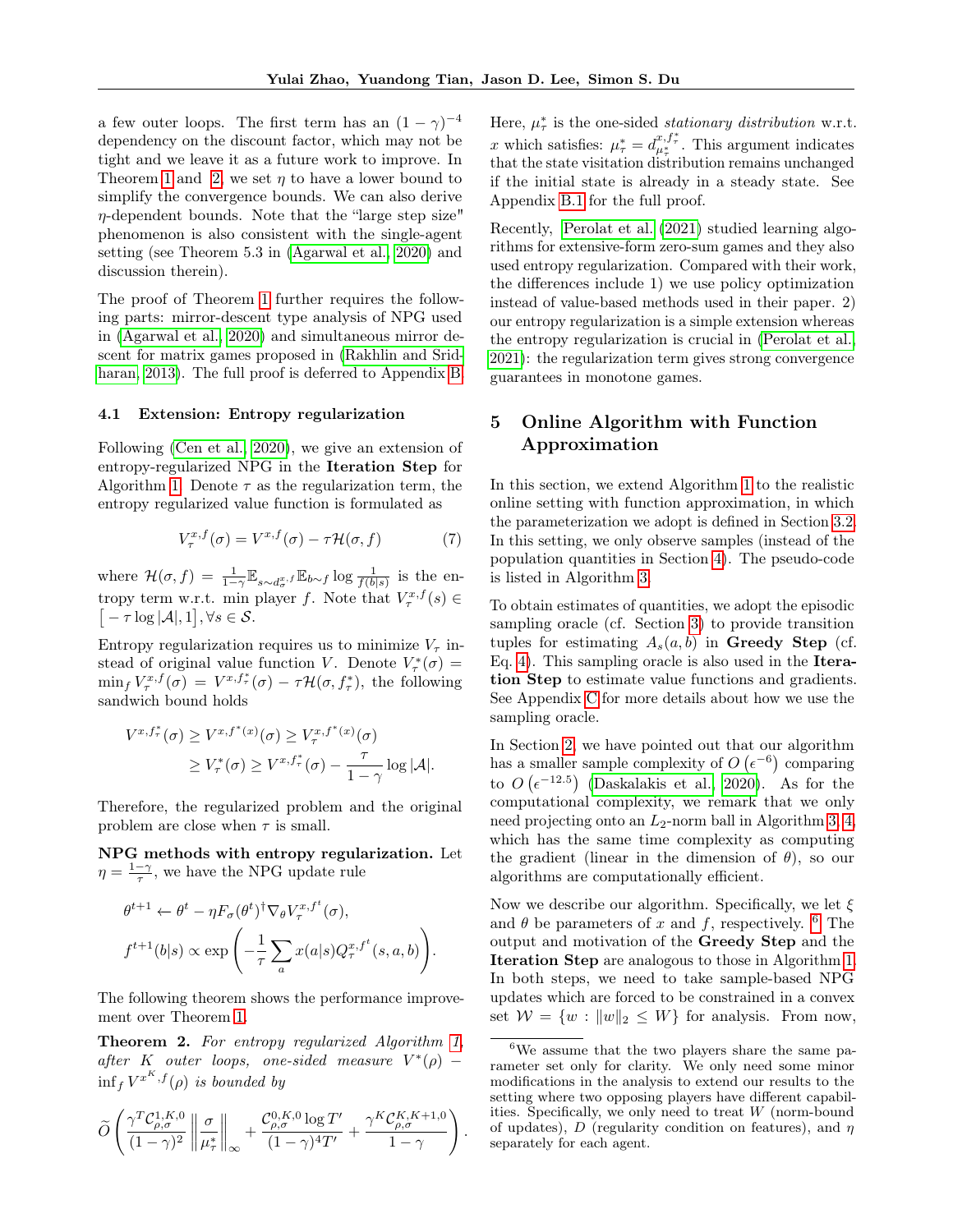we denote W as the bound of this norm-constrained convex set where each NPG update lies.

Again, we first discuss the Greedy Step whose pseudocode is listed in Algorithm [4.](#page-8-7) Our goal is still to obtain a near-optimal  $x^k$  with respect to  $\mathcal{T} V_{k-1}$ . Algorithm [4](#page-8-7) is similar to Algorithm [2](#page-5-1) in spirit. The main difference is that we use a sample-based NPG update rule for both x and f. Ideally, we wish to find simultaneous updates  $w_f^*$  and  $w_x^*$  for the players. Both are minimizers of quadratic loss

$$
w_f^* = \arg\min_{w} \mathbb{E}_{s \sim \sigma} \mathbb{E}_{b \sim f^t(\cdot|s)}
$$
  
\n
$$
\left(w^\top \nabla_{\theta} \log f_{\theta}^t(b|s) - \left[(x_t^\top A_s)_b - \phi_s(f_t, x_t)\right]\right)^2
$$
  
\n
$$
w_x^* = \arg\min_{w} \mathbb{E}_{s \sim \sigma} \mathbb{E}_{a \sim x^t(\cdot|s)}
$$
  
\n
$$
\left(w^\top \nabla_{\xi} \log x_{\xi}^t(a|s) - \left[(A_s f_t)_a - \phi_s(f_t, x_t)\right]\right)^2
$$

Then the updates take the form  $\theta_{t+1} = \theta_t - \eta w_f^*$  and  $\xi_{t+1} = \xi_t + \eta w_x^*$ . Along the way, the sampling oracle is used to approximate  $w_f^*, w_x^*$ . After T' iterations, we are able to output an approximate solution  $x_{T}$ <sup>t</sup> by averaging  $\{x_t\}_{t=1}^{T'}$ .

After obtaining  $x^k$  from the Greedy Step, we adapt NPG updates (Eq. [7\)](#page-5-4) in Algorithm [1](#page-5-0) to the online setting.

Denote  $\nu^t = \nu_{\nu_0}^{x,f^t}$  for simplicity. Ideally, NPG update in the Iteration Step takes the form

$$
w^{t} \in \arg\min \mathop{\mathbb{E}}_{s,a,b \sim v^{t}} \left( w^{\top} \nabla_{\theta} \log f(b|s) - A^{x,f}(s,a,b) \right)^{2},
$$

$$
\theta^{t+1} = \theta^{t} - \eta w^{t}.
$$
 (8)

We perform sample-based quadratic loss minimization, which shares similarity with the former step: it takes N steps of projected gradient descent to return an approximate update.

Now we state our main theorem.

<span id="page-7-1"></span>Theorem 3. For Algorithm [3,](#page-7-0) suppose in the Greedy **Step:**  $\forall t \in [T' - 1], \inf_{s,a} x^t(a|s), \inf_{s,b} f^t(b|s) \geq \iota^2$ . Let  $G = 4D(2DW + \frac{2}{1-\gamma})$ . Set  $\eta = \sqrt{\frac{2 \log |\mathcal{A}|}{D^2 W^2 T}}, \eta' =$  $\sqrt{\frac{2 \log |\mathcal{A}|}{D^2 W^2 T'}}$ ,  $\alpha = \frac{W}{G \sqrt{2}}$  $\frac{W}{G\sqrt{N}}, \alpha'=\frac{W}{G\sqrt{N}}$  $\frac{W}{G\sqrt{N'}}$ . After K outer loops,  $\mathbb{E}\left[V^*(\rho)-\inf_{f}V^{x^K,f}(\rho)\right]$  is bounded by

$$
\widetilde{\mathcal{O}}\left(\frac{\mathcal{C}_{\rho,\sigma}^{1,K,0}}{(1-\gamma)^2}\epsilon + \frac{\mathcal{C}_{\rho,\sigma}^{0,K,0}}{(1-\gamma)^2}\epsilon' + \frac{\gamma^K}{1-\gamma}\mathcal{C}_{\rho,\sigma}^{K,K+1,0}\right)
$$

Algorithm 3 Online Two-Player NPG

<span id="page-7-0"></span>**Input:**  $V_0 = 0$  value function **Output:** Approximate policy  $x^K$  at NE for  $k = 1, 2, \cdots, K$  do Greedy Step: Run Algorithm [4](#page-8-7) returns  $x^k$  with  $T'$  iterations. Iteration Step: Fix  $x = x^k$ , initialize  $\theta^{(0)} = 0$ . for  $t = 0, 1, \cdots, T - 1$  do Initialize  $w_0 = 0$ . for  $n = 0, 1, \dots, N - 1$  do Sample  $s, a, b \sim \nu^t$ , then obtain  $\hat{Q}(s, a, b)$  using the sampling oracle. Sample  $b' \sim f^t(\cdot | s)$ , observe:  $g_n = \hat{Q}(s, a, b) (\nabla_{\theta} \log f^t(b|s) - \nabla_{\theta} \log f^t(b'|s)).$  $w_{n+1} = \text{Proj}_{\mathcal{W}}[w_n 2\alpha \left(w_n^{\top} \nabla_{\theta} \log f^{t}(b|s) \nabla_{\theta} \log f^{t}(b|s) - g_n\right)\right].$ end for Set  $\hat{w}^t = \frac{1}{N} \sum_{n=1}^N w_n$ . Update  $\theta^{(t+1)} = \theta^{(t)} - \eta \hat{w}^t$ . end for Randomly sample f from  $f^t(t=0,1 \cdots T-1)$ .

Denote  $V_k$  for  $V^{x,f}$ . end for

where error terms  $\epsilon, \epsilon'$  are defined as

$$
\epsilon = \sqrt{\frac{\log |\mathcal{A}| D^2 W^2}{T}} + \frac{|\mathcal{A}|}{(1-\gamma)^2} \sqrt{C'_{\sigma,\sigma} \frac{GW}{\sqrt{N}}} + \frac{|\mathcal{A}|}{(1-\gamma)^2} \sqrt{C'_{\sigma,\sigma} \cdot \epsilon_{approx}} \\\epsilon' = \sqrt{\frac{\log |\mathcal{A}| D^2 W^2}{T'}} + \iota \left( \sqrt{\epsilon'_{approx}} + \frac{\sqrt{GW}}{N'^{\frac{1}{4}}} \right)
$$

<span id="page-7-2"></span>Here  $\epsilon_{approx}$  and  $\epsilon'_{approx}$  are approximation errors coming from Greedy and Iteration Steps (cf. Defini-tion [2\)](#page-4-4). We remind that  $D$  is a regularity condition on features, with which we could show log-linear parameterization is  $D^2$ -smooth (cf. Section [3.2\)](#page-4-3). See Appendix [C](#page-20-0) for specific expressions.

Similarly, the exponential  $\gamma^K$  in Theorem [3](#page-7-1) implies that we only need a few outer iterations. When considering concentrability coefficients as constants, the dependency on T is a slower  $T^{-1/2}$  rate while the sampling efficiency takes a  $N^{-1/4}$  rate. Both match the rates in the sampling-based single-agent NPG analysis [\(Agarwal et al., 2020\)](#page-8-0). We note that iteration counts  $T, T'$  and sample counts N, N' have the same exponent. There is no explicit dependence on state-space  $S$  in the theorem, hence our online algorithm proves nice guarantees for function approximation even in the infinite-state setting. Instead, the bounds have parametric representation-related terms: D upper bounds feature norms  $\|\phi_{s,a}\|$  and W restricts each NPG update. The term  $\iota$  bounds two policy probabilities from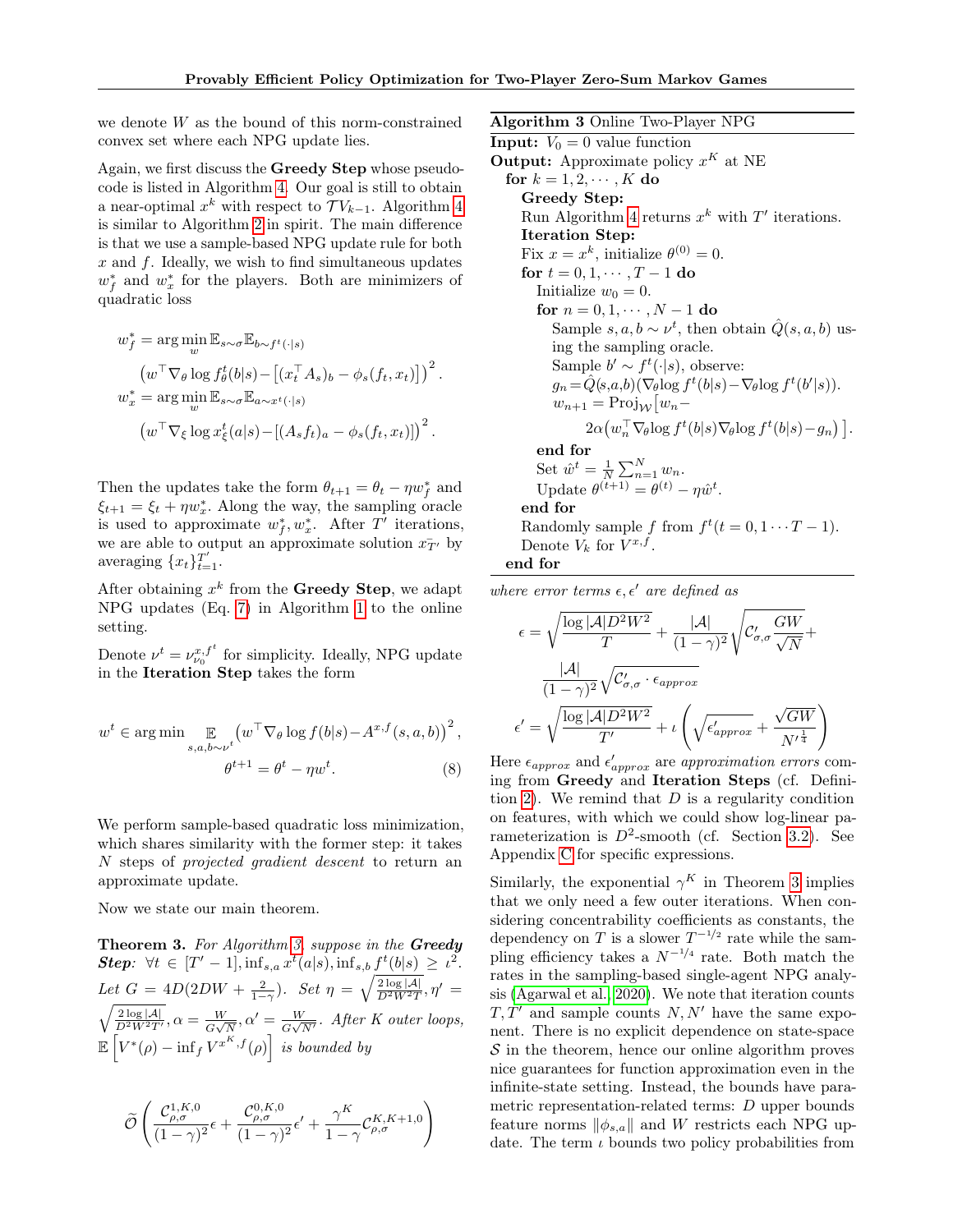Algorithm 4 Online Greedy Step with Function-Approx

<span id="page-8-7"></span> $\textbf{Input:} \ \ \theta_1, \xi_1 = \textbf{0} \in \mathbb{R}^d$ **Output:**  $x_{T'}^-$  as average of  $\{x_t\}, t \in [T']$ for  $t = 1, 2, \cdots, T'$  do min player: Initialize  $w_0 = 0$ . for  $n = 0, 1, 2 \cdots N' - 1$  do Sample  $s \sim \sigma(s)$ ,  $a \sim x^t(\cdot|s)$ ,  $b \sim f^t(\cdot|s)$ ,  $s' \sim$  $\mathcal{P}(\cdot|s, a, b), b' \sim f^t(\cdot|s)$ , observe:  $g_n = [r(s, a, b) + \gamma V_{k-1}(s')] \cdot (\nabla_\theta \log f^t(b|s) -$ <br> $\nabla_\theta \log f^t(b|s))$  $\nabla_{\theta} \log f^t(b'|s)).$ Update:  $w_{n+1}$  = Proj<sub>W</sub>[ $w_n$  –  $2\alpha'$  $(w_n^{\top} \nabla_{\theta} \log f^t(b|s) \nabla_{\theta} \log f^t(b|s) - g_n)].$ end for  $\hat{w}^t = \frac{1}{N'} \sum_{n=1}^{N'} w_n.$ Update:  $\theta_{t+1} = \theta_t - \eta' \hat{w}^t$ . max player: Initialize  $w_0 = 0$ . for  $n = 0, 1, 2 \cdots N' - 1$  do Sample  $s \sim \sigma(s)$ ,  $a \sim x^t(\cdot|s)$ ,  $b \sim f^t(\cdot|s)$ ,  $s' \sim$  $\mathcal{P}(\cdot|s, a, b), a' \sim x^t(\cdot|s),$  observe:  $g_n = [r(s, a, b) + \gamma V_{k-1}(s')] \cdot (\nabla_{\xi} \log x^{t}(a|s) \nabla_{\xi} \log x^{t}(a'|s)).$ Update:  $w_{n+1} = \text{Proj}_{\mathcal{W}} \left[ w_n - 2\alpha' \right]$  $(w_n^{\top} \nabla_{\xi} \log x^{t}(a|s) \nabla_{\xi} \log x^{t}(a|s) - g_n)$ . end for  $\hat{w}^t = \frac{1}{N'} \sum_{n=1}^{N'} w_n.$ Update:  $\xi_{t+1} = \xi_t + \eta' \hat{w}^t$ . end for

below and it must be greater than 0 since we adopt log-linear parameterization. In spirit,  $\iota$  is similar to concentrability coefficients which reflect the inherent dynamics of Markov games.

In the worst case, the concentrability coefficient scales as large as the number of states, and the bounds for function approximation are only meaningful in the benign case where the concentrability coefficient is small. However, we note that that, the dependency on concentrability is unavoidable: A hard example for the single-agent setting was given in [\(Agarwal et al.,](#page-8-0) [2020\)](#page-8-0). Since our Markov-Game (MG) setting is a generalization of the single-agent setting, their hard example also applies to our setting. Moreover, we argue that the coefficients can be small when there are some restrictions in the dynamics (see discussions in [\(Chen](#page-9-21) [and Jiang, 2019\)](#page-9-21)). We also use the same definition as in the prior work value-based learning [\(Perolat et al.,](#page-10-4) [2015\)](#page-10-4). The recent work [\(Daskalakis et al., 2020\)](#page-9-11) also assumed this structure of MGs to analyze policy-based methods.

### 6 Conclusion

This paper gave the first quantitative analysis of policy gradient methods for general two-player zero-sum Markov games with function approximation. We quantified the performance gap of the output policy in terms of the number of iterations, number of samples, concentrability coefficients, and approximation error. An interesting direction is to extend our results to more advanced PG methods such as PPO [\(Schulman et al.,](#page-10-21) [2017\)](#page-10-21).

#### Acknowledgements

JDL acknowledges support of the ARO under MURI Award W911NF-11-1-0304, the Sloan Research Fellowship, NSF CCF 2002272, NSF IIS 2107304, and an ONR Young Investigator Award. SSD acknowledges funding from NSF Award's IIS-2110170 and DMS-2134106.

### References

- <span id="page-8-0"></span>Alekh Agarwal, Sham M Kakade, Jason D Lee, and Gaurav Mahajan. Optimality and approximation with policy gradient methods in Markov decision processes. In Conference on Learning Theory, pages 64–66. PMLR, 2020.
- <span id="page-8-5"></span>András Antos, Csaba Szepesvári, and Rémi Munos. Learning near-optimal policies with Bellman-residual minimization based fitted policy iteration and a single sample path. Machine Learning, 71(1):89–129, 2008.
- <span id="page-8-4"></span>Yakov Babichenko and Aviad Rubinstein. Communication complexity of approximate Nash equilibria. Games and Economic Behavior, 2020.
- <span id="page-8-1"></span>Yu Bai and Chi Jin. Provable self-play algorithms for competitive reinforcement learning. In International Conference on Machine Learning, pages 551–560. PMLR, 2020.
- <span id="page-8-2"></span>Yu Bai, Chi Jin, and Tiancheng Yu. Near-optimal reinforcement learning with self-play. arXiv preprint arXiv:2006.12007, 2020.
- <span id="page-8-6"></span>Marc Bellemare, Will Dabney, Robert Dadashi, Adrien Ali Taiga, Pablo Samuel Castro, Nicolas Le Roux, Dale Schuurmans, Tor Lattimore, and Clare Lyle. A geometric perspective on optimal representations for reinforcement learning. In Advances in Neural Information Processing Systems, pages 4358–4369, 2019.
- <span id="page-8-3"></span>Jalaj Bhandari and Daniel Russo. Global optimality guarantees for policy gradient methods. arXiv preprint arXiv:1906.01786, 2019.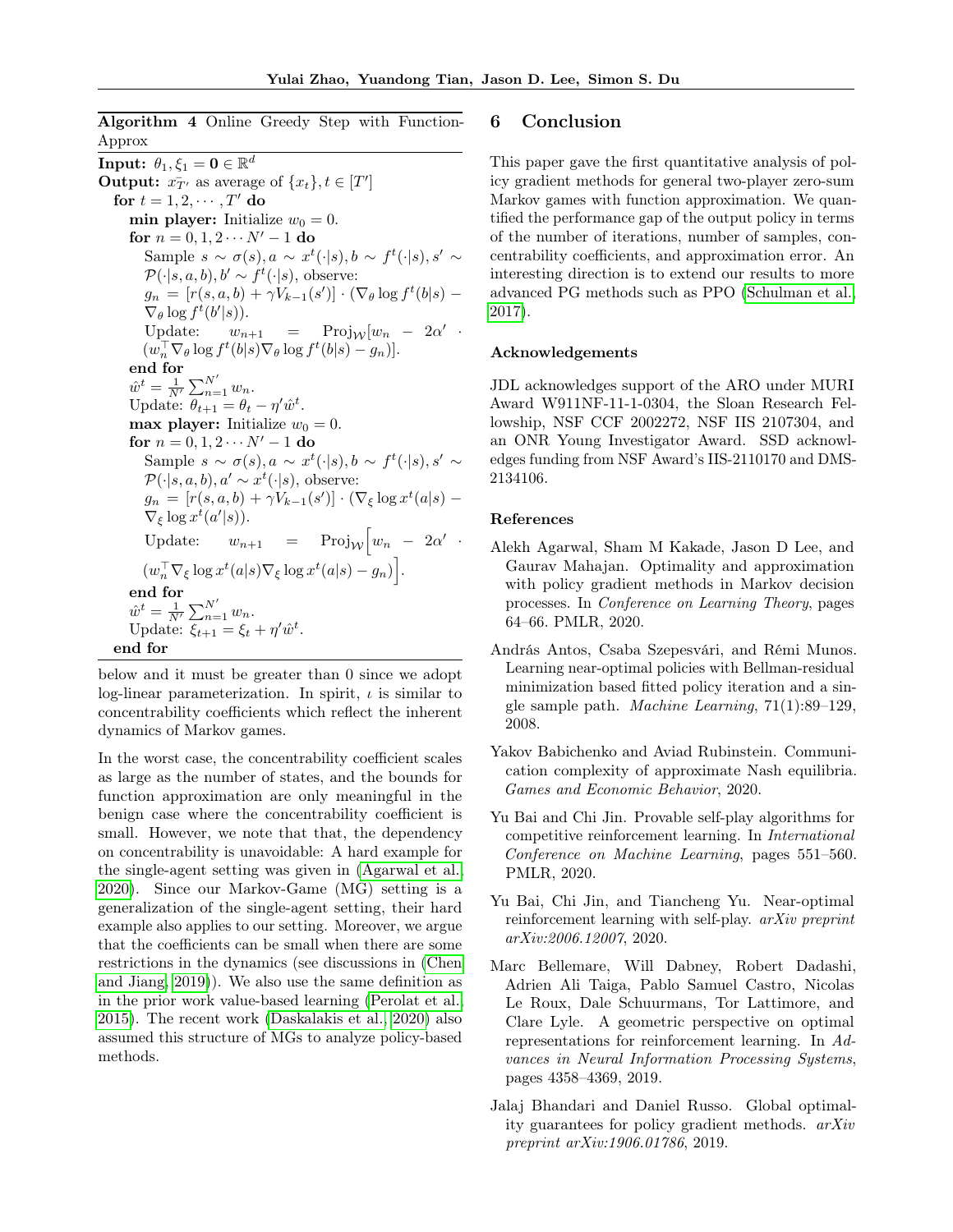- <span id="page-9-18"></span>S. R. K. Branavan, Harr Chen, Luke S. Zettlemoyer, and Regina Barzilay. Reinforcement learning for mapping instructions to actions. In Proceedings of the Joint Conference of the 47th Annual Meeting of the ACL and the 4th International Joint Conference on Natural Language Processing of the AFNLP: Volume 1 - Volume 1, ACL '09, page 82–90, USA, 2009. Association for Computational Linguistics.
- <span id="page-9-7"></span>George W Brown. Iterative solution of games by fictitious play. Activity analysis of production and allocation, 13(1):374–376, 1951.
- <span id="page-9-0"></span>Noam Brown and Tuomas Sandholm. Superhuman AI for heads-up no-limit poker: Libratus beats top professionals. Science, 359(6374):418–424, 2018.
- <span id="page-9-9"></span>Noam Brown and Tuomas Sandholm. Solving imperfectinformation games via discounted regret minimization. In Proceedings of the AAAI Conference on Artificial Intelligence, volume 33, pages 1829–1836, 2019.
- <span id="page-9-10"></span>Jingjing Bu, Lillian J Ratliff, and Mehran Mesbahi. Global convergence of policy gradient for sequential zero-sum linear quadratic dynamic games. arXiv preprint arXiv:1911.04672, 2019.
- <span id="page-9-4"></span>Shicong Cen, Chen Cheng, Yuxin Chen, Yuting Wei, and Yuejie Chi. Fast global convergence of natural policy gradient methods with entropy regularization. arXiv preprint arXiv:2007.06558, 2020.
- <span id="page-9-21"></span>Jinglin Chen and Nan Jiang. Information-theoretic considerations in batch reinforcement learning. In International Conference on Machine Learning, pages 1042–1051. PMLR, 2019.
- <span id="page-9-15"></span>Constantinos Daskalakis, Aranyak Mehta, and Christos Papadimitriou. Progress in approximate Nash equilibria. In Proceedings of the 8th ACM conference on Electronic commerce, pages 355–358, 2007.
- <span id="page-9-12"></span>Constantinos Daskalakis, Andrew Ilyas, Vasilis Syrgkanis, and Haoyang Zeng. Training GANs with optimism. In International Conference on Learning Representations, 2018. URL [https://openreview.](https://openreview.net/forum?id=SJJySbbAZ) [net/forum?id=SJJySbbAZ](https://openreview.net/forum?id=SJJySbbAZ).
- <span id="page-9-11"></span>Constantinos Daskalakis, Dylan J Foster, and Noah Golowich. Independent policy gradient methods for competitive reinforcement learning. arXiv preprint arXiv:2101.04233, 2020.
- <span id="page-9-17"></span>Argyrios Deligkas, John Fearnley, Rahul Savani, and Paul Spirakis. Computing approximate Nash equilibria in polymatrix games. Algorithmica, 77(2): 487–514, 2017.
- <span id="page-9-14"></span>Jerzy Filar and Koos Vrieze. Competitive Markov decision processes. Springer Science & Business Media, 2012.
- <span id="page-9-3"></span>Jakob N Foerster, Richard Y Chen, Maruan Al-Shedivat, Shimon Whiteson, Pieter Abbeel, and Igor Mordatch. Learning with opponent-learning awareness. arXiv preprint arXiv:1709.04326, 2017.
- <span id="page-9-19"></span>Kevin Gimpel and Noah A Smith. Softmax-margin crfs: Training log-linear models with cost functions. In Human Language Technologies: The 2010 Annual Conference of the North American Chapter of the Association for Computational Linguistics, pages 733– 736, 2010.
- <span id="page-9-16"></span>Mika Göös and Aviad Rubinstein. Near-optimal communication lower bounds for approximate Nash equilibria. In 2018 IEEE 59th Annual Symposium on Foundations of Computer Science (FOCS), pages 397–403. IEEE, 2018.
- <span id="page-9-5"></span>Xiaoxiao Guo, Satinder Singh, Richard Lewis, and Honglak Lee. Deep learning for reward design to improve monte carlo tree search in atari games. arXiv preprint arXiv:1604.07095, 2016.
- <span id="page-9-20"></span>Nicolas Heess, David Silver, and Yee Whye Teh. Actorcritic reinforcement learning with energy-based policies. In European Workshop on Reinforcement Learning, pages 45–58. PMLR, 2013.
- <span id="page-9-8"></span>Johannes Heinrich, Marc Lanctot, and David Silver. Fictitious self-play in extensive-form games. In International Conference on Machine Learning, pages 805–813, 2015.
- <span id="page-9-23"></span>Nan Jiang, Alex Kulesza, and Satinder Singh. Abstraction selection in model-based reinforcement learning. In International Conference on Machine Learning, pages 179–188, 2015.
- <span id="page-9-1"></span>Sham M Kakade. A natural policy gradient. In Advances in neural information processing systems, pages 1531–1538, 2002.
- <span id="page-9-6"></span>Michael L Littman. Markov games as a framework for multi-agent reinforcement learning. In Machine learning proceedings 1994, pages 157–163. Elsevier, 1994.
- <span id="page-9-2"></span>Edward Lockhart, Marc Lanctot, Julien Pérolat, Jean-Baptiste Lespiau, Dustin Morrill, Finbarr Timbers, and Karl Tuyls. Computing approximate equilibria in sequential adversarial games by exploitability descent. arXiv preprint arXiv:1903.05614, 2019.
- <span id="page-9-22"></span>Ishai Menache, Shie Mannor, and Nahum Shimkin. Basis function adaptation in temporal difference reinforcement learning. Annals of Operations Research, 134(1):215–238, 2005.
- <span id="page-9-13"></span>Panayotis Mertikopoulos, Bruno Lecouat, Houssam Zenati, Chuan-Sheng Foo, Vijay Chandrasekhar, and Georgios Piliouras. Optimistic mirror descent in saddle-point problems: Going the extra(-gradient)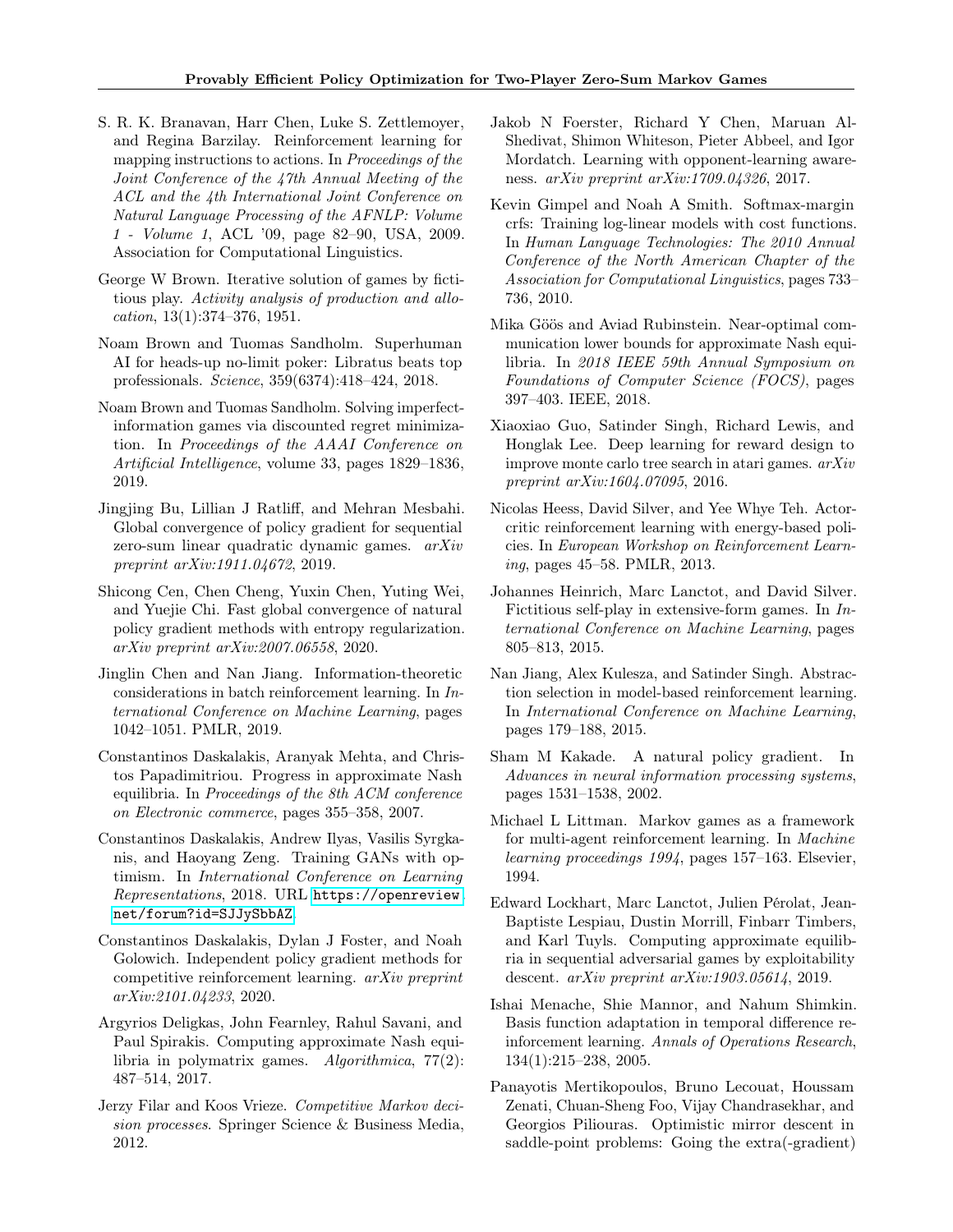mile. In International Conference on Learning Representations, 2019. URL [https://openreview.net/](https://openreview.net/forum?id=Bkg8jjC9KQ) [forum?id=Bkg8jjC9KQ](https://openreview.net/forum?id=Bkg8jjC9KQ).

- <span id="page-10-7"></span>Seyed Sajad Mousavi, Michael Schukat, and Enda Howley. Traffic light control using deep policy-gradient and value-function-based reinforcement learning. IET Intelligent Transport Systems, 11(7):417–423, 2017.
- <span id="page-10-19"></span>Rémi Munos. Error bounds for approximate value iteration. In Proceedings of the National Conference on Artificial Intelligence, volume 20, page 1006. Menlo Park, CA; Cambridge, MA; London; AAAI Press; MIT Press; 1999, 2005.
- <span id="page-10-10"></span>Stephen David Patek. Stochastic and shortest path games: theory and algorithms. PhD thesis, Massachusetts Institute of Technology, 1997.
- <span id="page-10-4"></span>Julien Perolat, Bruno Scherrer, Bilal Piot, and Olivier Pietquin. Approximate dynamic programming for two-player zero-sum Markov games. In International Conference on Machine Learning, pages 1321–1329, 2015.
- <span id="page-10-12"></span>Julien Pérolat, Bilal Piot, Bruno Scherrer, and Olivier Pietquin. On the use of non-stationary strategies for solving two-player zero-sum Markov games. In AISTATS, pages 893–901, 2016.
- <span id="page-10-20"></span>Julien Perolat, Remi Munos, Jean-Baptiste Lespiau, Shayegan Omidshafiei, Mark Rowland, Pedro Ortega, Neil Burch, Thomas Anthony, David Balduzzi, Bart De Vylder, et al. From poincaré recurrence to convergence in imperfect information games: Finding equilibrium via regularization. In International Conference on Machine Learning, pages 8525–8535. PMLR, 2021.
- <span id="page-10-5"></span>Sasha Rakhlin and Karthik Sridharan. Optimization, learning, and games with predictable sequences. In Advances in Neural Information Processing Systems, pages 3066–3074, 2013.
- <span id="page-10-14"></span>Julia Robinson. An iterative method of solving a game. Annals of mathematics, pages 296–301, 1951.
- <span id="page-10-18"></span>Bruno Scherrer. Approximate policy iteration schemes: a comparison. In International Conference on Machine Learning, pages 1314–1322, 2014.
- <span id="page-10-11"></span>Bruno Scherrer, Victor Gabillon, Mohammad Ghavamzadeh, and Matthieu Geist. Approximate modified policy iteration. *arXiv preprint* arXiv:1205.3054, 2012.
- <span id="page-10-13"></span>Bruno Scherrer, Mohammad Ghavamzadeh, Victor Gabillon, Boris Lesner, and Matthieu Geist. Approximate modified policy iteration and its application to the game of tetris. J. Mach. Learn. Res., 16: 1629–1676, 2015.
- <span id="page-10-16"></span>John Schulman, Sergey Levine, Pieter Abbeel, Michael Jordan, and Philipp Moritz. Trust region policy optimization. In International conference on machine learning, pages 1889–1897, 2015.
- <span id="page-10-21"></span>John Schulman, Filip Wolski, Prafulla Dhariwal, Alec Radford, and Oleg Klimov. Proximal policy optimization algorithms. arXiv preprint arXiv:1707.06347, 2017.
- <span id="page-10-22"></span>Shai Shalev-Shwartz and Shai Ben-David. Understanding machine learning: From theory to algorithms. Cambridge university press, 2014.
- <span id="page-10-17"></span>Lior Shani, Yonathan Efroni, and Shie Mannor. Adaptive trust region policy optimization: Global convergence and faster rates for regularized MDPs. In Proceedings of the AAAI Conference on Artificial Intelligence, volume 34, pages 5668–5675, 2020.
- <span id="page-10-9"></span>Lloyd S Shapley. Stochastic games. Proceedings of the national academy of sciences, 39(10):1095–1100, 1953.
- <span id="page-10-3"></span>David Silver, Guy Lever, Nicolas Heess, Thomas Degris, Daan Wierstra, and Martin Riedmiller. Deterministic policy gradient algorithms. In International conference on machine learning, pages 387–395. PMLR, 2014.
- <span id="page-10-0"></span>David Silver, Aja Huang, Chris J Maddison, Arthur Guez, Laurent Sifre, George Van Den Driessche, Julian Schrittwieser, Ioannis Antonoglou, Veda Panneershelvam, Marc Lanctot, et al. Mastering the game of Go with deep neural networks and tree search. nature, 529(7587):484–489, 2016.
- <span id="page-10-6"></span>David Silver, Julian Schrittwieser, Karen Simonyan, Ioannis Antonoglou, Aja Huang, Arthur Guez, Thomas Hubert, Lucas Baker, Matthew Lai, Adrian Bolton, et al. Mastering the game of Go without human knowledge. nature, 550(7676):354–359, 2017.
- <span id="page-10-15"></span>Jiaming Song, Hongyu Ren, Dorsa Sadigh, and Stefano Ermon. Multi-agent generative adversarial imitation learning. In Advances in neural information processing systems, pages 7461–7472, 2018.
- <span id="page-10-2"></span>Richard S Sutton, David A McAllester, Satinder P Singh, and Yishay Mansour. Policy gradient methods for reinforcement learning with function approximation. In Advances in neural information processing systems, pages 1057–1063, 2000.
- <span id="page-10-8"></span>Yuandong Tian, Jerry Ma, Qucheng Gong, Shubho Sengupta, Zhuoyuan Chen, James Pinkerton, and Larry Zitnick. Elf opengo: An analysis and open reimplementation of alphazero. In International Conference on Machine Learning, pages 6244–6253. PMLR, 2019.
- <span id="page-10-1"></span>Oriol Vinyals, Igor Babuschkin, Wojciech M Czarnecki, Michaël Mathieu, Andrew Dudzik, Junyoung Chung, David H Choi, Richard Powell, Timo Ewalds, Petko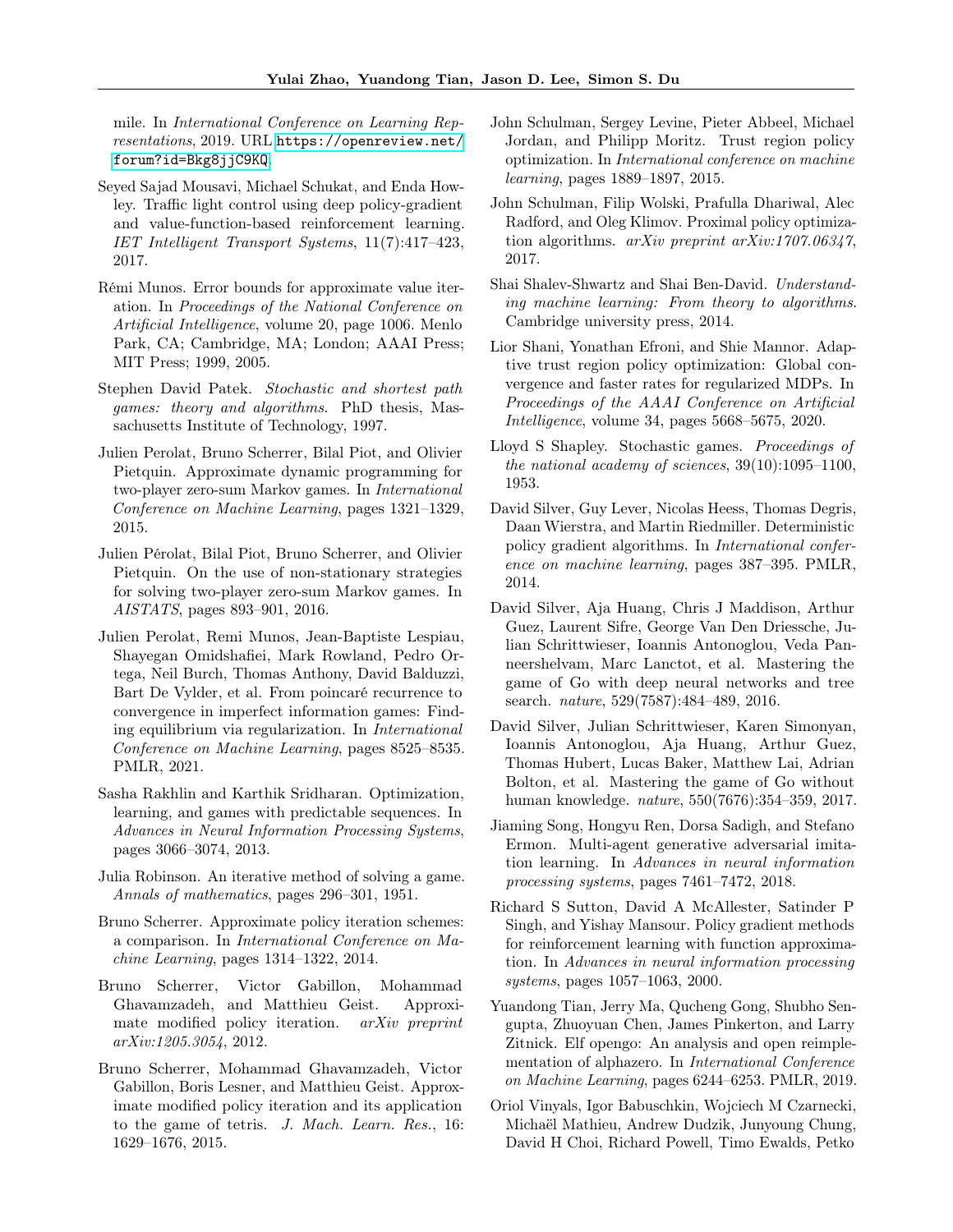Georgiev, et al. Grandmaster level in starcraft ii using multi-agent reinforcement learning. Nature, 575(7782):350–354, 2019.

- <span id="page-11-4"></span>Henry G Weller, Gavin Tabor, Hrvoje Jasak, and Christer Fureby. A tensorial approach to computational continuum mechanics using object-oriented techniques. Computers in physics, 12(6):620–631, 1998.
- <span id="page-11-0"></span>Ming Yu, Zhuoran Yang, Mengdi Wang, and Zhaoran Wang. Provable q-iteration with l infinity guarantees and function approximation. In Workshop on Optimization and RL, NeurIPS, 2019.
- <span id="page-11-2"></span>Kaiqing Zhang, Zhuoran Yang, and Tamer Basar. Policy optimization provably converges to Nash equilibria in zero-sum linear quadratic games. In Advances in Neural Information Processing Systems, pages 11602–11614, 2019.
- <span id="page-11-3"></span>Kaiqing Zhang, Alec Koppel, Hao Zhu, and Tamer Basar. Global convergence of policy gradient methods to (almost) locally optimal policies. SIAM Journal on Control and Optimization, 58(6):3586–3612, 2020.
- <span id="page-11-1"></span>Martin Zinkevich, Michael Johanson, Michael Bowling, and Carmelo Piccione. Regret minimization in games with incomplete information. In Advances in neural information processing systems, pages 1729–1736, 2008.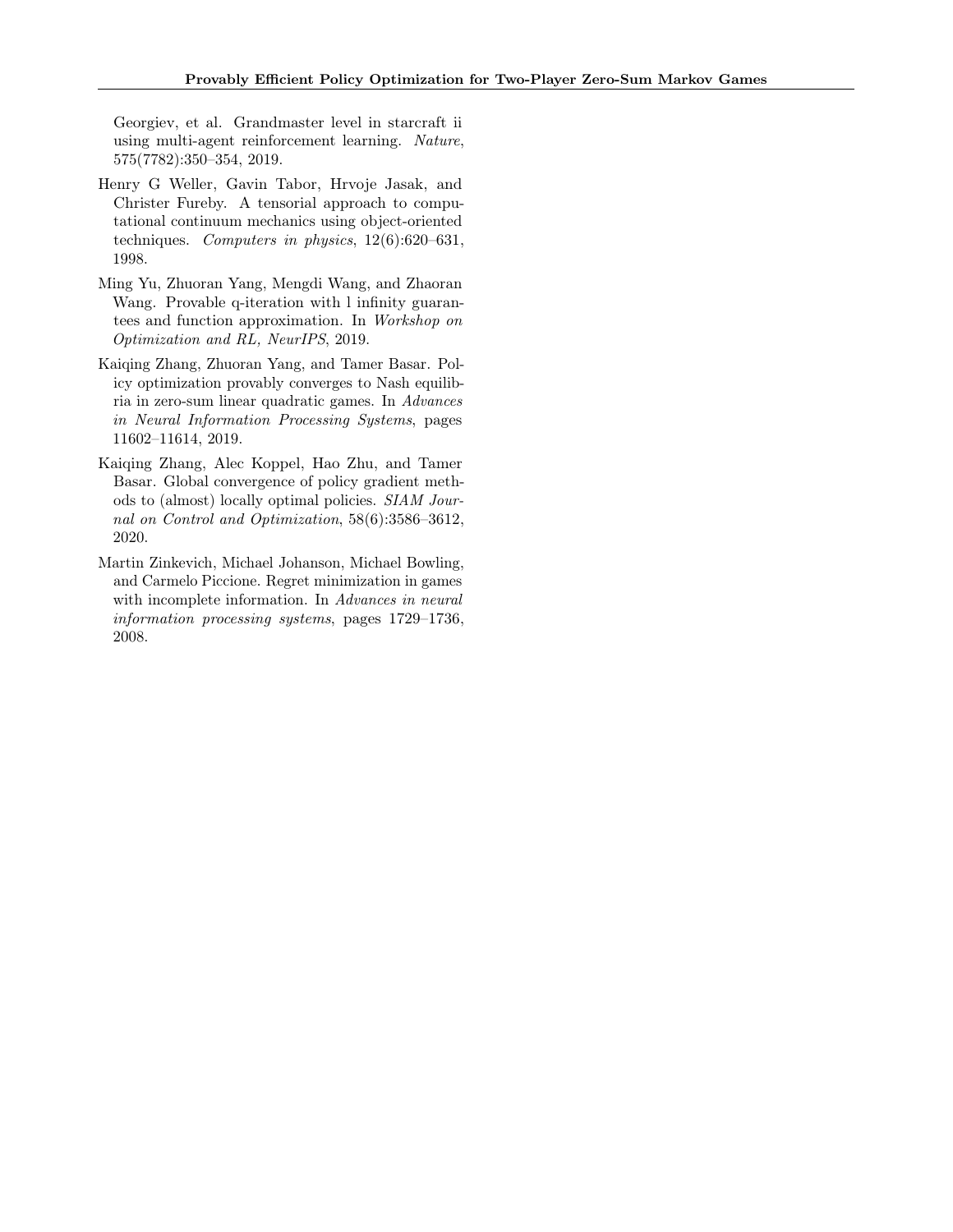### A Basic results

In this section we provide some fundamental results for two-player zero-sum games and policy gradients.

<span id="page-12-0"></span>**Lemma 1** (contraction of Bellman operator). We show  $\mathcal{T}_x v = \inf_f \mathcal{T}_{x,f} v$  is a  $\gamma$  contractor to  $V^x$ . Other forms of Bellman operators defined in Section [3](#page-2-1) could be shown to hold contraction property with similar lines.

*Proof.* First we show  $V^x$  is the unique fix point of  $\mathcal{T}_x$ , this is because:

$$
V^{x}(s) = r(s, x(s), f^{*}(s)) + \gamma \sum_{s'} \mathcal{P}(s'|s, x(s), f^{*}(s))V^{x}(s')
$$
  
=  $\inf_{f} r(s, x(s), f(s)) + \gamma \sum_{s'} \mathcal{P}(s'|s, x(s), f(s))V^{x}(s')$   
=  $\mathcal{T}_{x}V^{x}(s)$ 

Then for all function  $v : \mathbb{R}^{|\mathcal{S}|} \to \mathbb{R}^{|\mathcal{S}|}$ ,

$$
|\mathcal{T}_x v(s) - \mathcal{T}_x V^x(s)|
$$
  
=  $\left| \inf_f \mathcal{T}_{x,f} v(s) - \inf_f \mathcal{T}_{x,f} V^x(s) \right|$   
= max  $\left\{ \inf_f \mathcal{T}_{x,f} v(s) - \inf_f \mathcal{T}_{x,f} V^x(s), \inf_f \mathcal{T}_{x,f} V^x(s) - \inf_f \mathcal{T}_{x,f} v(s) \right\}$ 

Note that the first term could be upper bounded by

$$
\inf_{f} \mathcal{T}_{x,f} v(s) - \inf_{f} \mathcal{T}_{x,f} V^{x}(s)
$$
\n
$$
= \inf_{f} \mathcal{T}_{x,f} v(s) - \mathcal{T}_{x,f^*} V^{x}(s)
$$
\n
$$
\leq \mathcal{T}_{x,f^*} v(s) - \mathcal{T}_{x,f^*} V^{x}(s)
$$
\n
$$
= \gamma \sum_{s'} \mathcal{P}(s'|s, x(s), f^*(s)) (v(s) - V^{x}(s))
$$
\n
$$
\leq \gamma |v(s) - V^{x}(s)|
$$

The second term could be upper bounded similarly, hence we have

$$
|\mathcal{T}_x v - \mathcal{T}_x V^x| \le \gamma |v - V^x|
$$

A direct application of contraction is  $(\mathcal{T}_x)^\infty v = V^x$ , which inspires the classical Value Iteration algorithm [\(Shapley,](#page-10-9) [1953\)](#page-10-9).  $\Box$ 

To analyze our NPG algorithm based on approximate dynamic programming scheme, we introduce the following lemma to upper bounding global performance, which is very useful in other sections.

<span id="page-12-1"></span>**Lemma 2.** Let  $\rho$  and  $\sigma$  be distributions over states. With Algorithm [1,](#page-5-0) after k iterations

$$
V^*(\rho) - \inf_f V^{x^k, f}(\rho) \le \frac{2(\gamma - \gamma^k)\mathcal{C}_{\rho, \sigma}^{1, k, 0}}{(1 - \gamma)^2} \epsilon + \frac{(1 - \gamma^k)\mathcal{C}_{\rho, \sigma}^{0, k, 0}}{(1 - \gamma)^2} \epsilon' + \frac{2\gamma^k \mathcal{C}_{\rho, \sigma}^{k, k+1, 0}}{1 - \gamma},
$$
\n(9)

where

$$
\epsilon = \sup_{1 \le j \le k-1} \|\epsilon_j\|_{1,\sigma},
$$
  

$$
\epsilon' = \sup_{1 \le j \le k} \|\epsilon'_j\|_{1,\sigma}.
$$

This Lemma could be directly extended to expectation form in Section [C.](#page-20-0)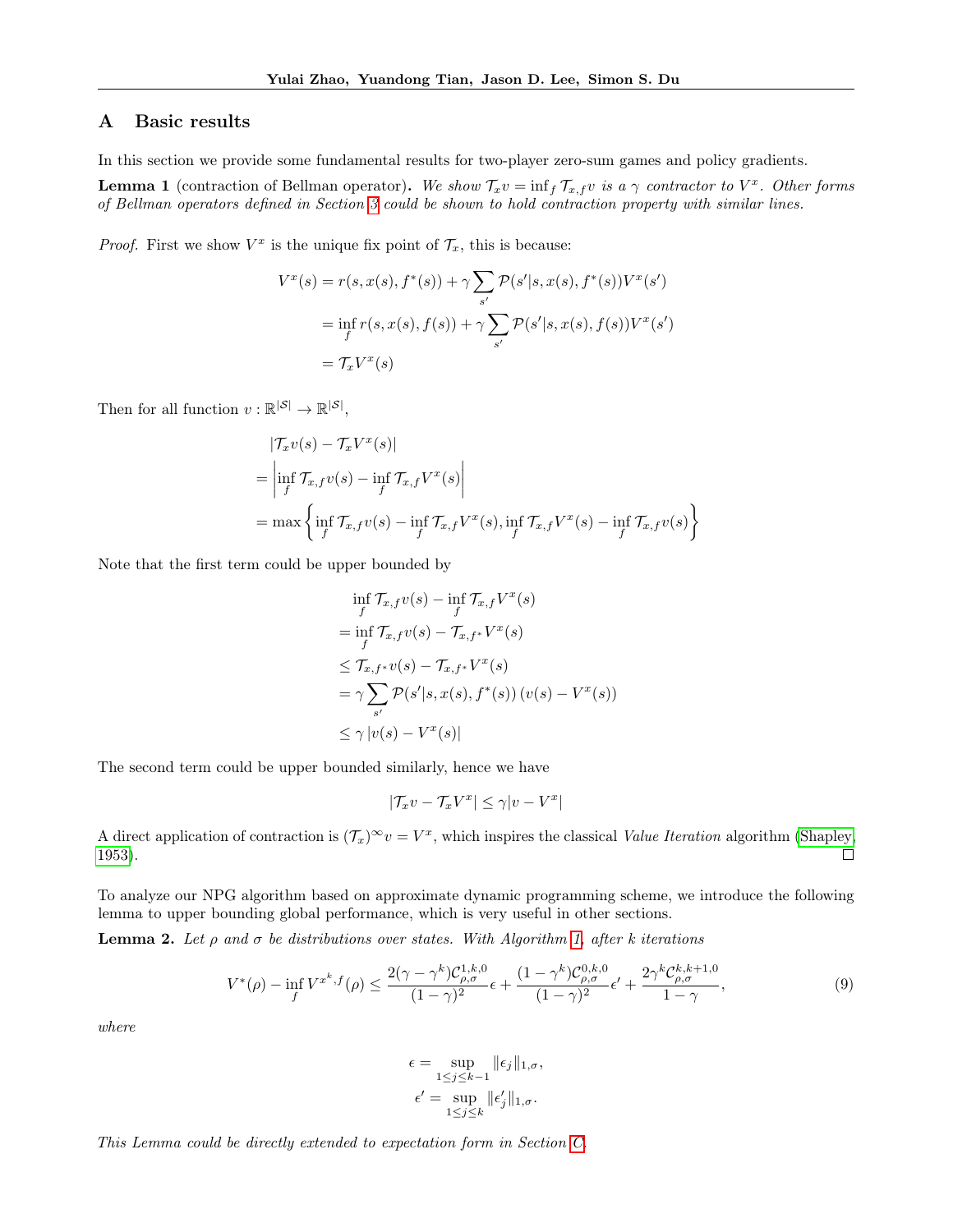This is a straightforward application of the following theorem.

[\(Perolat et al., 2015,](#page-10-4) Theorem 1) Let  $\rho$  and  $\sigma$  be distributions over states. Let p, q and  $q'$  be such that  $\frac{1}{q} + \frac{1}{q'} = 1$ . Approximate Generalized Policy Iteration takes the following update:

$$
\mathcal{T}V_{k-1} \leq \mathcal{T}_{x^k}V_{k-1} + \epsilon'_k \tag{10}
$$

<span id="page-13-1"></span><span id="page-13-0"></span>
$$
V_k = \left(\mathcal{T}_{x^k}\right)^m V_{k-1} + \epsilon_k \tag{11}
$$

Then, after k iterations, we have:

$$
||l_{k}||_{p,\rho} \leq \frac{2(\gamma - \gamma^{k})(\mathcal{C}_{q}^{1,k,0})^{\frac{1}{p}}}{(1 - \gamma)^{2}} \sup_{1 \leq j \leq k-1} ||\epsilon_{j}||_{pq',\sigma},
$$
  
+ 
$$
\frac{(1 - \gamma^{k})(\mathcal{C}_{q}^{0,k,0})^{\frac{1}{p}}}{(1 - \gamma)^{2}} \sup_{1 \leq j \leq k} ||\epsilon'_{j}||_{pq',\sigma},
$$
  
+ 
$$
\frac{2\gamma^{k}}{1 - \gamma}(\mathcal{C}_{q}^{k,k+1,0})^{\frac{1}{p}} \min(||d_{0}||_{pq',\sigma}, ||b_{0}||_{pq',\sigma}).
$$

where

$$
\mathcal{C}_q^{l,k,d} = \frac{(1-\gamma)^2}{\gamma^l - \gamma^k} \sum_{i=l}^{k-1} \sum_{j=i}^{\infty} c_q(j+d)
$$
  

$$
l_k = V^* - \inf_f V^{x^k, f}
$$
  

$$
b_k = V_k - \mathcal{T}_{x^{k+1}} V_k.
$$

Note the generalized norm of Radon-Nikodym derivative is:

$$
c_q(j) = \sup_{\mu_1, \nu_1, \cdots, \mu_j, \nu_j} \left\| \frac{d(\rho \mathcal{P}_{\mu_1, \nu_1} \cdots \mathcal{P}_{\mu_j, \nu_j})}{d\sigma} \right\|_{q, \sigma}
$$

Now we make adaptation to this theorem.

*Proof.* Set norm order  $p = 1$ , then let  $q \to \infty$ ,  $q' = 1$ . Note that, in reinforcement learning,  $\rho$  has an explicit meaning of measure distribution or distribution for testing, while  $\sigma$  stands for exploration distribution. Normally exploration should cover more states, e.g.,  $\sigma$  is a uniform distribution over all actions.

Now we provide detailed calculations with these parameter settings.

$$
c_{q \to \infty}(j) = \sup_{x^1, f^1, \dots, x^j, f^j} \left\| \frac{\rho \mathcal{P}_{x^1, f^1} \cdots \mathcal{P}_{x^j, f^j}}{\sigma} \right\|_{q \to \infty, \sigma}
$$
  
= 
$$
\lim_{q \to \infty} \left( \sum_s \sigma(s) \left\| \frac{\rho \mathcal{P}_{x^1, f^1} \cdots \mathcal{P}_{x^j, f^j}(s)}{\sigma(s)} \right\|^q \right)^{\frac{1}{q}}
$$
  
= 
$$
\sup_{x^1, f^1, \dots, x^j, f^j} \left\| \frac{\rho \mathcal{P}_{x^1, f^1} \cdots \mathcal{P}_{x^j, f^j}}{\sigma} \right\|_{\infty}
$$
  
= 
$$
c_{\rho, \sigma}(j)
$$

As for weighted norm  $\sigma$ , it holds:

$$
||l_k||_{1,\rho} = \sum_s \rho(s) (V^*(s) - \inf_f V^{x^k, f}(s))
$$
  
=  $V^*(\rho) - \inf_f V^{x^k, f}(\rho)$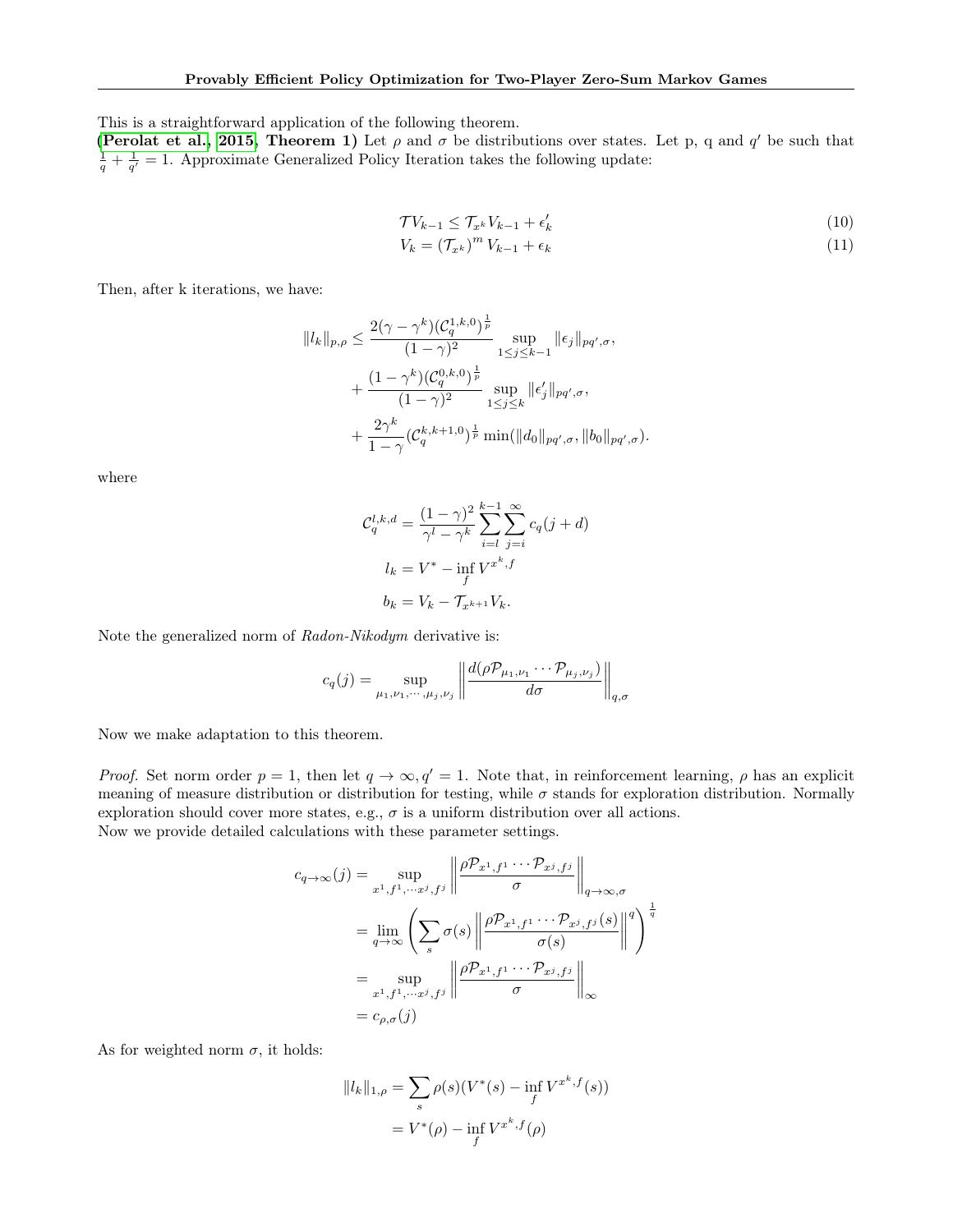Notice in practice  $V_0(s)$  is initialized to be 0, hence

$$
||b_0||_{1,\sigma} = \sum_s \sigma(s)|b_0(s)|
$$
  
= 
$$
\sum_s \sigma(s)|V_0(s) - \mathcal{T}_{x^1}V_0(s)|
$$
  

$$
\leq \sup_{s,a,b} r(s,a,b)
$$
  

$$
\leq 1
$$

which gives that  $\min(||l_0||_{1,\sigma}, ||b_0||_{1,\sigma}) \leq 1$ . Then proof is completed via substitution.

Lemma 3 (Policy Gradient). Consider a two-player zero-sum Markov game, when x is fixed, for f it holds:

$$
\nabla_{\theta} V^{x,f}(s_0) = \frac{1}{1-\gamma} \mathbb{E}_{s \sim d_{s_0}^{x,f}} \mathbb{E}_{a \sim x(\cdot|s)} \mathbb{E}_{b \sim f(\cdot|s)} \nabla_{\theta} \log f(b|s) Q^{x,f}(s, a, b)
$$
  
= 
$$
\frac{1}{1-\gamma} \mathbb{E}_{s \sim d_{s_0}^{x,f}} \mathbb{E}_{a \sim x(\cdot|s)} \mathbb{E}_{b \sim f(\cdot|s)} \nabla_{\theta} \log f(b|s) A^{x,f}(s, a, b)
$$

Proof. The proof is straightforward.

$$
\nabla_{\theta} V^{x,f}(s_{0})
$$
\n
$$
= \nabla_{\theta} \left[ \sum_{a_{0}} x(a_{0}|s_{0}) \sum_{b_{0}} f(b_{0}|s_{0}) Q^{x,f}(s_{0}, a_{0}, b_{0}) \right]
$$
\n
$$
= \sum_{b_{0}} \nabla_{\theta} f(b_{0}|s_{0}) \cdot \sum_{a_{0}} x(a_{0}|s_{0}) Q^{x,f}(s_{0}, a_{0}, b_{0}) + \mathbb{E}_{a_{0}} \mathbb{E}_{b_{0}} \nabla_{\theta} Q^{x,f}(s_{0}, a_{0}, b_{0})
$$
\n
$$
= \mathbb{E}_{a_{0}} \mathbb{E}_{b_{0}} \left[ \nabla_{\theta} \log f(b_{0}|s_{0}) Q^{x,f}(s_{0}, a_{0}, b_{0}) \right] + \gamma \mathbb{E}_{a_{0}} \mathbb{E}_{b_{0}} \mathbb{E}_{s_{1}} \nabla_{\theta} V^{x,f}(s_{1})
$$
\n
$$
= \mathbb{E}_{x,f} \left[ \sum_{t=0}^{\infty} \gamma^{t} \nabla_{\theta} \log f(b_{t}|s_{t}) Q^{x,f}(s_{t}, a_{t}, b_{t}) \right]
$$
\n
$$
= \frac{1}{1 - \gamma} \mathbb{E}_{s \sim d_{s_{0}}^{x,f}} \mathbb{E}_{a \sim x(\cdot|s)} \mathbb{E}_{b \sim f(\cdot|s)} \nabla_{\theta} \log f(b|s) Q^{x,f}(s, a, b)
$$

Notice that, when replacing  $Q^{x,f}(s, a, b)$  in the final line with  $A^{x,f}(s, a, b)$ ,

$$
\mathbb{E}_{a \sim x(\cdot|s)} \mathbb{E}_{b \sim f(\cdot|s)} \nabla_{\theta} \log f(b|s) A^{x,f}(s, a, b)
$$
  
= 
$$
\mathbb{E}_{a \sim x(\cdot|s)} \mathbb{E}_{b \sim f(\cdot|s)} \nabla_{\theta} \log f(b|s) (Q^{x,f}(s, a, b) - V^{x,f}(s))
$$

Note that  $\mathbb{E}_{b \sim f(\cdot | s)} \nabla_{\theta} \log f(b | s) = 0$ , then  $V^{x,f}(s)$  term's influence is zero. Proof is completed.

The distribution mismatch coefficient, which is often used for single-agent policy-based optimzation, is a weaker condition compared to concentrability coefficients, see [\(Scherrer, 2014\)](#page-10-18) for more discussion.

<span id="page-14-0"></span>Lemma 4 (distribution mismatch coefficient and concentrability coefficients). For any fix policy  $x$  and its best response f ∗ , for infinite horizon, it holds

$$
\left\|\frac{d_{\sigma}^{x,f^*}}{\sigma}\right\|_{\infty} \le \frac{1}{1-\gamma}\mathcal{C}'_{\sigma,\sigma}
$$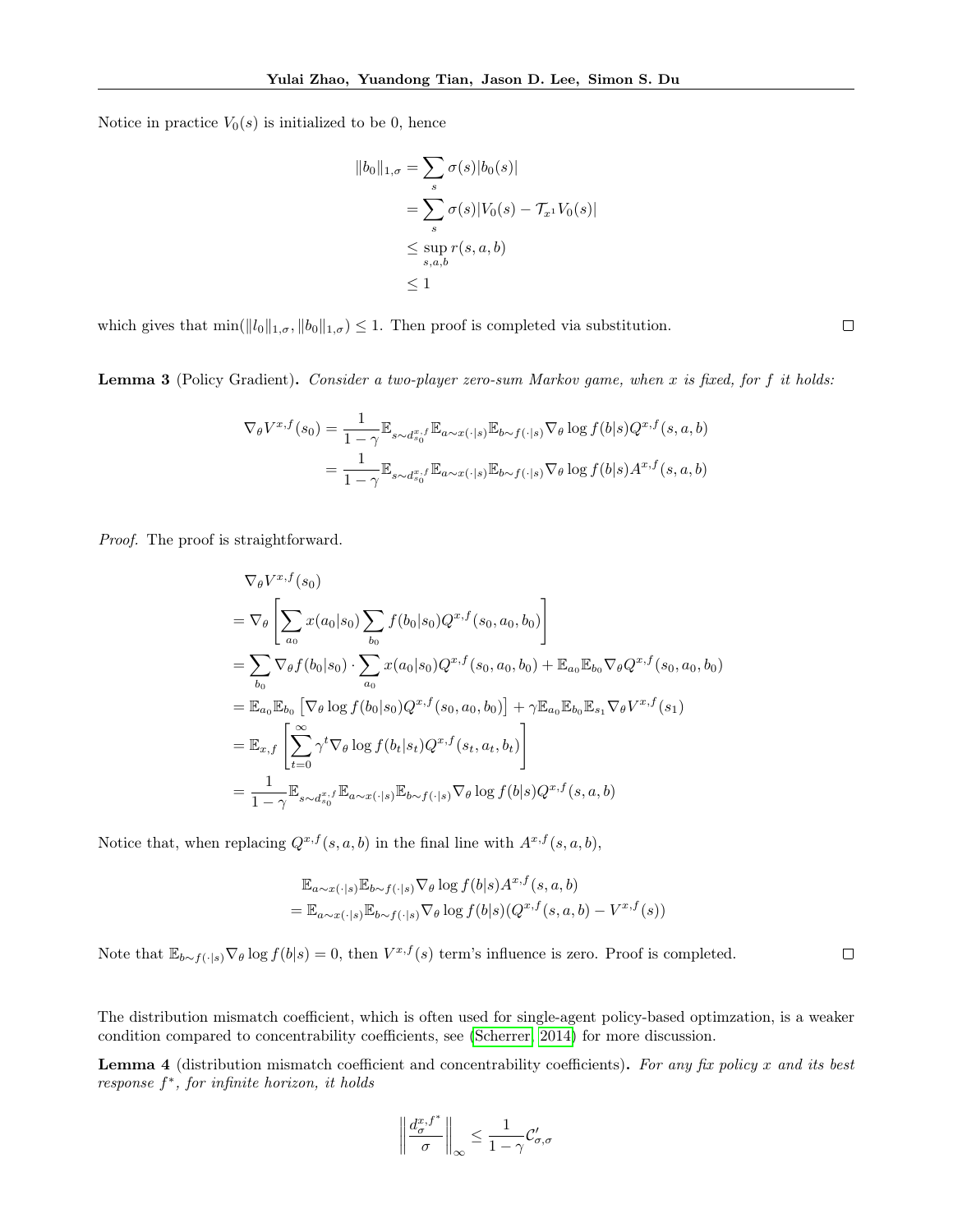Proof. The proof is straightforward,

$$
\left\| \frac{d_{\sigma}^{x,f^*}}{\sigma} \right\|_{\infty} = (1 - \gamma) \left\| \sum_{m \ge 0} \frac{\gamma^m \sigma(p^{x,f^*})^m}{\sigma} \right\|_{\infty}
$$
  

$$
\le (1 - \gamma) \sum_{m \ge 0} \gamma^m \cdot \left\| \frac{\gamma^m \sigma(p^{x,f^*})^m}{\sigma} \right\|_{\infty}
$$
  

$$
\le (1 - \gamma) \sum_{m \ge 1} m \gamma^{m-1} c_{\sigma,\sigma}(m-1)
$$
  

$$
\le \frac{C'_{\sigma,\sigma}}{1 - \gamma}
$$

Proof is completed.

## <span id="page-15-0"></span>B Proof for Section [4](#page-4-0)

[Proof sketch] Recall Approximate Value/Polity Iteration for zero-sum games [\(Perolat et al., 2015\)](#page-10-4), in each step  $k = 1, 2, 3 \cdots$ ,

$$
\mathcal{T}V_{k-1} \leq \mathcal{T}_{x^k}V_{k-1} + \epsilon'_k \tag{12}
$$

<span id="page-15-1"></span>
$$
V_k = (\mathcal{T}_{x^k})^m V_{k-1} + \epsilon_k \tag{13}
$$

where m denotes the number of performing Bellman operators w.r.t. a fixed value-function  $V_{k-1}$ , and  $\epsilon_k$  is tolerance term. Specifically,  $m = 1$  is Value Iteration. While  $m \to \infty$ ,  $(\mathcal{T}_{x^k})^m V_{k-1} \to V^{x^k} = \inf_f V^{x^k, f}$  due to Bellman operator's contraction property (see Lemma [1\)](#page-12-0).

We discuss details to characterize error brought by two steps in each iteration, namely:  $\epsilon'_k$  and  $\epsilon_k$  respectively.

Greedy Step Suppose two sequences of  $\{f_t\}$  and  $\{x_t\}$  is given, let  $\bar{f}_{T'} = \frac{1}{T'} \sum_{t=1}^{T'} f_t, \bar{x'}_T = \frac{1}{T'} \sum_{t=1}^{T'} x_t$ , then

$$
\inf_{f} \frac{1}{T'} \sum_{t=1}^{T'} \phi(f, x_t) \le \inf_{f} \phi(f, x_{T'}^-) \le \sup_{x} \inf_{f} \phi(f, x) \le \sup_{x} \phi(\bar{f}_{T'}, x) \le \sup_{x} \frac{1}{T'} \sum_{t=1}^{T'} \phi(f_t, x), \tag{14}
$$

where  $\phi(f, x) = x^{\top} A f$  in this paper. Specifically, assume that two players produce sequences by using a regret minimization algorithm respectively, of which the bounds are

$$
\frac{1}{T'}\sum_{t=1}^{T'} \phi(f_t, x_t) - \inf_f \sum_{t=1}^{T'} \frac{1}{T'} \phi(f, x_t) \le Rate(x_1, x_2, \cdots x_{T'})
$$
\n(15)

$$
\frac{1}{T'}\sum_{t=1}^{T'}(-\phi(f_t, x_t)) - \inf_x \frac{1}{T'}\sum_{t=1}^{T'}(-\phi(f_t, x)) \le Rate(f_1, f_2, \cdots f_{T'})
$$
\n(16)

Thus, an upper bound of Greedy Step could be derived

$$
\sup_x \inf_f \phi(f, x) - \inf_f \phi(f, x_{T'}^-) \leq Rate(x_1, x_2, \cdots x_{T'}) + Rate(f_1, f_2, \cdots f_{T'})
$$

Only in this section we denote  $(f^*, x^*)$  as the policy pair at NE for simplicity, i.e.,  $\sup_x \phi(f^*, x) =$  $\inf_f \sup_x \phi(f, x) = \inf_f \phi(f, x^*).$ 

<span id="page-15-2"></span>Lemma 5 (Greedy step suboptimality.). In Algorithm [2,](#page-5-1) when both players adopt the following adaptive step sizes for each state  $s \in \mathcal{S}$ ,

$$
\eta_t^s = \min \left\{ \frac{\log(|\mathcal{A}|T'^2)}{\sqrt{\sum_{i=1}^{t-1} ||A_s^{\top} x_i(\cdot|s) - A_s^{\top} x_{i-1}(\cdot|s)||_{\star}^2} + \sqrt{\sum_{i=1}^{t-2} ||A_s^{\top} x_i(\cdot|s) - A_s^{\top} x_{i-1}(\cdot|s)||_{\star}^2}}, \frac{1}{1 + \frac{10}{(1-\gamma)^2}} \right\},
$$

$$
\eta_t^{s'} = \min \left\{ \frac{\log(|\mathcal{A}|T'^2)}{\sqrt{\sum_{i=1}^{t-1} ||A_s f_i(\cdot|s) - A_s f_{i-1}(\cdot|s)||_{\star}^2} + \sqrt{\sum_{i=1}^{t-2} ||A_s f_i(\cdot|s) - A_s f_{i-1}(\cdot|s)||_{\star}^2}}, \frac{1}{1 + \frac{10}{(1-\gamma)^2}} \right\},
$$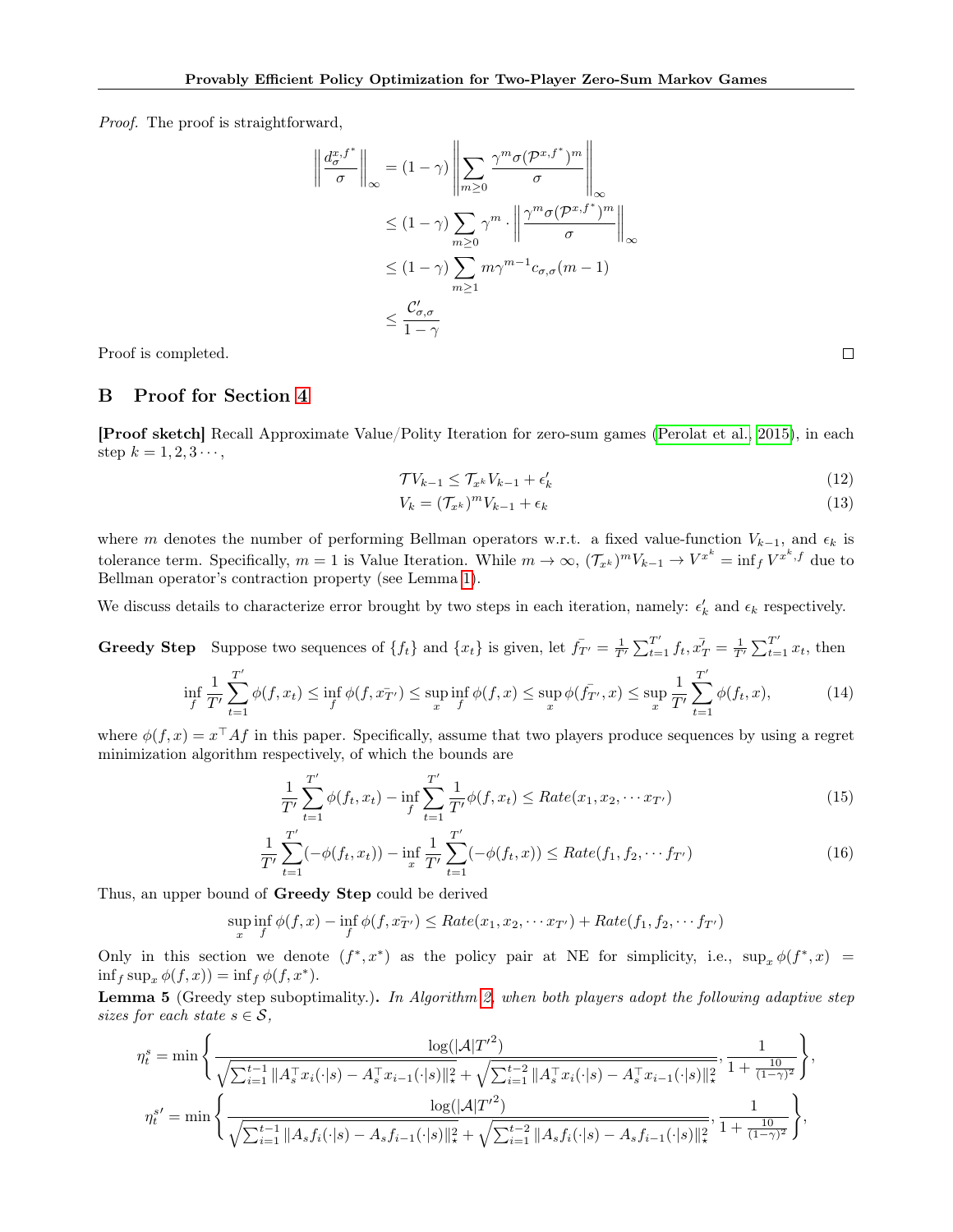then pair  $(x_{T}^-, f_{T}^-)$  is an  $\tilde{O}\left(\frac{\log |\mathcal{A}| + \log T'}{(1 - \gamma)^2 T'}\right)$  $\frac{g|\mathcal{A}| + \log T'}{(1-\gamma)^2 T'}$  – approximate minimax equilibrium.

Proof. Proof is modified from [\(Rakhlin and Sridharan, 2013\)](#page-10-5). Regret minimization procedure in Eq. [15](#page-15-1) is calculated as:

$$
\sum_{t=1}^{T'} \sup_x \phi(f_t, x) - \sup_x \phi(f^*, x)
$$
\n
$$
\leq \sum_{t=1}^{T'} \left\langle f_t - f^*, \nabla_f \left( \sup_x \phi(f_t, x) \right) \right\rangle
$$
\n
$$
\leq \left( \frac{1}{\eta_1} \right) R_{max}^2 + \sum_{t=1}^{T'} ||A^\top x_t - A^\top x_{t-1}||_* ||g_t - f_t||
$$
\n
$$
- \frac{1}{2} \sum_{t=1}^{T'} \frac{1}{\eta_t} (||g_t' - f_t||^2 + ||g_{t-1}' - f_t||) + 1,
$$

where  $R_{max}^2$  is upper bound of KL divergence between  $f^*$  and any  $g'$ , so  $R_{max}^2 = \log(|A|T'^2)$ . With some calculations, the sum of two regrets (Eq. [15](#page-15-1) and its counterpart) is upper bounded by

$$
6 + \left(4 + \frac{40}{(1-\gamma)^2}\right) \log(|\mathcal{A}|T'^2) + \frac{1}{T'} \frac{40}{(1-\gamma)^2}
$$
\n(17)

 $\Box$ 

Thus regret is upper bounded by  $\mathcal{O}\left(\frac{\log |\mathcal{A}| + \log T'}{(1 - \gamma)^2 T'}\right)$  $\frac{g|\mathcal{A}| + \log T'}{(1-\gamma)^2 T'}$ .

**Iteration Step** While Approximate Value-based algorithms generally focus on the relation between  $\epsilon_k$  and accumulative error of  $\epsilon_{k,i}$ ,  $i = 1, 2, 3 \cdots m$ . We could take another view of this iteration: at  $k^{th}$  iteration, let  $V^{x^k}$ be our goal to achieve,  $V_k$  is what we finally get with optimization techniques, and  $\epsilon_k$  now turns out to be a suboptimality gap.

$$
\sum_{s} |\epsilon_{k}(s)| \sigma(s) = V^{x, f^{T}}(\sigma) - \inf_{f} V^{x^{k}, f}(\sigma)
$$

Describe this with general policy-based languages: when we are given  $x^k$ , we desire to find  $\inf_f V^{x^k,f}$ . Note that it holds similarity to the general single-agent MDP, where the agent seeks to find  $\max_{\pi} V^{\pi}$ . Thus we could apply NPG for player two at iteration step, next we show NPG update in Algorithm [1](#page-5-0) takes exponential form on the weighted advantage function.

**Lemma 6.** Fix  $x$ , when  $f$  is softmax parameterized, it holds

$$
f^{t+1} \propto f^t \cdot \exp^{-\frac{\eta}{1-\gamma} \sum_a x(a|s) A^{x,f}(s,a,b)}
$$

Proof. Notice that Fisher matrix calculation for this case is often obtained by minimizing

$$
L(w) = \mathbb{E}_{s \sim d_{\sigma}^{x},f} \mathbb{E}_{b \sim f} \left( w^{\top} \nabla_{\theta} \log f(b|s) - \sum_{a} x(a|s) A^{x,f}(s,a,b) \right)^{2},
$$

which is because:

At minimizer  $w^*$ ,  $\frac{dL(w^*)}{dw} = 0$  implies that

$$
\mathbb{E}_{s \sim d_{\sigma}^{x,f}} \mathbb{E}_{b \sim f} \left( (w^*)^{\top} \nabla_{\theta} \log f(b|s) - \sum_{a} x(a|s) A^{x,f}(s,a,b) \right) \nabla_{\theta} \log f(b|s) = 0,
$$

rearrange this,

$$
w^* = (1 - \gamma) F_{\sigma}(\theta)^{\dagger} \nabla_{\theta} V(\sigma)
$$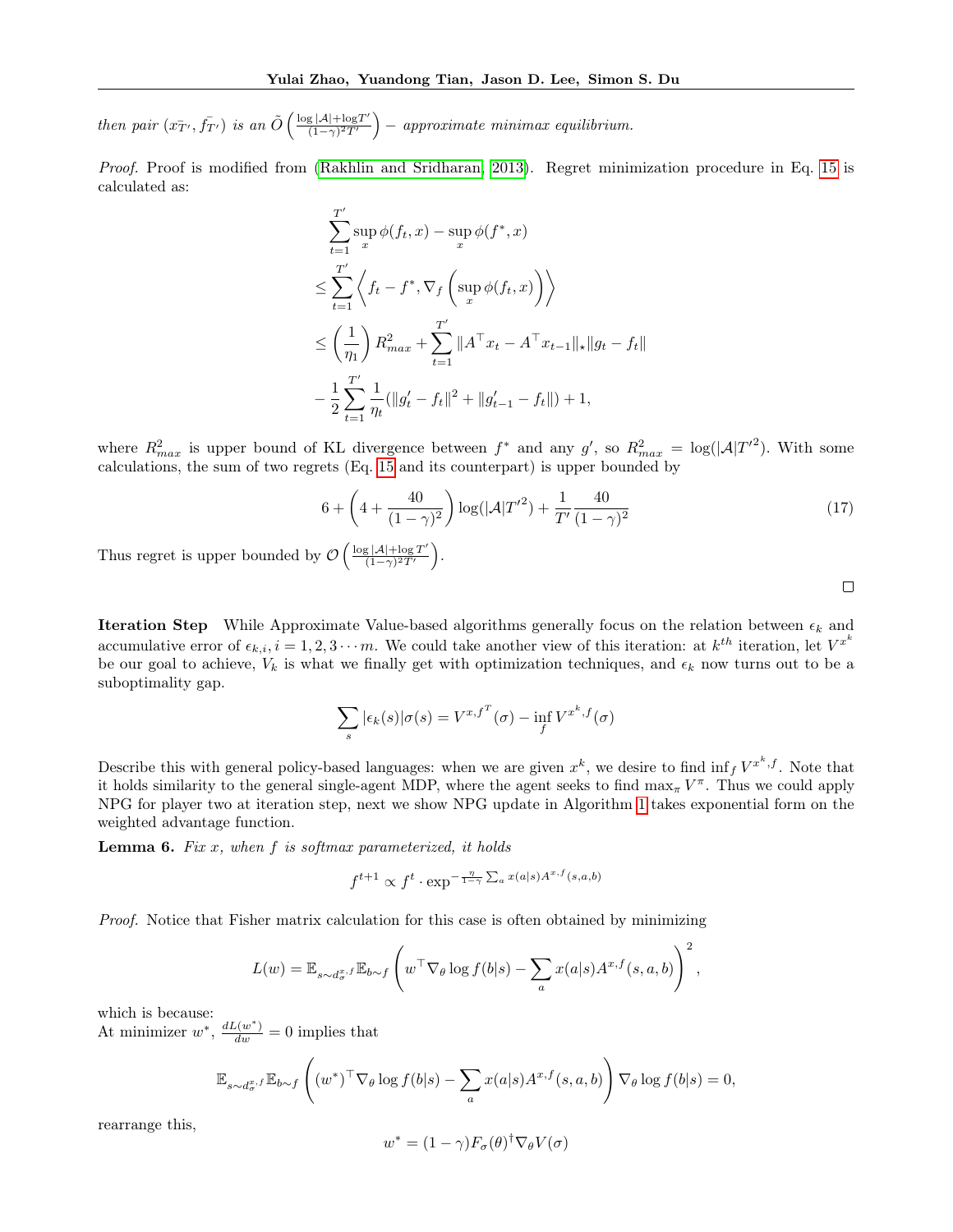For softmax parameterization, note:

$$
w^* = \sum_a x(a|s)A^{x,f}(s,a,b) + v(s) \Leftrightarrow L(w^*) = 0
$$

Then NPG updates take the following form,

$$
\theta^{t+1} = \theta^t - \frac{\eta}{1-\gamma} \sum_a x(a|s) A^{x,f}(s,a,b) - \frac{\eta}{1-\gamma} v
$$

$$
f^{t+1} \propto f^t \cdot \exp^{-\frac{\eta}{1-\gamma} \sum_a x(a|s) A^{x,f}(s,a,b)}
$$

Proof is completed.

<span id="page-17-0"></span>**Lemma 7.** With above update rule, after  $T$  iterations

$$
V^{x,f^T}(\sigma) - V^{x,f^*}(\sigma) \le \frac{\log |\mathcal{A}|}{\eta T} + \frac{1}{(1-\gamma)^2 T},
$$

where  $f^*$  is player two's best response w.r.t. x, which satisfies  $V^{x,f^*}(\sigma) = \inf_f V^{x,f}(\sigma)$ 

*Proof.* Proof sketch is analogous to [Agarwal et al.](#page-8-0) [\(2020,](#page-8-0) Theorem 5.3), only need to replace  $A^{\pi}(s, a)$  with an average term  $\sum_a x(a|s) A^{x,f}(s,a,b)$ .  $\Box$ 

With these policy optimization results, the proof of Theorem [1](#page-5-3) is concise.

### [Proof for Theorem [1\]](#page-5-3)

Proof. After T steps of NPG descent, it can be guaranteed that

$$
\epsilon_k(s) = V^{x^k, f^T}(s) - \inf_f V^{x^k, f} > 0
$$

$$
\sum_s |\epsilon_k(s)| \sigma(s) = V^{x, f^T}(\sigma) - \inf_f V^{x^k, f}(\sigma) \le \frac{2}{(1 - \gamma)^2 T},
$$

where we have set  $\eta \geq (1-\gamma)^2 \log |\mathcal{A}|$ . Substitute this NPG suboptimality and Greedy step suboptimality (Lemma [5\)](#page-15-2) into Lemma [2,](#page-12-1) proof is completed.  $\Box$ 

### <span id="page-17-1"></span>B.1 Proof for Entropy regularization

First, note that the entropy term w.r.t. min player  $f$ 

$$
\mathcal{H}(\sigma, f) = \frac{1}{1 - \gamma} \mathbb{E}_{s \sim d_{\sigma}^{x, f}} \mathbb{E}_{b \sim f} \log \frac{1}{f(b|s)}
$$

lies in  $[0, \log |\mathcal{A}|]$ . Recall that  $V^*_{\tau}(\sigma) = \min_f V^{x,f}_{\tau}(\sigma) = V^{x,f^*_{\tau}}(\sigma) - \tau \mathcal{H}(\sigma, f^*_{\tau})$  and the following sandwich bound holds:

$$
V^{x,f^*_{\tau}}(\sigma) \geq V^{x,f^*(x)}(\sigma) \geq V^{x,f^*(x)}_{\tau}(\sigma) \geq V^{*}_{\tau}(\sigma) \geq V^{x,f^*_{\tau}}(\sigma) - \frac{\tau}{1-\gamma} \log |\mathcal{A}|,
$$

We aim to bound  $V^{x,f^T}(\sigma) - V^{x,f^*(x)}$  through optimizing  $V_\tau$ , denote  $V_\tau^* = V^{x,f^*(x)}$  for short, observe

$$
V^{x,f^T}(\sigma) - V^{x,f^*(x)}(\sigma) = V^{x,f^T}(\sigma) - V^{x,f^T}_{\tau}(\sigma) + V^{x,f^T}_{\tau}(\sigma) - V^{*}_{\tau}(\sigma)
$$
  

$$
\leq \frac{\tau}{1-\gamma} \log |\mathcal{A}| + V^{x,f^T}_{\tau}(\sigma) - V^{*}_{\tau}(\sigma) + 0.
$$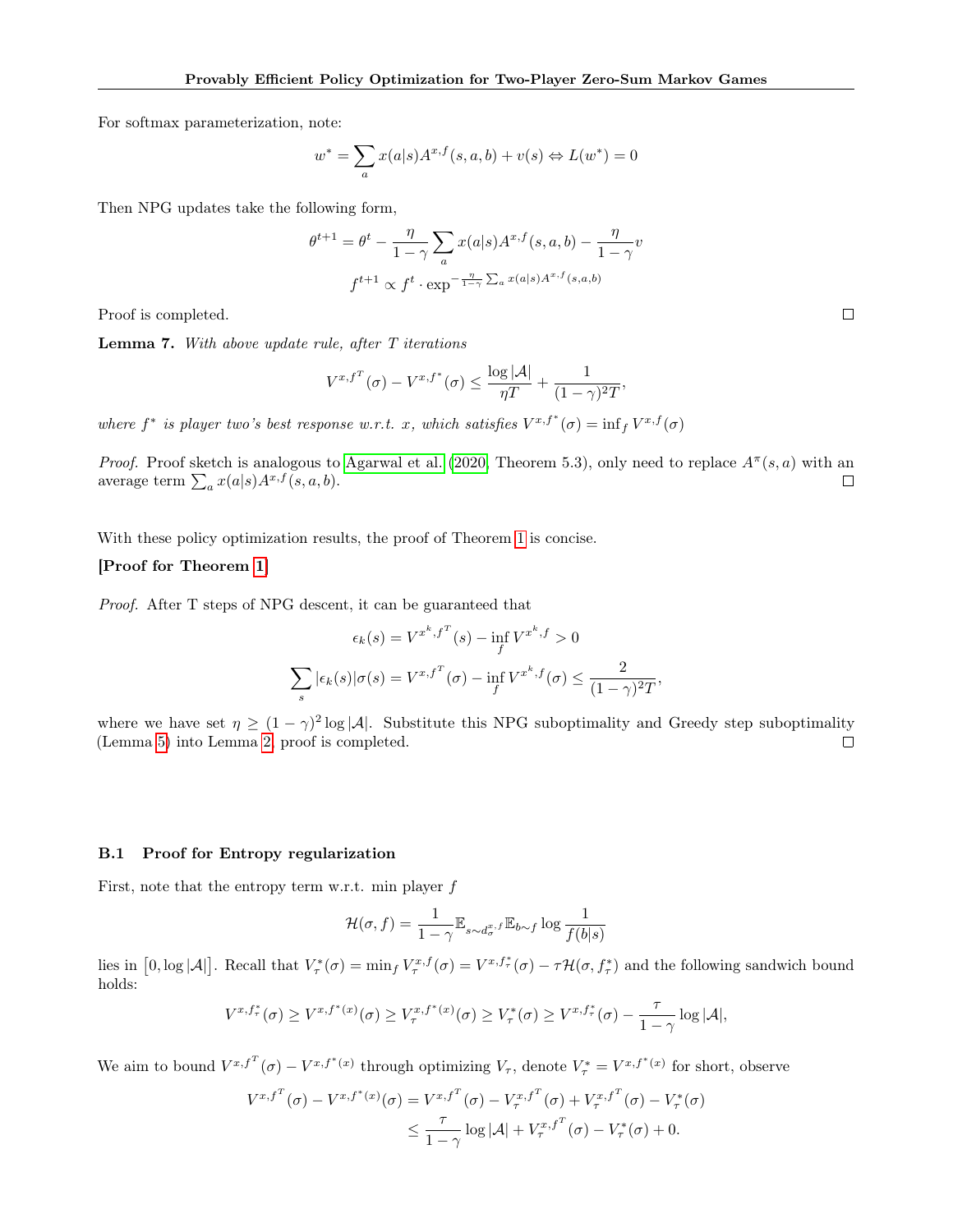Besides the notations in Section [4,](#page-4-0) introduce the regularized advantage function for min player  $f$ 

$$
A_{\tau}^{x,f}(s,a,b) = Q_{\tau}^{x,f}(s,a,b) + \tau \log f(b|s) - V_{\tau}^{x,f}(s)
$$

Regularized reward is

 $r_{\tau}(s, a, b) = r(s, a, b) + \tau \log f(b|s)$ 

Lemma 8 (Regularized policy gradients).

$$
\nabla_{\theta} V_{\tau}^{x,f}(s_0) = \frac{1}{1-\gamma} \mathbb{E}_{s \sim d_{s_0}^x f} \mathbb{E}_{a \sim x} \mathbb{E}_{b \sim f} \nabla_{\theta} \log f(b|s) A_{\tau}^{x,f}(s, a, b)
$$

*Proof.* Note that soft Q function is  $Q_{\tau}^{x,f}(a, a, b) = r(s, a, b) + \gamma \mathbb{E}_{s'} V_{\tau}^{x,f}(s')$ 

$$
\nabla_{\theta} V_{\tau}^{x,f}(s_{0}) = \nabla_{\theta} \left[ \sum_{b_{0}} f(b_{0}|s_{0}) \sum_{a_{0}} x(a_{0}|s_{0}) \Big( r(s_{0}, a_{0}, b_{0}) + \tau \log f(b_{0}|s_{0}) + \gamma \mathbb{E}_{s_{1}} V_{\tau}^{x,f}(s_{1}) \Big) \right]
$$
  
\n
$$
= \nabla_{\theta} \left[ \sum_{b_{0}} f(b_{0}|s_{0}) \mathbb{E}_{a_{0} \sim x} \Big( Q_{\tau}^{x,f}(s_{0}, a_{0}, b_{0}) + \tau \log f(b_{0}|s_{0}) \Big) \right]
$$
  
\n
$$
= \sum_{b_{0}} f(b_{0}|s_{0}) \nabla_{\theta} \log f(b_{0}|s_{0}) \mathbb{E}_{a_{0} \sim x} \Big( Q_{\tau}^{x,f}(s_{0}, a_{0}, b_{0}) + \tau \log f(b_{0}|s_{0}) \Big)
$$
  
\n
$$
+ \mathbb{E}_{b_{0} \sim f} \mathbb{E}_{a_{0} \sim x} \nabla_{\theta} \Big( r(s_{0}, a_{0}, b_{0}) + \gamma \mathbb{E}_{s_{1}} V_{\tau}^{x,f}(s_{1}) + \tau \log f(b_{0}|s_{0}) \Big)
$$
  
\n
$$
= \mathbb{E} \Bigg[ \sum_{t=0}^{\infty} \gamma^{t} \nabla_{\theta} \log f(b_{t}|s_{t}) \Big( Q_{\tau}^{x,f}(s_{t}, a_{t}, b_{t}) + \tau \log f(b_{t}|s_{t}) \Big) \Bigg]
$$
  
\n
$$
= \frac{1}{1 - \gamma} \mathbb{E}_{s \sim d_{s_{0}}^{x,f}} \mathbb{E}_{a \sim x} \mathbb{E}_{b \sim f} \nabla_{\theta} \log f(b|s) \Big( Q_{\tau}^{x,f}(s, a, b) + \tau \log f(b|s) \Big)
$$
  
\n
$$
= \frac{1}{1 - \gamma} \mathbb{E}_{s \sim d_{s_{0}}^{x,f}} \mathbb{E}_{a \sim x} \mathbb{E}_{b \sim f} \nabla_{\theta} \log f(b|s) A_{\tau}^{x,f}(s, a, b)
$$

Adopting softmax parameterization, gradient is written as

$$
\frac{\partial V_{\tau}^{x,f}(s_0)}{\partial \theta(s,b)} = \frac{1}{1-\gamma} d_{s_0}^{x,f}(s) f(b|s) \mathbb{E}_{a \sim x} A_{\tau}^{x,f}(s,a,b)
$$

Lemma 9 (Regularized update rule).

$$
f^{t+1}(b|s) \propto \left(f^t(b|s)\right)^{1-\frac{\eta\tau}{1-\gamma}} \exp\left(-\frac{\eta}{1-\gamma} \sum_a x(a|s) Q_\tau^{x,f}(s,a,b)\right) \tag{18}
$$

 $\Box$ 

*Proof.* Denote update direction as  $w^* = (F^{\theta}_{\sigma})^{\dagger} \nabla_{\theta} V^{x,f}_{\tau}(\sigma)$ , which means  $w^*$  is minimizer of square loss

$$
\left\|F_{\sigma}^{\theta}w - \nabla_{\theta}V_{\tau}^{x,f}(\sigma)\right\|^{2}
$$
  
= 
$$
\sum_{s,b} \left(d_{\sigma}^{x,f}(s)f(b|s)(w_{s,b} - c(s)) - \frac{1}{1 - \gamma}d_{\sigma}^{x,f}f(b|s)\mathbb{E}_{a \sim x}A_{\tau}^{x,f}(s,a,b)\right)^{2},
$$

thus  $w_{s,b} = c(s) + \frac{1}{1-\gamma} \mathbb{E}_{a \sim x} A^{x,f}(s, a, b)$ , and

$$
f^{t+1}(b|s) \propto f^t(b|s) \exp\left(-\frac{\eta}{1-\gamma} \mathbb{E}_{a\sim x} A^{(t)}_\tau(s, a, b)\right)
$$
  
=  $f^t(b|s) \exp\left(-\frac{\eta}{1-\gamma} \mathbb{E}_{a\sim x} (Q^{(t)}_\tau(s, a, b) + \tau \log f(b|s) - V^{(t)}_\tau(s))\right)$   
 $\propto (f^t(b|s))^{1-\frac{\eta\tau}{1-\gamma}} \exp\left(-\frac{\eta}{1-\gamma} \sum_a x(a|s) Q^{(t)}_\tau(s, a, b)\right)$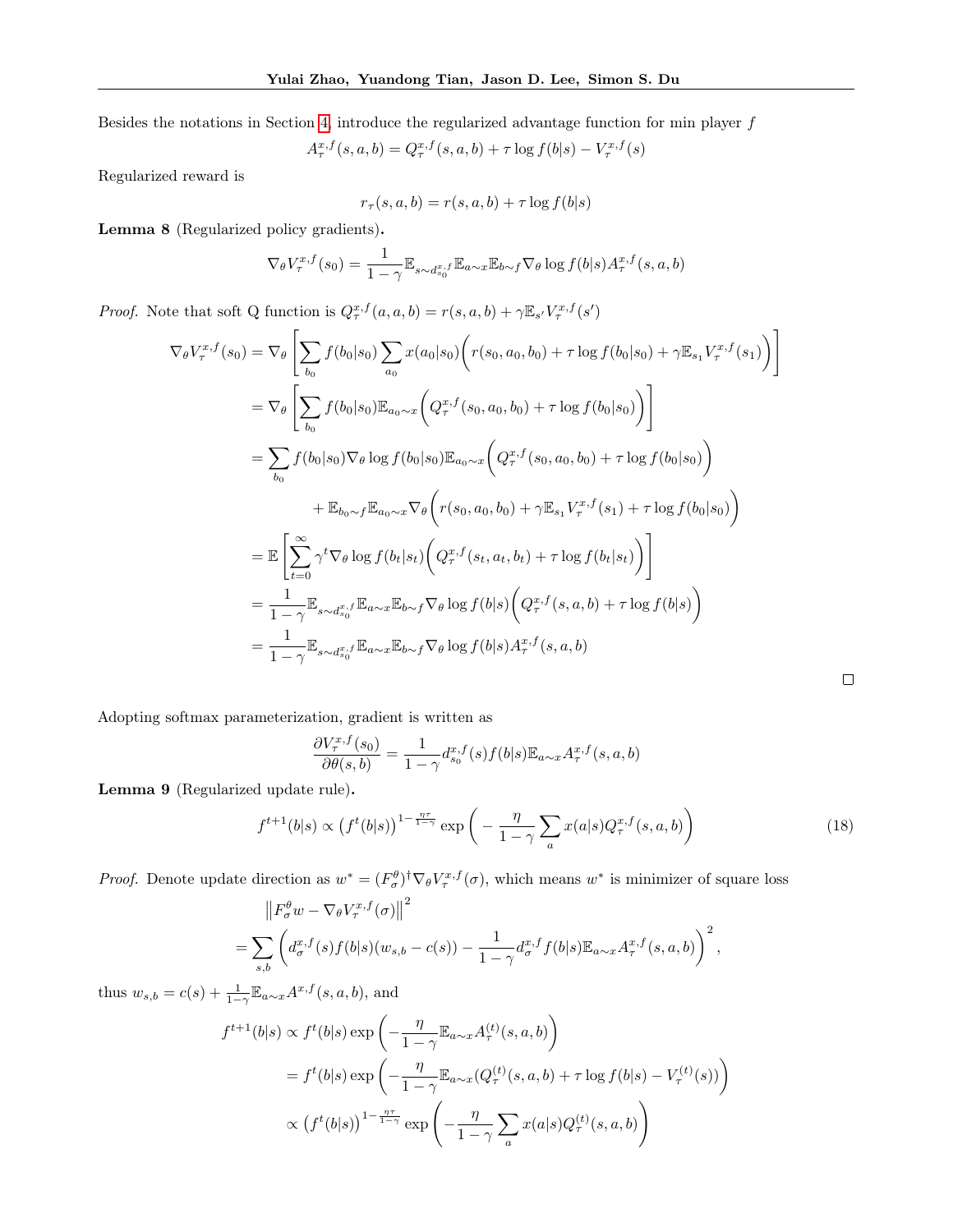Proof is completed.

Lemma 10 (Performance improvement lemma).

$$
V_{\tau}^{t}(s_0) = V_{\tau}^{t+1}(s_0) + \mathbb{E}_{s \sim d_{s_0}^{t+1}} \left[ \left( \frac{1}{\eta} - \frac{\tau}{1-\gamma} \right) KL\left(f^{t+1}(\cdot|s) \| f^t(\cdot|s) \right) + \frac{1}{\eta} KL\left(f^t(\cdot|s) \| f^{t+1}(\cdot|s) \right) \right]
$$

Proof. Regularized update rule can be transformed to

$$
\frac{1-\gamma}{\eta} \left( \log f^{t+1}(b|s) - \log f^t(b|s) \right) + \frac{1-\gamma}{\eta} \log Z^t(s) = -\tau \log f^t(b|s) - \mathbb{E}_{a \sim x} Q^t_\tau(s, a, b)
$$

Then

$$
V_{\tau}^{t}(s_{0}) = \mathbb{E}_{a \sim x} \mathbb{E}_{b \sim f^{t}} \left[ \tau \log f^{t}(b_{0}|s_{0}) + Q_{\tau}^{t}(s_{0}, a_{0}, b_{0}) \right]
$$
  
\n
$$
= -\frac{1-\gamma}{\eta} \log Z^{t}(s_{0}) + \frac{1-\gamma}{\eta} KL \left( f^{t}(\cdot || s_{0}), f^{t+1}(\cdot || s_{0}) \right)
$$
  
\n
$$
= \mathbb{E}_{b_{0} \sim f^{t+1}} \left[ \tau \log f^{t}(b|s) + \mathbb{E}_{a \sim x} Q_{\tau}^{t}(s, a, b) + \frac{1-\gamma}{\eta} \left( \log f^{t+1}(b|s) - \log f^{t}(b|s) \right) \right]
$$
  
\n
$$
+ \frac{1-\gamma}{\eta} KL \left( f^{t}(\cdot | s_{0}) || f^{t+1}(\cdot | s_{0}) \right)
$$
  
\n
$$
= \mathbb{E}_{b_{0} \sim f^{t+1}} \left[ \tau \log f^{t+1}(b_{0}|s_{0}) + \mathbb{E}_{a \sim x} Q_{\tau}^{t}(s_{0}, a_{0}, b_{0}) \right]
$$
  
\n
$$
+ \left( \frac{1-\gamma}{\eta} - \tau \right) KL \left( f^{t+1}(\cdot | s_{0}) || f^{t}(\cdot | s_{0}) \right) + \frac{1-\gamma}{\eta} KL \left( f^{t}(\cdot | s_{0}) || f^{t+1}(\cdot | s_{0}) \right)
$$

Note that:  $Q_{\tau}^{t}(s_0, a_0, b_0) = r(s_0, a_0, b_0) + \gamma \mathbb{E}_{s_1} V_{\tau}^{t}(s_1)$ , apply this recurrently then the proof is completed.  $\Box$ 

For regularized Markov games, the suboptimality gap is shown to be

$$
V_{\tau}^{x, f_{\tau}^{*}}(\sigma) - V_{\tau}^{x, f^{t}}(\sigma)
$$
  
=  $\mathbb{E}\left[\sum_{i=0}^{\infty} \gamma^{i} (r(s_{i}, a_{i}, b_{i}) + \tau \log f_{\tau}^{*}(b_{i}|s_{i}))\right] - V_{\tau}^{x, f^{t}}(\sigma)$   
=  $\mathbb{E}\left[\sum_{i=0}^{\infty} \gamma^{i} (r(s_{i}, a_{i}, b_{i}) + \tau \log f_{\tau}^{*}(b_{i}|s_{i}) + \gamma V_{\tau}^{x, f^{t}}(s_{i+1}) - V_{\tau}^{x, f^{t}}(s_{i}))\right]$   
=  $\frac{1}{1-\gamma} \mathbb{E}_{s \sim d_{\sigma}^{x, f_{\tau}^{*}}} \left[\sum_{b} f_{\tau}^{*}(b|s) \left(\mathbb{E}_{a \sim x} Q_{\tau}^{(t)}(s, a, b) + \tau \log f_{\tau}^{*}(b|s)\right) - V_{\tau}^{(t)}(s)\right].$ 

Take reverse,

$$
V_{\tau}^{x,f^t}(\sigma) - V_{\tau}^{x,f^*_{\tau}}(\sigma)
$$
  
= 
$$
\frac{1}{1-\gamma} \mathbb{E}_{s \sim d_{\sigma}^{x,f^*_{\tau}}} \left[ V_{\tau}^{(t)}(s) + \sum_{b} f_{\tau}^*(b|s) \left( -\mathbb{E}_{a \sim x} Q_{\tau}^{(t)} - \tau \log f_{\tau}^*(b|s) \right) \right],
$$

where

$$
\sum_{b} f_{\tau}^{*}(b|s) \left( -\mathbb{E}_{a \sim x} Q_{\tau}^{(t)}(s, a, b) - \tau \log f_{\tau}^{*}(b|s) \right)
$$

$$
= \tau \sum_{b} f_{\tau}^{*}(b|s) \log \left( \frac{e^{\mathbb{E}_{a \sim x} - Q_{\tau}^{(t)}(s, a, b)/\tau}}{f_{\tau}^{*}(b|s)} \right)
$$

$$
\leq \tau \log \sum_{b} \exp \left( -\mathbb{E}_{a \sim x} \frac{Q_{\tau}^{(t)}(s, a, b)}{\tau} \right)
$$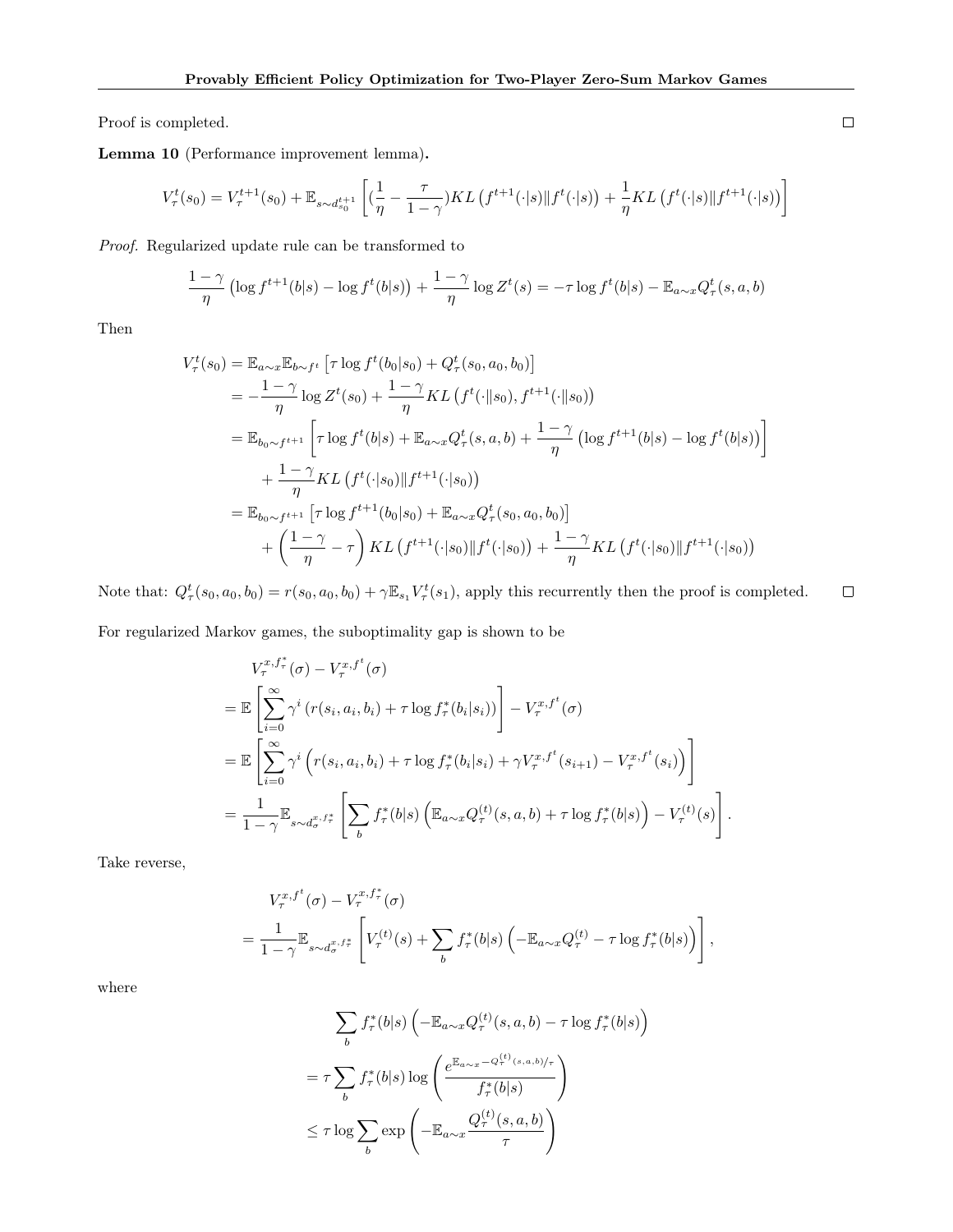**Contraction property** Following contraction argument raised by [Cen et al.](#page-9-4) [\(2020\)](#page-9-4), suppose  $\eta = \frac{1-\gamma}{\tau}$ 

$$
V_{\tau}^{x, f^{t+1}}(\sigma) - V_{\tau}^{x, f^*}(\sigma)
$$
  
\n
$$
= V_{\tau}^{x, f^{t+1}}(\sigma) - V_{\tau}^{x, f^*}(\sigma) + V_{\tau}^{x, f^*}(\sigma) - V_{\tau}^{x, f^*}(\sigma)
$$
  
\n
$$
= \mathbb{E}_{s \sim d_{\rho}^{t+1}} - \frac{1}{\eta} KL(f^t(\cdot|s) || f^{t+1}(\cdot|s)) + V_{\tau}^{x, f^*}(\sigma) - V_{\tau}^{x, f^*}(\sigma)
$$
  
\n
$$
\leq (V_{\tau}^{x, f^t}(\sigma) - V_{\tau}^{x, f^*}(\sigma)) \cdot \left(1 - \left\| \frac{d_{\rho}^{x, f^*}}{d_{\rho}^{t+1}} \right\|_{\infty}^{-1}\right)
$$
  
\n
$$
\leq (V_{\tau}^{x, f^t}(\sigma) - V_{\tau}^{x, f^*}(\sigma)) \cdot \left[1 - (1 - \gamma) \left\| \frac{d_{\rho}^{x, f^*}}{\rho} \right\|_{\infty}^{-1}\right]
$$

Denote *stationary distribution* as:  $\mu_{\tau}^* = d_{\mu_{\tau}^*}^{x, f_{\tau}^*}$  and

$$
V_{\tau}^{x,f^{t}}(\sigma) - V_{\tau}^{x,f_{\tau}^{*}}(\sigma)
$$
  
\n
$$
\leq \left\| \frac{\sigma}{\mu_{\tau}^{*}} \right\|_{\infty} \cdot \left( V_{\tau}^{x,f^{t}}(\mu_{\tau}^{*}) - V_{\tau}^{x,f_{\tau}^{*}}(\mu_{\tau}^{*}) \right)
$$
  
\n
$$
\leq \left\| \frac{\sigma}{\mu_{\tau}^{*}} \right\|_{\infty} \cdot \gamma^{t} \left( V_{\tau}^{x,f^{0}}(\mu_{\tau}^{*}) - V_{\tau}^{x,f_{\tau}^{*}}(\mu_{\tau}^{*}) \right)
$$

Combining these results, we are ready to show Theorem [2.](#page-6-1) [Proof for Theorem [2\]](#page-6-1)

Proof.

$$
V^{x,f^T}(\sigma) - V^{x,f^*(x)}(\sigma)
$$
  
=  $V^{x,f^T}(\sigma) - V^{x,f^T}_{\tau}(\sigma) + V^{x,f^T}_{\tau}(\sigma) - V^{*}_{\tau}(\sigma) + V^{*}_{\tau}(\sigma) - V^{x,f^*(x)}(\sigma)$   

$$
\leq \frac{\tau \log |\mathcal{A}|}{1-\gamma} + \left\| \frac{\sigma}{\mu_{\tau}^*} \right\|_{\infty} \cdot \gamma^T \left( V^{x,f^0}_{\tau}(\mu_{\tau}^*) - V^{x,f^*}_{\tau}(\mu_{\tau}^*) \right),
$$

note that  $V_{\tau}^{x,f^0}(\mu_{\tau}^*) - V_{\tau}^{x,f_{\tau}^*}(\mu_{\tau}^*) \leq 1 + \tau \log |\mathcal{A}|.$ 

Proof is completed via substitution into Lemma [2.](#page-12-1)

## <span id="page-20-0"></span>C Proof for Section [5](#page-6-0)

For online setting, we consider Approximate Generalized Policy Iteration (Eq[.10,](#page-13-0) Eq[.11\)](#page-13-1) in expectation

$$
\mathbb{E}[\mathcal{T}V_{k-1}] \leq \mathbb{E}[\mathcal{T}_{x^k}V_{k-1}] + \mathbb{E}[\epsilon_k'] \tag{19}
$$

$$
\mathbb{E}[V_k] = \mathbb{E}\left[\left(\mathcal{T}_{x^k}\right)^m V_{k-1}\right] + \mathbb{E}[\epsilon_k]
$$
\n(20)

Here, we try to bound the summation of tolerances over state space  $S$ . In function approximation,  $S$  could be very large or even infinite. Therefore, we use the optimization measure  $\sigma$  we take to train our policy for generalization across states, namely:

$$
\mathbb{E}[\epsilon'_k] = \mathbb{E}[\sum_s \sigma(s)\epsilon'_k(s)]
$$

$$
\mathbb{E}[\epsilon_k] = \mathbb{E}[\sum_s \sigma(s)\epsilon_k(s)]
$$

Randomness is brought by oracle sampling and stochastic optimization.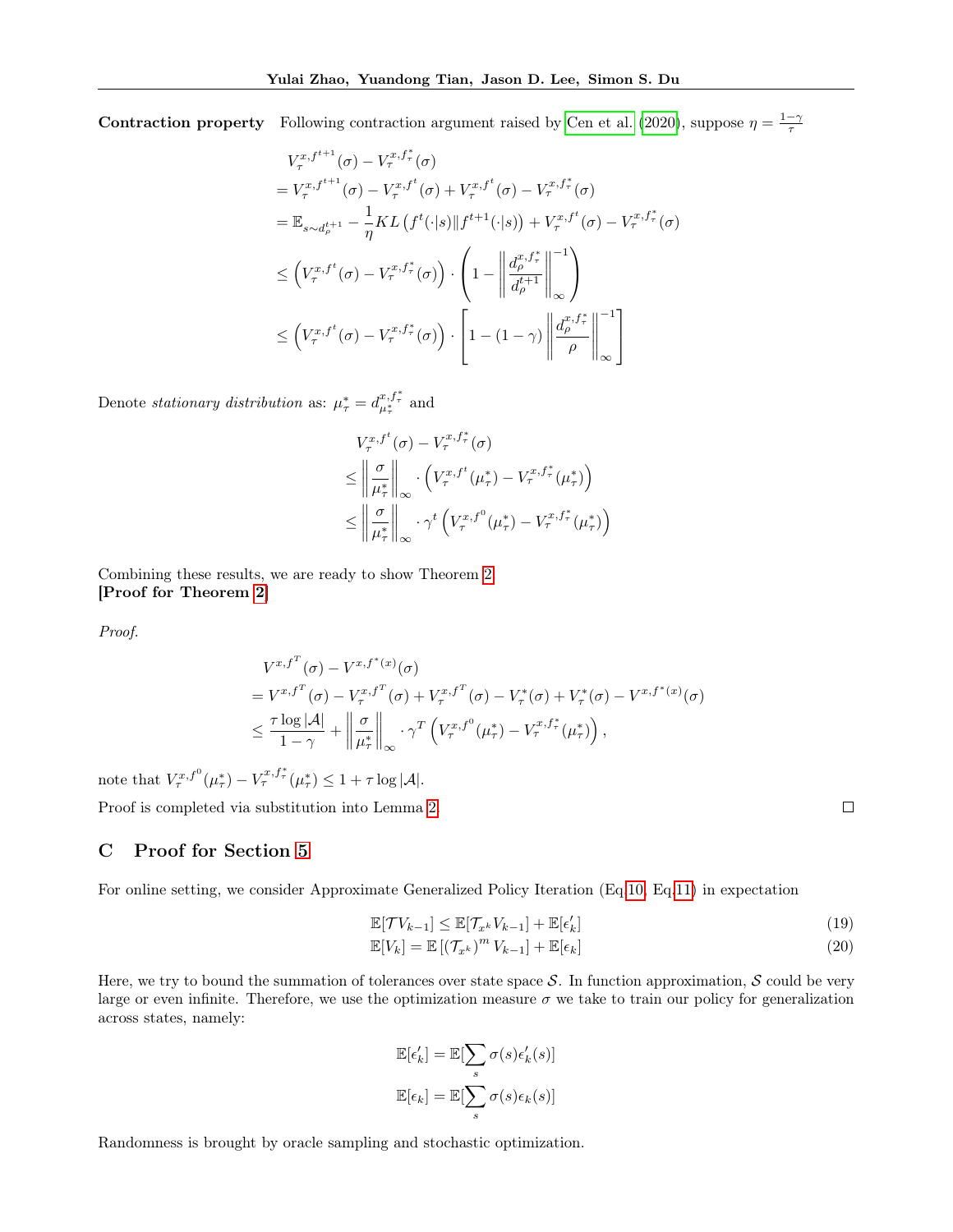Based on the iterative scheme, Lemma [2](#page-12-1) could be adapted to expectation: after  $k$  iterations,

$$
\mathbb{E}\left[V^*(\rho) - \inf_f V^{x^k,f}(\rho)\right] \le \frac{2(\gamma - \gamma^k)\mathcal{C}_{\rho,\sigma}^{1,k,0}}{(1-\gamma)^2}\epsilon + \frac{(1-\gamma^k)\mathcal{C}_{\rho,\sigma}^{0,k,0}}{(1-\gamma)^2}\epsilon' + \frac{2\gamma^k\mathcal{C}_{\rho,\sigma}^{k,k+1,0}}{1-\gamma},
$$

where

$$
\epsilon = \sup_{1 \le j \le k-1} \mathbb{E}[\epsilon_j],
$$
  

$$
\epsilon' = \sup_{1 \le j \le k} \mathbb{E}[\epsilon'_j].
$$

We are able to derive suboptimality gap for the online setting.

[Proof sketch] Similar to Section [B,](#page-15-0) discuss errors brought by two phases respectively.

### Greedy Step

Problem Restatement: Consider a two-player zero-sum matrix game, formally

$$
\min_{f(\cdot|s)\in\Delta(|\mathcal{A}|)} \max_{x(\cdot|s)\in\Delta(|\mathcal{A}|)} f^{\top} A_s x
$$

$$
A_s(a,b) = r(s,a,b) + \sum_{s'} \mathcal{P}(s' \mid s,a,b)V_{k-1}(s')
$$

The goal is to output policy  $x_{T'}^-$  for max player and an upper bound of **Greedy error**  $\mathbb{E}[\epsilon'] = \mathbb{E}[\sum_s \sigma(s)\epsilon'_k(s)]$ :

$$
\mathbb{E}\left[\sum_{s}\sup_{x}\inf_{f}\phi_{s}(f(\cdot|s),x(\cdot|s))-\inf_{f}\phi_{s}(f(\cdot|s),x_{T'}(\cdot|s))\right]
$$
\n
$$
\leq \frac{1}{T'}\mathbb{E}\sum_{s}\left\{\sum_{t=1}^{T'}\phi_{s}(f_{t},x_{t})-\inf_{f}\sum_{t=1}^{T'}\phi_{s}(f,x_{t})+\sum_{t=1}^{T'}(-\phi_{s}(f_{t},x_{t}))-\inf_{x}\sum_{t=1}^{T'}(-\phi_{s}(f_{t},x))\right\}
$$

We only analyze max player  $(x<sup>t</sup>)$  and min player  $(f<sup>t</sup>)$  is very similar.

First, we show our Algorithm [4](#page-8-7) is using unbiased gradient estimates. Observe:

$$
\mathbb{E}[g_n] = \mathbb{E}_{s \sim \sigma} \mathbb{E}_{a \sim x^t(\cdot|s)} \mathbb{E}_{b \sim f^t(\cdot|s)} \mathbb{E}_{s' \sim \mathcal{P}(\cdot|s,a,b)} \mathbb{E}_{a' \sim x^t(\cdot|s)} [r(s,a,b) + \gamma V_{k-1}(s')]
$$
  
\n
$$
\cdot (\nabla_{\xi} \log x^t(a|s) - \nabla_{\xi} \log x_t(a'|s))
$$
  
\n
$$
= \mathbb{E}_{s \sim \sigma} \mathbb{E}_{a \sim x^t(\cdot|s)} (A_s f^t)_a \nabla_{\xi} \log x^t(a|s) - \mathbb{E}_{s \sim \sigma} \mathbb{E}_{a' \sim x^t(\cdot|s)} \phi_s(f_t, x_t) \nabla_{\xi} \log x^t(a'|s)
$$
  
\n
$$
= \mathbb{E}_{s \sim \sigma} \mathbb{E}_{a \sim x^t(\cdot|s)} [(A_s f_t)_a - \phi_s(f_t, x_t)] \nabla_{\xi} \log x^t(a|s).
$$

Recall notations raised in Eq. [5,](#page-5-5) where  $x^*$  is *best response* of average policy  $\frac{1}{T'}\sum_{t=1}^{T'} f^t$ ,

$$
\mathbb{E}_{s \sim \sigma} KL(x^*(\cdot|s) || x^t(\cdot|s)) - KL(x^*(\cdot|s) || x^{t+1}(\cdot|s))
$$
\n
$$
= \mathbb{E}_{s \sim \sigma} \mathbb{E}_{a \sim x^*} \log \frac{x^{t+1}(a|s)}{x^t(a|s)}
$$
\n
$$
\geq \mathbb{E}_{s \sim \sigma} \mathbb{E}_{a \sim x^*(\cdot|s)} \langle \nabla_{\theta} \log x^t(a|s), \eta' \hat{w}^t \rangle - \frac{\beta}{2} || \xi^{t+1} - \xi^t ||^2
$$
\n
$$
= \eta' \mathbb{E}_{s \sim \sigma} \mathbb{E}_{a \sim x^*} \left[ \nabla_{\theta} \log x^t(a|s)^\top \hat{w}^t - ((A_s f_t)_a - \phi_s(f_t, x_t)) \right]
$$
\n
$$
+ \eta' \mathbb{E}_{s \sim \sigma} \mathbb{E}_{a \sim x^*(\cdot|s)} [(A_s f_t)_a - \phi_s(f_t, x_t)] - \frac{\beta \eta'^2 W^2}{2}
$$
\n
$$
\geq -\eta' \sqrt{\mathbb{E}_{s \sim \sigma} \mathbb{E}_{a \sim x^*(\cdot|s)} \left( \nabla_{\theta} \log x^t(a|s)^\top \hat{w}^t - [(A_s f_t)_a - \phi_s(f_t, x_t)] \right)^2}
$$
\n
$$
+ \eta' \mathbb{E}_{s \sim \sigma} (\phi_s(f_t, x^*) - \phi_s(f_t, x_t)) - \frac{\beta \eta'^2 W^2}{2},
$$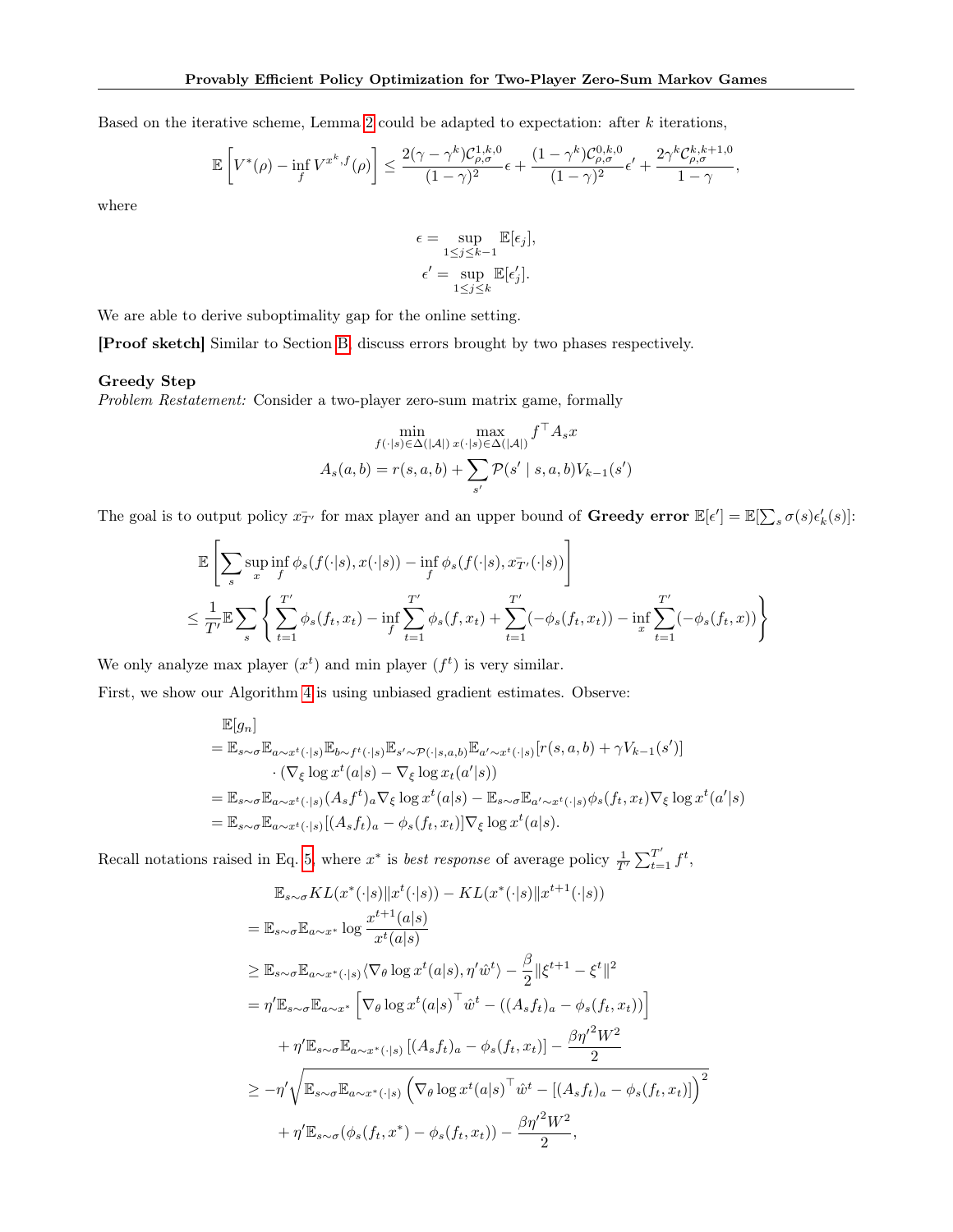where we define  $L(w^t) = \mathbb{E}_{s \sim \sigma} \mathbb{E}_{a \sim x^t} \left( \nabla_{\theta} \log x^t (a|s)^\top w^t - \left[ (A_s f_t)_a - \phi_s (f_t, x_t) \right] \right)^2$  with little abuse of notation. Rearrange inequality and the upper bound of  $\mathbb{E}_{s \sim \sigma} \phi_s(f_t, x^*) - \phi_s(f_t, x_t)$  is smaller than

$$
\frac{1}{\eta'}\mathbb{E}_{s\sim \sigma}\left[ KL(x^*(\cdot|s)\|x^t(\cdot|s)) - KL(x^*(\cdot|s)\|x^{t+1}(\cdot|s))\right] + \sqrt{\sup_{t\leq T'}\left\|\frac{1}{x^t}\right\|_{\infty}}\sqrt{L(\hat{w}^t)} + \frac{\beta}{2}\eta'W^2
$$

Expectation of  $\epsilon_{est}$  is bounded by sample complexity, SGD optimizer has

$$
\epsilon_{est} = \mathbb{E}[L(\hat{w}^t)] - L(w^*) \le \frac{GW}{\sqrt{N'}}
$$

where  $G = 2B(BW + 2/1 - \gamma)$  bounds norm of gradient estimation, learning rate  $\alpha'$  is set as  $W/G\sqrt{N'}$ , see Lemma [13.](#page-24-0) Thus

$$
\mathbb{E}\left[\sup_x \inf_f \phi_s(f(\cdot|s), x(\cdot|s)) - \inf_f \phi_s(f(\cdot|s), x_{T'}(\cdot|s))\right]
$$
\n
$$
\leq \frac{1}{\eta'} \frac{1}{T'} \mathbb{E}_{s \sim \sigma} \left[ KL(x^*(\cdot|s) \| x^1(\cdot|s)) + KL(f^*(\cdot|s) \| f^1(\cdot|s)) \right]
$$
\n
$$
+ \left( \sqrt{\sup_{t \leq T'} \left\| \frac{1}{f^t} \right\|_{\infty}} + \sqrt{\sup_{t \leq T'} \left\| \frac{1}{x^t} \right\|_{\infty}} \right) \cdot \sqrt{\epsilon'_{approx} + \frac{GW}{\sqrt{N'}}} + \beta \eta' W^2
$$
\n
$$
\leq \frac{2 \log |\mathcal{A}|}{\eta' T'} + \left( \sqrt{\sup_{t \leq T'} \left\| \frac{1}{f^t} \right\|_{\infty}} + \sqrt{\sup_{t \leq T'} \left\| \frac{1}{x^t} \right\|_{\infty}} \right) \cdot \sqrt{\epsilon'_{approx} + \frac{GW}{\sqrt{N'}}} + \beta \eta' W^2
$$

Let  $\eta' = \sqrt{\frac{2 \log |\mathcal{A}|}{\beta W^2 T'}}$ , and finally  $\mathbb{E}[\epsilon'] = \mathbb{E}[\sum_s \sigma(s) \epsilon'_k(s)]$  is lower than

$$
2\sqrt{\frac{2\log|\mathcal{A}|\beta W^2}{T'}} + 2\iota\left(\sqrt{\epsilon_{approx}'} + \frac{\sqrt{GW}}{N'^{\frac{1}{4}}}\right) \tag{21}
$$

,

Iteration Step See NPG regret Lemma [11](#page-22-0) for two-player zero-sum games, where  $err_t$  is bounded when  $\nu_0(s, a, b) = \frac{\sigma(s)}{|A|^2}$  is an exploration distribution covering all states and actions:

$$
|err_t| \leq \sqrt{\mathbb{E}_{s \sim d_{\sigma}^{x,f^*}, a \sim x, b \sim f^*(x)} \left[A^{x,f^t}(s, a, b) - w^t \nabla_{\theta} \log f^t(b|s)\right]^2}
$$
  

$$
\leq \sqrt{\left\|\frac{d_{\sigma}^{x,f^*} \cdot x \cdot f^*}{\nu^t}\right\|_{\infty}} \mathbb{E}_{s, a, b \sim \nu^t} (A^{x,f^t}(s, a, b) - w^t \nabla_{\theta} \log f^t(b|s))^2
$$
  

$$
\leq \sqrt{\frac{|\mathcal{A}|^2}{1 - \gamma} \left\|\frac{d_{\sigma}^{x,f^*}}{\sigma}\right\|_{\infty}} L(\hat{w}^t, \theta),
$$

Notice  $\mathbb{E} \sqrt{\frac{1}{T} \sum_{t} L(\hat{w}^t, \theta)} \leq \sqrt{\frac{1}{T} \sum_{t} \mathbb{E}[L(\hat{w}^t, \theta)]}$ , then proof is completed via upper bounding  $\mathbb{E}[L(\hat{w}^t, \theta)].$ The final equality contains distribution mismatch coefficient  $\left\| \frac{d_{\sigma}^{x,f^*}}{\infty} \right\|_{\infty}$ , which often appears in single-agent policy-based optimization. It measures the difficulty of exploration problems faced by algorithms. Furthermore, concentrability coefficients are stronger, from which  $\left\| \frac{d_{\sigma}^{x,f^*}}{\sigma} \right\|_{\infty}$  could be derived. See Lemma [4.](#page-14-0)

We first introduce a two-player zero-sum Markov game version regret lemma, single agent version of MDP is useful for online NPG analysis [\(Agarwal et al., 2020\)](#page-8-0).

<span id="page-22-0"></span>**Lemma 11** (NPG regret). Assume for all  $s \in S$  and  $b \in A$  that  $\log f(b|s)$  is a  $\beta$ -smooth function, then

$$
\frac{1}{T} \sum_{t=0}^{T-1} V^{x,f^t}(\sigma) - V^{x,f^*(x)}(\sigma) \le \frac{1}{1-\gamma} \left( \frac{\log |\mathcal{A}|}{\eta T} + \frac{\eta \beta W^2}{2} - \frac{1}{T} \sum_{t=0}^{T-1} err_t \right),
$$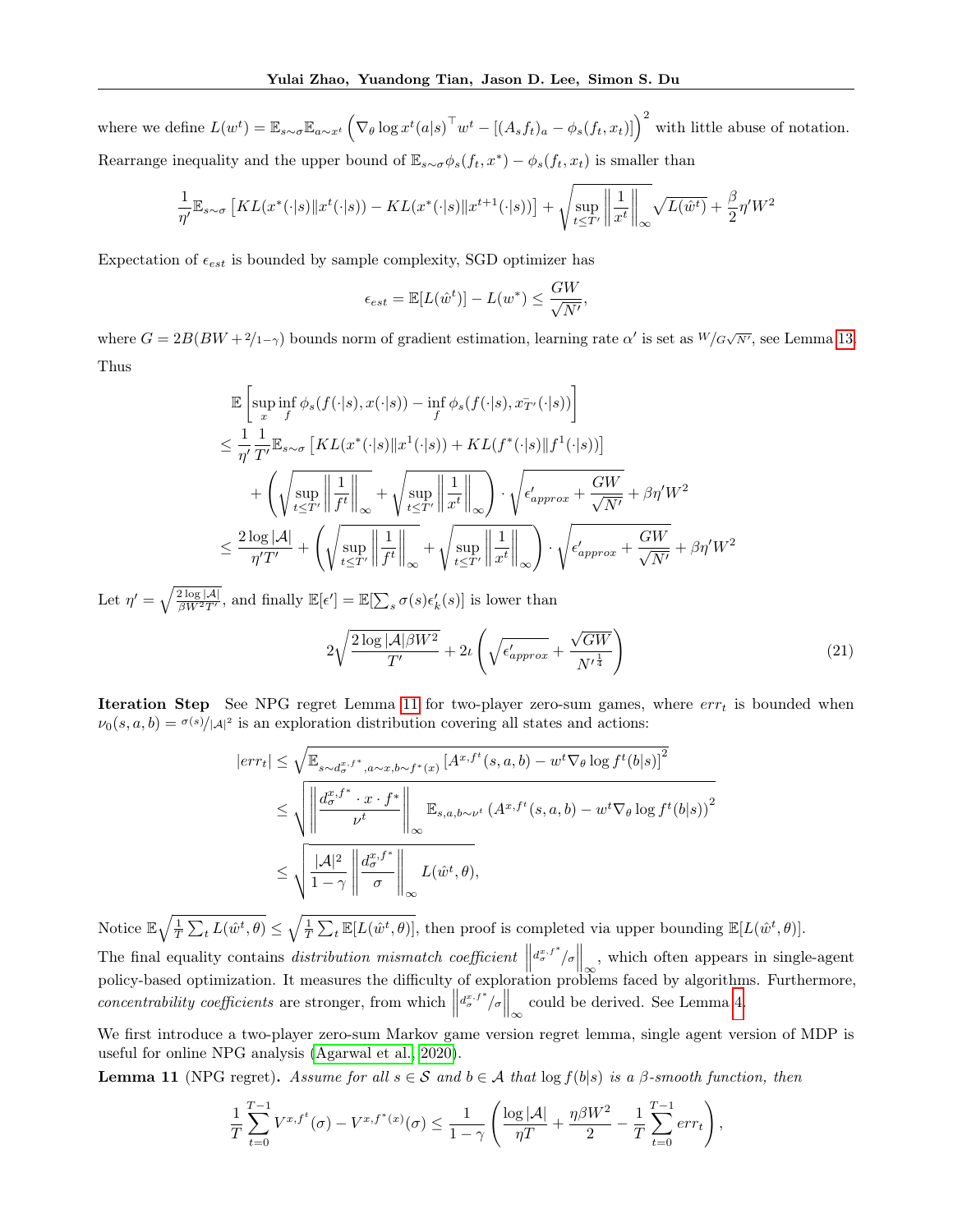where  $err_t$  is defined as

$$
err_t = \mathbb{E}_{s \sim d_{\sigma}^{x, f^*(x)}} \mathbb{E}_{b \sim f^*(x)} \left[ \sum_a x(a|s) A^{x, f^t}(s, a, b) - w^t \nabla_{\theta} \log f^t(b|s) \right]
$$

$$
= \mathbb{E}_{s, a, b}^* \left[ A^{x, f^t}(s, a, b) - w^t \nabla_{\theta} \log f^t(b|s) \right]
$$

where we denote  $\mathbb{E}_{s,a,b}^* := \mathbb{E}_{s \sim d_{\sigma}^x, f^*} \mathbb{E}_{a \sim x} \mathbb{E}_{b \sim f^*}$  for simplicity.

*Proof.* When making no abuse of notation, we denote  $f^*$  as the best response of fixed x for simplicity from now on, i.e.,  $V^{x,f^*} = \inf_{f} V^{x,f}$ 

$$
\mathbb{E}_{s,a,b}^{*}\left(KL(f^{*}||f^{t}) - KL(f^{*}||f^{t+1})\right)
$$
\n
$$
= \mathbb{E}_{s,a,b}^{*} \log \frac{f^{t+1}(b|s)}{f^{t}(b|s)}
$$
\n
$$
\geq \mathbb{E}_{s,a,b}^{*} \left[ -\eta \nabla_{\theta} \log f^{t}(b|s) w^{t} - \frac{\beta \eta^{2}}{2} W^{2} \right]
$$
\n
$$
= -\eta \mathbb{E}_{s,a,b}^{*} A^{x,f^{t}}(s,a,b) + \eta \mathbb{E}_{s,a,b}^{*} \left(A^{x,f^{*}}(s,a,b) - \nabla_{\theta} \log f^{t}(b|s)\right) - \frac{\beta \eta^{2} W^{2}}{2}
$$
\n
$$
= -\eta (1 - \gamma) \left(V^{x,f^{*}}(\sigma) - V^{x,f^{t}}(\sigma)\right) + \eta \text{ err}_{t} - \frac{\beta \eta^{2} W^{2}}{2}.
$$

Rearrange it and we get

$$
V^{x,f^t}(\sigma) - V^{x,f^*}(\sigma)
$$
  
\n
$$
\leq \frac{1}{1-\gamma} \left( \frac{1}{\eta} \mathbb{E}_{s \sim d_{\sigma}^{x,f^*}} \mathbb{E}_{a \sim x} \left( KL(f^* \| f^t) - KL(f^* \| f^{t+1}) \right) - err_t + \frac{\eta \beta W^2}{2} \right)
$$

Taking the sum, and notice that  $\theta^0 = 0$ 

$$
\frac{1}{T} \sum_{t=0}^{T-1} (V^{x,f^t}(\sigma) - V^{x,f^*}(\sigma)) \le \frac{1}{1-\gamma} \left( \frac{\log |\mathcal{A}|}{\eta T} + \frac{\eta \beta W^2}{2} - \frac{1}{T} \sum_{t=0}^{T-1} err_t \right)
$$

**Lemma 12** (Unbiased estimation). Sample-based gradient in Algorithm [3](#page-7-0) is unbiased of  $\nabla_w L(w)$  (Eq. [8\)](#page-7-2).

Proof. Recall the estimators in [\(Agarwal et al., 2020,](#page-8-0) Algorithm 1, 3) which provide unbiased estimations of  $Q^{x,f^t}(s, a, b)$  and  $d_{\nu}^{x,f^t}$ . With little abuse of notation, we use  $Q^t$ ,  $A^t$  to represent  $Q^{x,f^t}$  and  $A^{x,f^t}$ .

$$
\mathbb{E}_{s,a,b\sim\nu^{t}}\mathbb{E}_{v'\sim f^{t}}[g_{n}]
$$
\n
$$
= \mathbb{E}_{s,a,b\sim\nu^{t}}\hat{Q}(s,a,b)\nabla_{\theta}\log f^{t}(b|s) - \mathbb{E}_{s,a,b\sim\nu^{t}}\mathbb{E}_{v'\sim f^{t}}\hat{Q}(s,a,b)\nabla_{\theta}\log f^{t}(v'|s)
$$
\n
$$
= \mathbb{E}_{s,a,b\sim\nu^{t}}Q^{t}(s,a,b)\nabla_{\theta}\log f^{t}(b|s) - \mathbb{E}_{s,a,b\sim\nu^{t}}V^{t}(s)\nabla_{\theta}\log f^{t}(b|s)
$$
\n
$$
= \mathbb{E}_{s,a,b\sim\nu^{t}}A^{t}(s,a,b)\nabla_{\theta}\log f^{t}(b|s),
$$

hence,

$$
2\mathbb{E}_{s,a,b\sim\nu^{t}}\left[\left(w_{n}^{\top}\nabla_{\theta}\log f^{t}(b|s)\right)\nabla_{\theta}\log f^{t}(b|s)-g_{n}\right]
$$
  
= 
$$
2\mathbb{E}_{s,a,b\sim\nu^{t}}\left[w_{n}^{\top}\nabla_{\theta}\log f^{t}(b|s)-A^{t}(s,a,b)\right]\nabla_{\theta}\log f^{t}(b|s)
$$
  
= 
$$
\nabla_{w}L(w_{n})
$$

Proof is completed.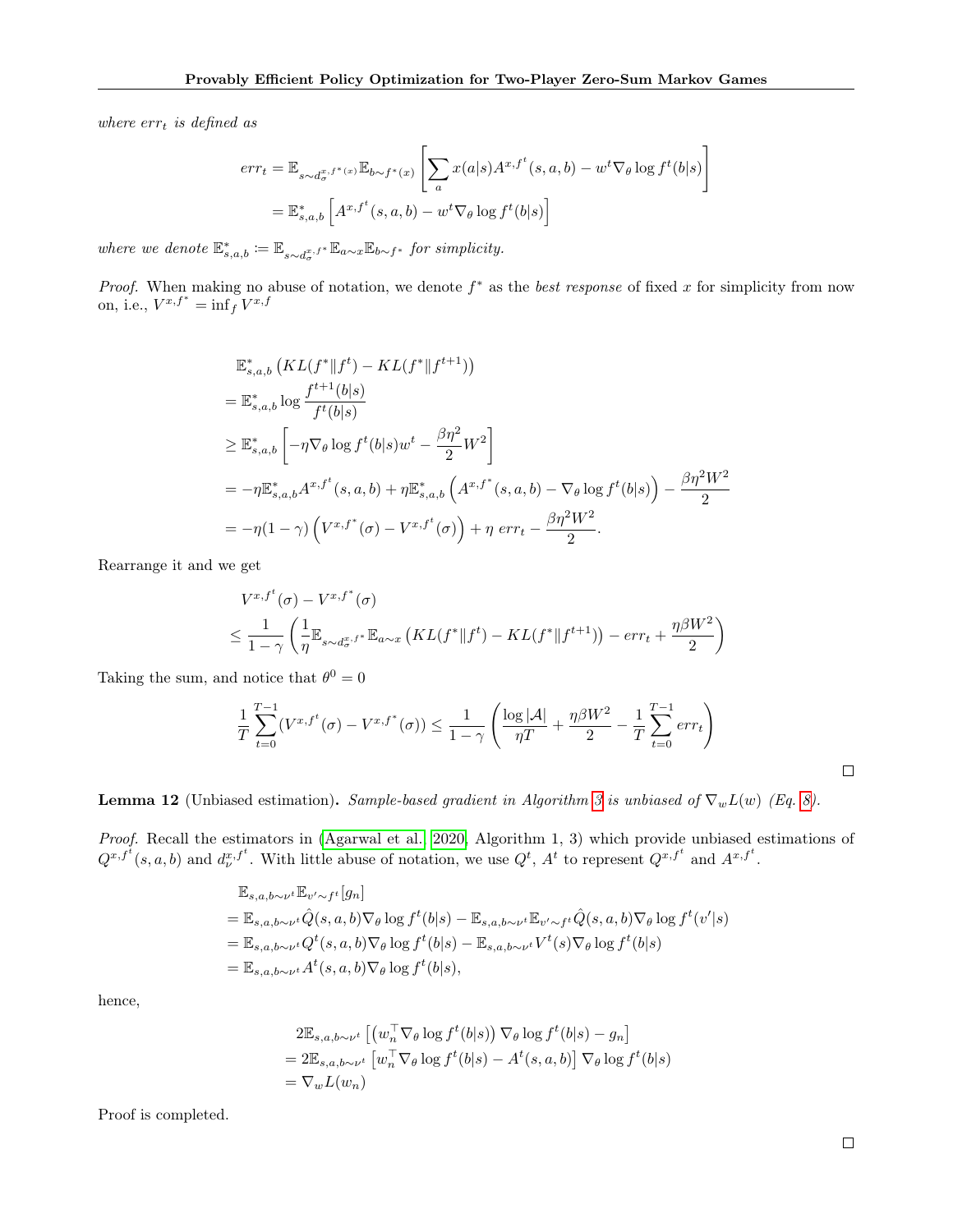<span id="page-24-0"></span>**Lemma 13** (Bounded stat error). Assume  $\|\nabla_{\theta} \log f(b|s)\|_2 \leq B$ , statistical error of minimizing Eq. [8](#page-7-2) is bounded

$$
\mathbb{E}\left[L(\hat{w}^t)\right] - L(w^*) = \mathcal{O}(\frac{1}{\sqrt{N}})
$$

*Proof.* For this sample-based projected gradient descent, notice the estimated gradient is bounded by  $G \coloneqq$  $2B(BW + \frac{1}{1-\gamma})$ . [Shalev-Shwartz and Ben-David](#page-10-22) [\(2014\)](#page-10-22) shows if setting learning rate  $\alpha = \frac{W}{G\sqrt{3}}$  $\frac{W}{G\sqrt{N}},$ 

$$
\mathbb{E}[L(\bar{w})] - L(w^*) \le \frac{GW}{\sqrt{N}}
$$

 $\Box$ 

**Lemma 14** (Gradient norm bounded for log-linear parameterization). Suppose  $\pi_{\theta}(a|s) = \frac{\exp(\theta^{T} s)}{\sum_{i=1}^{n} s_i^2}$  $\frac{\exp(\theta^{\top} \phi_{s,a})}{\sum_{a' \in A} \exp(\theta^{\top} \phi)}$  $\frac{\exp{(\theta - \varphi_{s,a})}}{a' \in A}$   $\exp{(\theta^{\top} \varphi_{s,a'})}$  for which  $\|\phi_{s,a}\| \leq D$ , we show  $\|\nabla_{\theta} \log \pi(a|s)\|_2 \leq B = 2D$ .

Proof. Proof is straight forward

$$
\nabla_{\theta} \log \pi_{\theta}(a|s) = \phi_{s,a} - \frac{\phi_{s,a'} e^{\theta^{\top} \phi_{s,a}}}{\sum_{a'} e^{\theta^{\top} \phi_{s,a'}}}
$$

$$
= \phi_{s,a} - \sum_{a'} \phi_{s,a'} P(a'),
$$

where  $P(a') = \frac{e^{\theta^\top \phi_{s,a}}}{e^\top a}$  $\frac{e^{s\varphi}+s,a}{\sum_{a'}e^{\theta^\top\phi}+s,a'}}$ . Then

$$
\|\nabla_{\theta} \log \pi_{\theta}(a|s)\| \leq \|\phi_{s,a}\| + \|\sum_{a'} \phi_{s,a'} P(a')\|
$$
  

$$
\leq \|\phi_{s,a}\| + \sum_{a'} P(a') \|\phi_{s,a'}\|
$$
  

$$
\leq 2D.
$$

Proof is completed.

**Lemma 15** (Iteration error of Algorithm [3\)](#page-7-0). Set learning rate  $\eta = \sqrt{\frac{2 \log |\mathcal{A}|}{\beta T W^2}}$ ,  $\alpha = \frac{W}{G\sqrt{2\pi k}}$  $\frac{W}{G\sqrt{N}}$ , initial state-action distribution  $\nu_0(s, a, b) = \frac{\sigma(s)}{|A|^2}$ , err<sub>t</sub> in Lemma [11](#page-22-0) can be bounded with sample complexity.

$$
\begin{split}\n &|err_{t}|^{2} \leq \mathbb{E}_{s,a,b}^{*}\left[A^{x,f^{t}}(s,a,b) - w^{t}\nabla_{\theta}\log f^{t}(b|s)\right]^{2} \\
&\leq \left\|\frac{d_{\sigma}^{x,f^{*}} \cdot x \cdot f^{*}}{\nu^{t}}\right\|_{\infty} \mathbb{E}_{s,a,b \sim \nu^{t}}\left(A^{x,f^{t}}(s,a,b) - w^{t}\nabla_{\theta}\log f^{t}(b|s)\right)^{2} \\
&\leq \frac{1}{1-\gamma}\left\|\frac{d_{\sigma}^{x,f^{*}} \cdot x \cdot f^{*}}{\nu_{0}}\right\|_{\infty}L(\hat{w}^{t},\theta) \\
&\leq \frac{1}{1-\gamma}\left\|\frac{d_{\sigma}^{x,f^{*}} \cdot x \cdot f^{*}}{\nu_{0}}\right\|_{\infty}L(\hat{w}^{t},\theta) \\
&\leq \frac{|\mathcal{A}|^{2}}{1-\gamma}\left\|\frac{d_{\sigma}^{x,f^{*}}}{\sigma}\right\|_{\infty}L(\hat{w}^{t},\theta) \\
&\leq \frac{|\mathcal{A}|^{2}}{1-\gamma}\left\|\frac{d_{\sigma}^{x,f^{*}}}{\sigma}\right\|_{\infty}\left(L(\hat{w}^{t}) - L(w^{*}) + L(w^{*})\right)\n\end{split}
$$

From Lemma [4,](#page-14-0)  $\parallel$  $\left\Vert \frac{d_{\sigma}^{x,f^*}}{\sigma}\right\Vert_{\infty}$  is controlled by  $\mathcal{C}'_{\sigma,\sigma}$